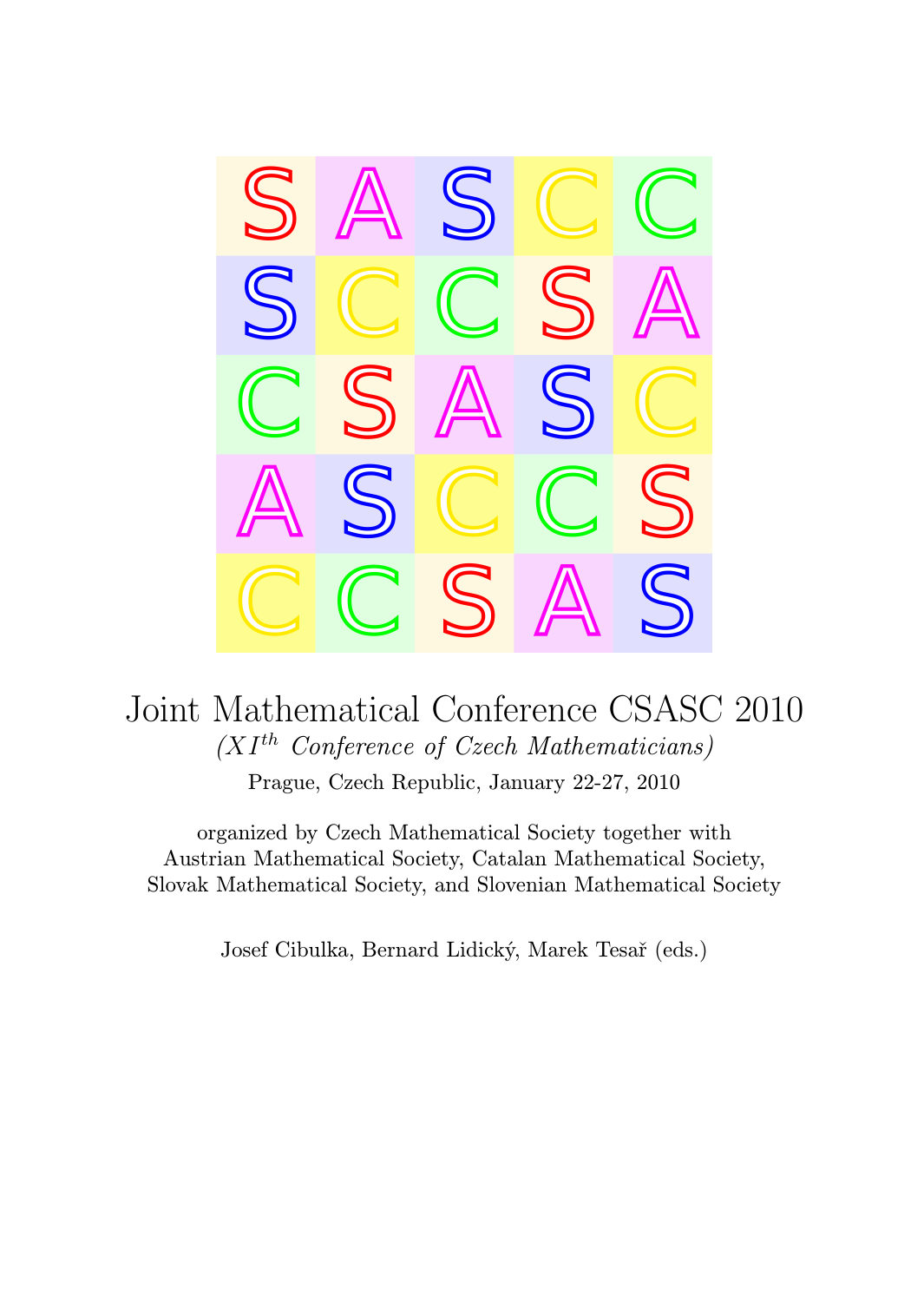# Preface

Welcome to Prague!

Dear participants of CSASC 2010 - the Joint Mathematics Conference coorganized by Catalan, Slovenian, Austrian, Slovak and Czech Mathematical Societies. Welcome to Prague and to the first joint conference of this type in Central Europe. The idea to organize such a conference originated several years ago and we see the upcoming event as a culmination of long lasting efforts.

The format of several parallel sessions each presenting its topic to all participants via a plenary talk is typical for joint meetings, and in the European setting was propagated by the annual EMS Mathematical Weekends, one of which took part in Prague in 2004. Following the same pattern the Czech and Catalan Mathematical Societies organized their joint meetings in 2005 and 2006 (the former in Prague and the latter in Barcelona). The Slovak and Austrian Mathematical Societies meet in a similar way regularly already for several years. The idea of coordinating the efforts of more sociaties was discussed at the second Czech-Catalan meeting and during a memorable Slovak-Austrian conference in High Tatras in 2007. A Discrete Mathematics conference co-organized by our five societies was hosted by the Austrian Mathematical Society in Vienna in November 2008. And finally CSASC 2010 is a full scale mathematics meeting covering topics ranging from Mathematical Physics through Algebra, Geometry, Analysis, Dynamical Systems, Statistics, and Topology to Discrete Mathematics, Security, and Theoretical Computer Science.

The choice of topics is not random. Every session is organized based on existing strong collaboration among research groups in our societies. Strong research is not possible without international collaboration, yet it is pleasing to see all these links of joint research and friendship among our societies.

From the local mathematical society point of view this is the 11th Quadriannual Conference of Czech Mathematicians which traditionally concludes a four year period of its executive committee. We would like to use this opportunity to thank all its members for all the work they have done for our society in the past four years. Many of them are also session organizers or otherwise contributed to the organization of the conference. The thanks of course extend to all the session organizers, and namely to the presidents of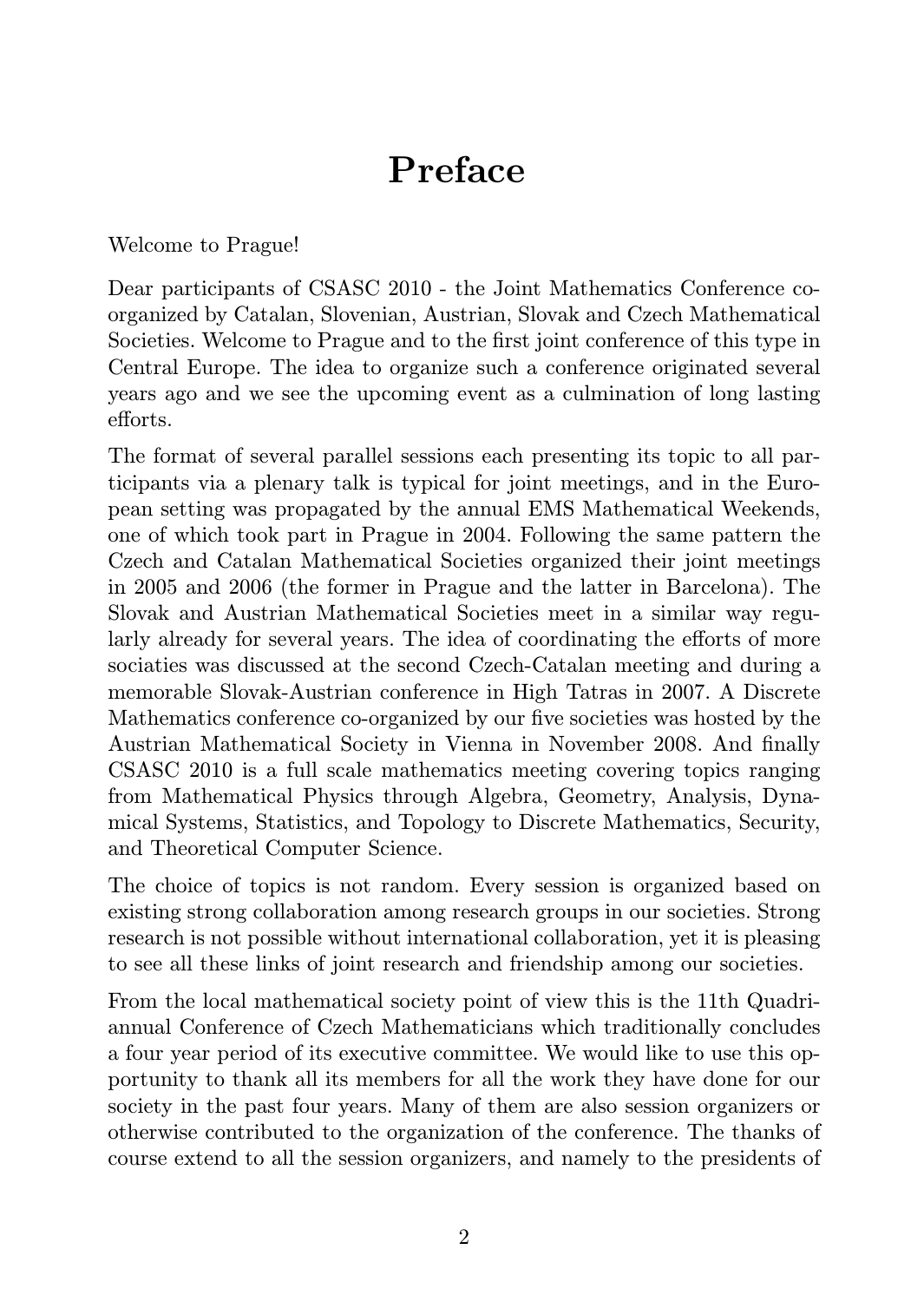the partner societies who helped so much to promote our joint idea among their members.

The organzation at affordable costs has been made possible, apart from the contributions of the co-organizing societies, by generosity of various research grants administered by the Czech session organizers, the Faculty of Mathematics and Physics of the Charles University in Prague which is hosting most of the sessions and all plenary talks, the Czech Technical University who is hosting the session of Discrete Dynamical Systems, and the DIMATIA Center of Discrete Mathematics and Theoretical Computer Science which is providing most of the logistics. We cordially thank all of them.

We wish all of you a pleasant and fruitful time in Prague and already look forward to a next joint meeting, wherever and whenever should it be

> Jiří Fiala, Jan Kratochvíl for the local organizers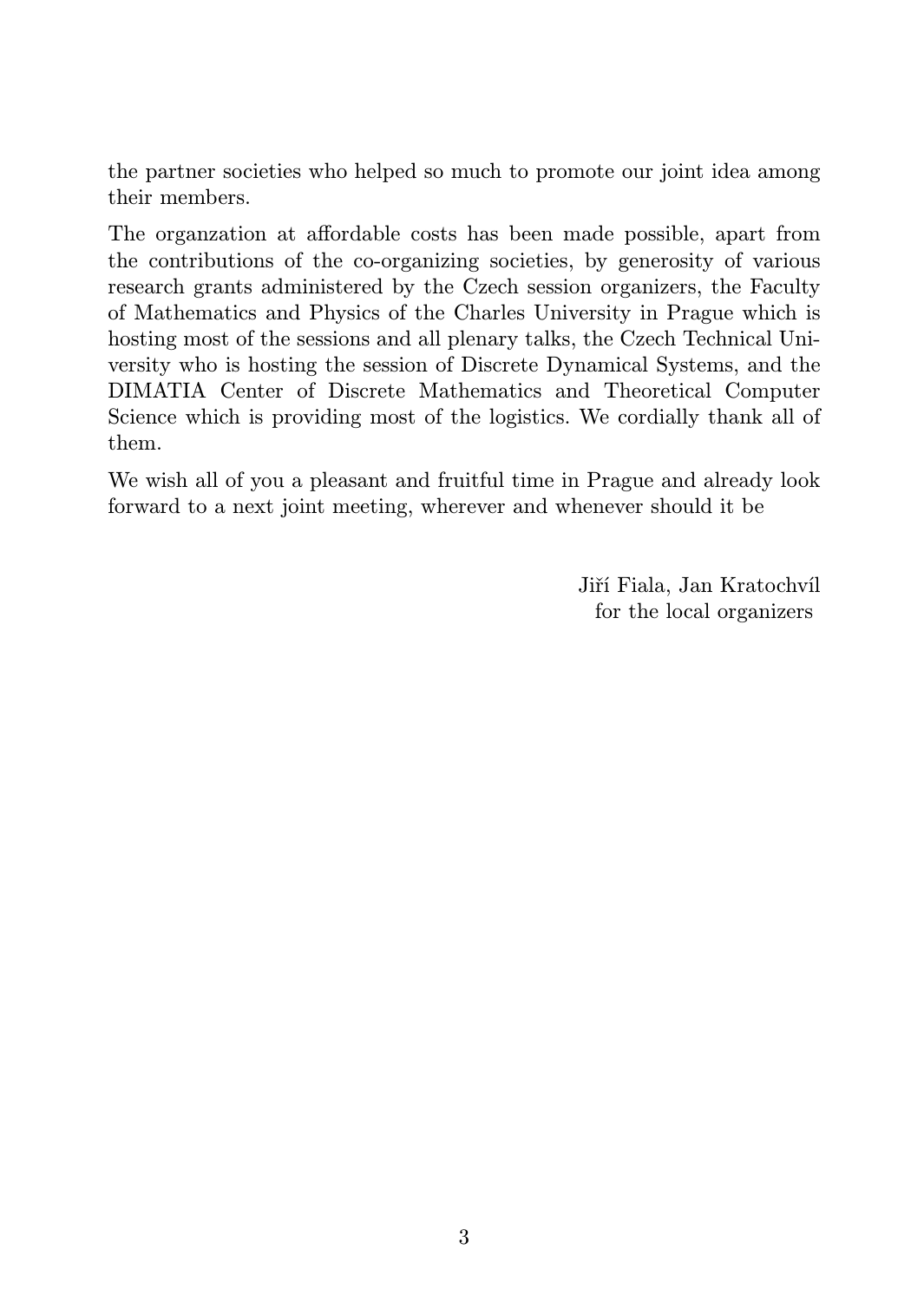# Special sessions

#### Differential Geometry and Mathematical Physics

Xavier Gracia (Barcelona) Olga Krupková (Olomouc)

#### Discrete Algorithms and Computational Complexity

Jan Kratochvíl (Prague) Oriol Serra (Barcelona)

Discrete Dynamical Systems Josef Bobok (Prague) Armengol Gasull (Barcelona)

#### Enumerative and Analytic Combinatorics Michael Drmota (Vienna) Martin Klazar (Prague)

Function Spaces and Applications Luboš Pick (Prague)

Mathematical Physics Pavel Exner (Prague) Gerald Teschl (Vienna)

#### Mathematics of Secret Sharing

František Matúš (Prague) Carles Padro (Barcelona)

## Stochastic Analysis

Bohdan Maslowski (Prague) Marta Sanz-Sole (Barcelona)

#### Topological, Geometric and Algebraic Graph Theory Roman Nedela (Banska Bystrica) Tomaz Pisanski (Ljubljana) Pavel Valtr (Prague)

Triangulated Categories Carles Casacuberta (Barcelona) Jiří Rosický (Brno)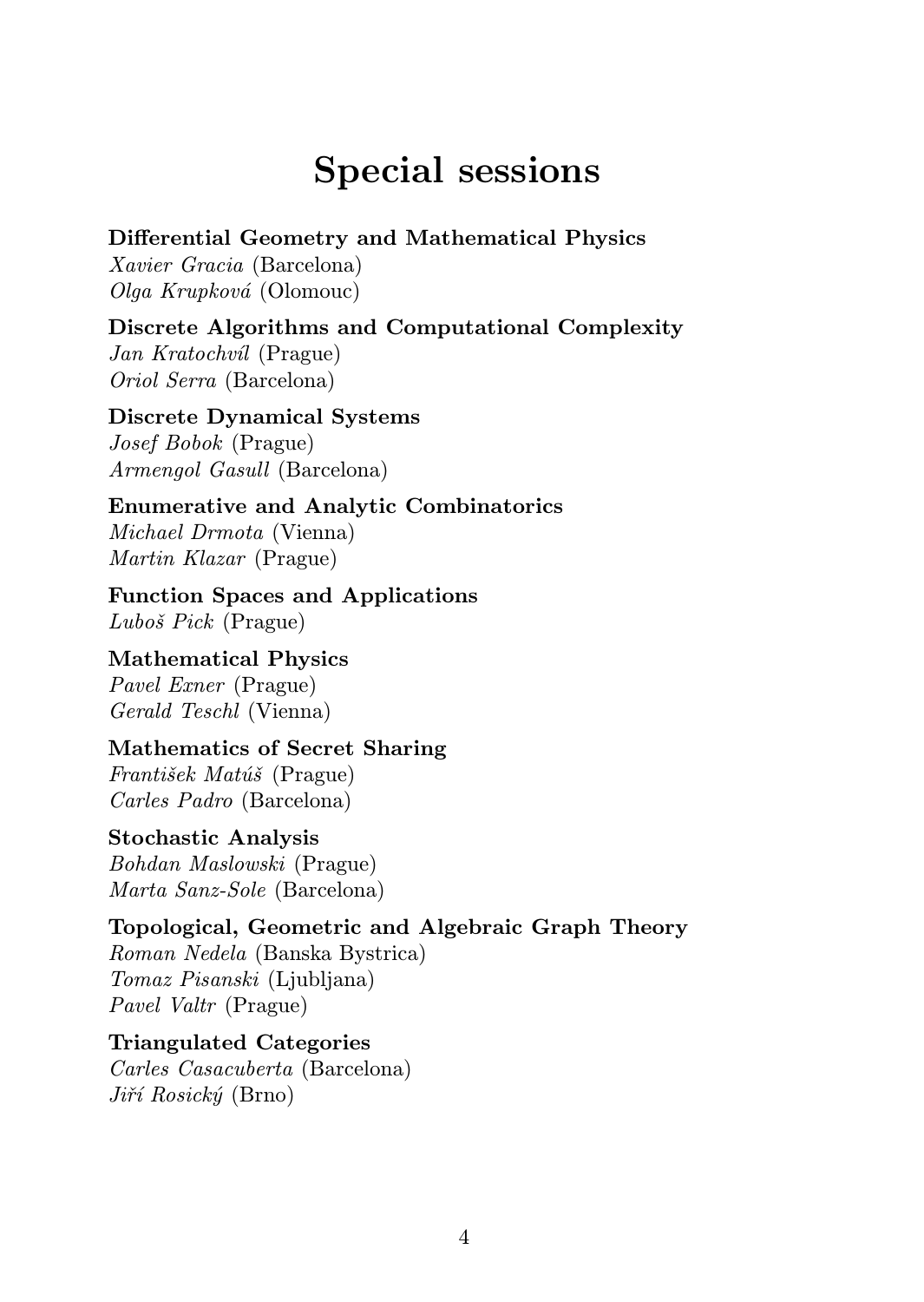# Program

Friday January 22: Invited and contributed talks in parallel sessions

| $9:00 - 10:30$ | Enumerative and Analytic Combinatorics (S3, from 10:00) |
|----------------|---------------------------------------------------------|
|                | Discrete Algorithms and Computational Complexity (S4)   |
|                | Stochastic Analysis (S5)                                |
|                | Function Spaces and Applications (S6)                   |
|                | Discrete Dynamical Systems (ČVUT, Thákurova 7)          |
| 10:30-11:00    | Coffee break                                            |
| 11:00-12:30    | Enumerative and Analytic Combinatorics (S3, from 10:00) |
|                | Discrete Algorithms and Computational Complexity (S4)   |
|                | Stochastic Analysis (S5)                                |
|                | Function Spaces and Applications (S6)                   |
|                | Discrete Dynamical Systems (ČVUT, Thákurova 7)          |
|                | Mathematical Physics (S8)                               |
| 12:30-14:00    | Lunch break                                             |
| 14:00-15:30    | Enumerative and Analytic Combinatorics (S3)             |
|                | Differential Geometry and Mathematical Physics (S4)     |
|                | Stochastic Analysis (S5)                                |
|                | Mathematical Physics (S8)                               |
|                | Discrete Dynamical Systems (ČVUT, Thákurova 7)          |
| 15:30-16:00    | Coffee break                                            |
| 16:00-17:30    | Enumerative and Analytic Combinatorics (S3)             |
|                | Differential Geometry and Mathematical Physics (S4)     |
|                | Stochastic Analysis (S5)                                |
|                | Discrete Dynamical Systems (ČVUT, Thákurova 7)          |
| 18:00-20:00    | Business meeting of CMS                                 |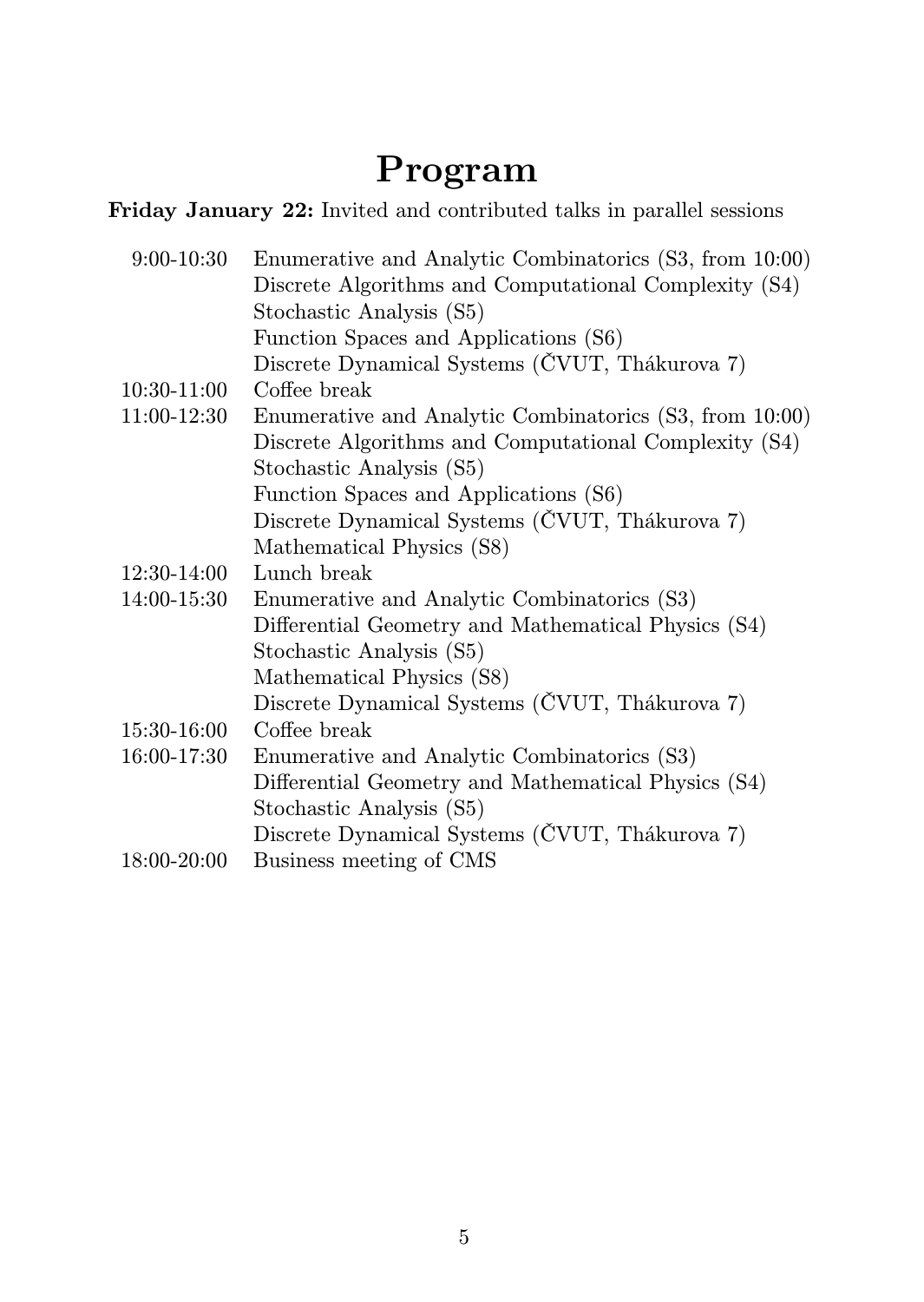#### Saturday January 23: Plenary talks, all in S5

| $9:00-10:00$ | Marta Sanz-Solé (University of Barcelona)                    |
|--------------|--------------------------------------------------------------|
|              | Hitting probabilities for solutions to stochastic partial    |
|              | differential equations                                       |
| 10:00-10:30  | Coffee break                                                 |
| 10:30-11:30  | <i>Ilse Fischer</i> (Vienna University)                      |
|              | Refined enumerations of alternating sign matrices            |
| 11:30-12:00  | Break                                                        |
| 12:00-13:00  | <i>Bohumír Opic</i> (Academy of Sciences, Prague)            |
|              | Embeddings of Bessel-potential-type spaces into generalized  |
|              | Hölder spaces                                                |
|              | involving $k$ -modulus of smoothness                         |
| 13:00-15:00  | Lunch break                                                  |
| 15:00-16:00  | Joan Porti (Universitat Autònoma de Barcelona)               |
|              | Ricci flow and geometrization of three manifolds             |
| 16:00-16:30  | Coffee break                                                 |
| 16:30-17:30  | Jiří Matoušek (Charles University, Prague)                   |
|              | Hardness of embedding simplicial complexes in $\mathbb{R}^d$ |
| 17:30-17:50  | <b>Break</b>                                                 |
| 17:50        | Formal opening                                               |
| 18:00-19:00  | Jakob Yngvason (Schroedinger Institute in Vienna)            |
|              | Quantum gases in fast rotation and vortices                  |
| 19:00-21:00  | Banquet (down in the cafeteria)                              |
|              |                                                              |

Sunday January 24: Plenary talks, all in S5

| 13:00-14:30 | The prize session                                            |
|-------------|--------------------------------------------------------------|
| 14:30-15:00 | Break                                                        |
| 15:00-16:00 | Fernando Muro (University of Seville)                        |
|             | Representability of cohomology theories                      |
| 16:00-16:30 | <b>Break</b>                                                 |
| 16:30-17:30 | <i>Lubomír Snoha</i> (Matej Bel University, Banska Bystrica) |
|             | Minimal sets in discrete dynamics - results, tools,          |
|             | open problems                                                |
| 17:30-18:00 | Break                                                        |
| 18:00-19:00 | Aleksander Malnič (University of Ljubljana)                  |
|             | Covering space techniques in graph theory                    |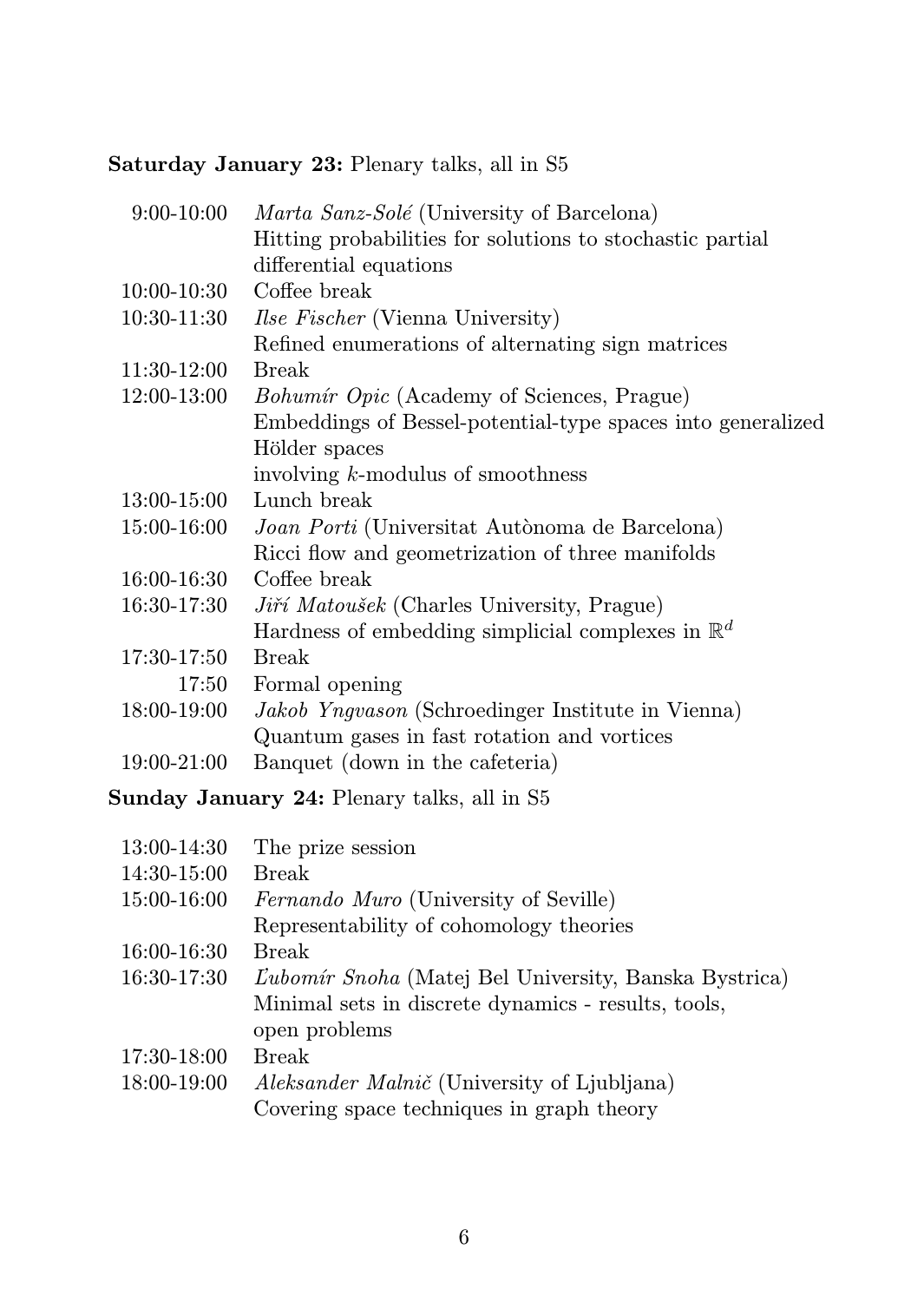Monday January 25: Invited and contributed talks in parallel sessions

| $9:00-10:30$  | Topological, Geometric and Algebraic Graph Theory (S3) |
|---------------|--------------------------------------------------------|
|               | Differential Geometry and Mathematical Physics (S4)    |
|               | Triangulated Categories (S5)                           |
|               | Mathematics of Secret Sharing (S6)                     |
|               | Discrete Dynamical Systems (ČVUT, Thákurova 7)         |
| $10:30-11:00$ | Coffee break                                           |
| 11:00-12:30   | Topological, Geometric and Algebraic Graph Theory (S3) |
|               | Differential Geometry and Mathematical Physics (S4,    |
|               | till $13:05$ )                                         |
|               | Triangulated Categories (S5)                           |
|               | Mathematics of Secret Sharing (S6)                     |
|               | Discrete Dynamical Systems (ČVUT, Thákurova 7)         |
| 12:30-14:00   | Lunch break                                            |
| 14:00-15:30   | Topological, Geometric and Algebraic Graph Theory (S3) |
|               | Discrete Algorithms and Computational Complexity (S4)  |
|               | Triangulated Categories (S5)                           |
| 15:30-16:00   | Coffee break                                           |
| 16:00-17:30   | Topological, Geometric and Algebraic Graph Theory (S3) |
|               | Discrete Algorithms and Computational Complexity (S4)  |
|               | Triangulated Categories (S5)                           |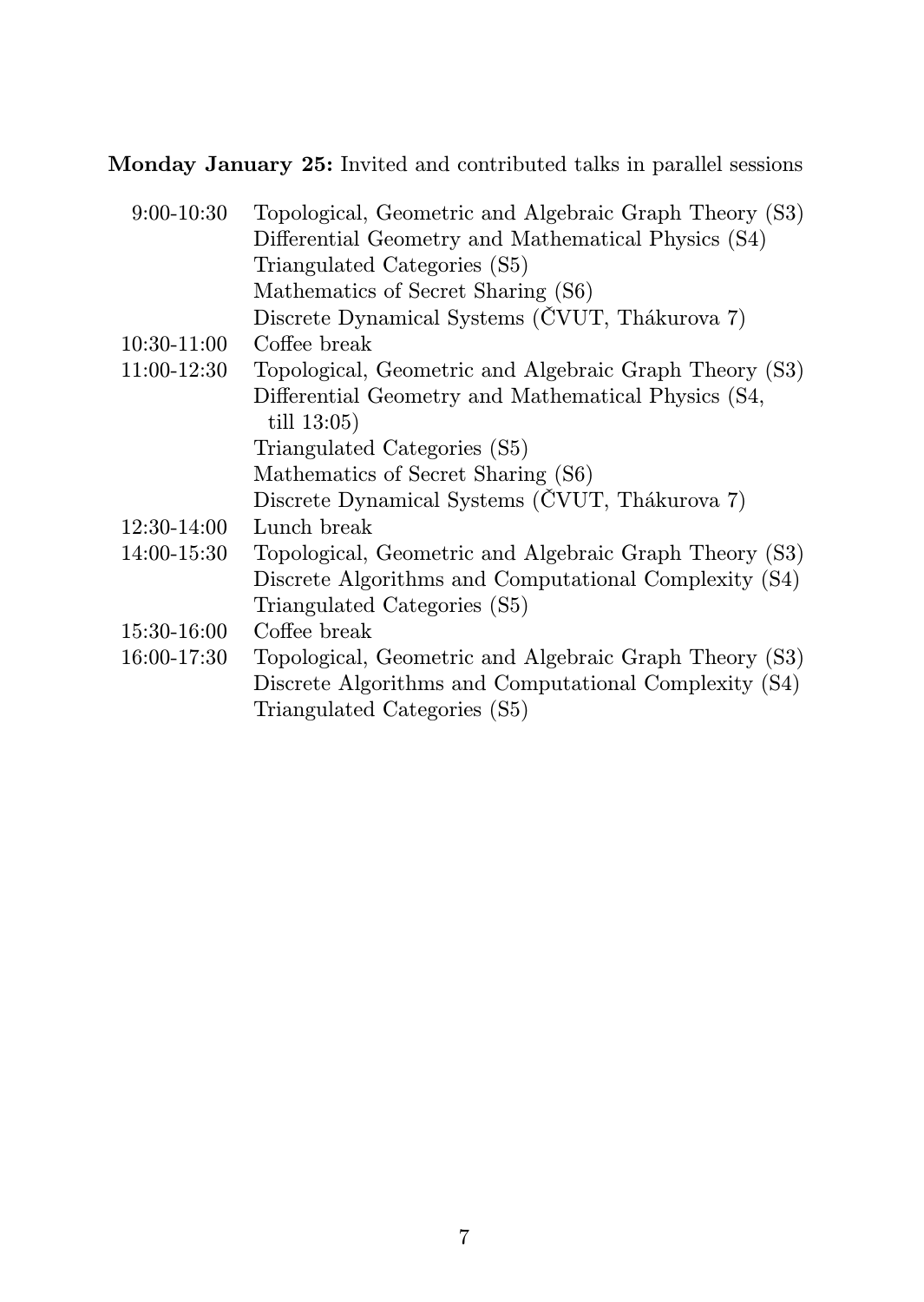# Index

# Plenary lectures

# Invited and contributed lectures

#### Differential Geometry and Mathematical Physics

|            | The Cartan form and its generalizations in the calculus of |  |
|------------|------------------------------------------------------------|--|
| variations |                                                            |  |
|            | Demeter Krupka (Masaryk University, Brno) 21               |  |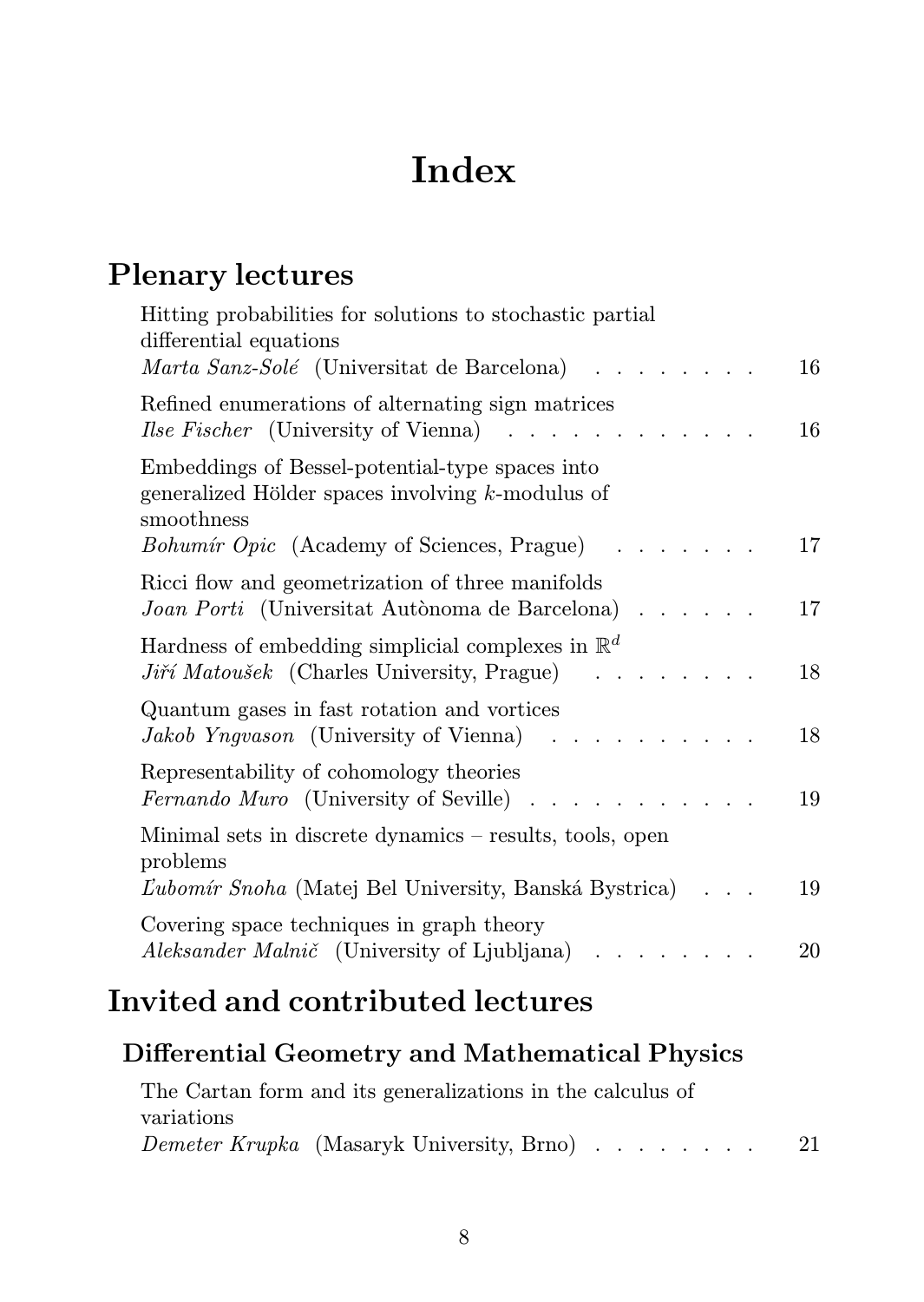| Symplectic and Poisson geometry of b-manifolds<br>Eva Miranda (Universitat Politècnica de Catalunya)                                                                                                  | 21 |
|-------------------------------------------------------------------------------------------------------------------------------------------------------------------------------------------------------|----|
| Order reduction of the Euler-Lagrange equations of higher<br>order invariant variational problems on frame bundles<br>Ján Brajerčík (University of Prešov)                                            | 22 |
| Some generalizations of the notion of Lie algebra<br>Jose Antonio Vallejo Rodriguez (State University of San<br>Luis Potosi (Mexico))<br>.                                                            | 22 |
| Example of nonholonomic constraint of the second order<br>Martin Swaczyna (University of Ostrava)                                                                                                     | 23 |
| The nonholonomic variational principle<br>Olga Krupková (Palacký University, Olomouc)                                                                                                                 | 23 |
| Constraints in $k$ -presymplectic field theory<br>Xavier Gràcia (Technical University of Catalonia,<br>Barcelona)<br>$\mathbf{r}$ and $\mathbf{r}$ and $\mathbf{r}$ and $\mathbf{r}$ and $\mathbf{r}$ | 23 |
| Generalized Stäckel transform and its applications to<br>integrable systems<br>Artur Sergyeyev (Silesian University, Opava)                                                                           | 24 |
| Maxwell equations with periodic coefficients in $1 + 1$<br>dimensions for an optical application<br>Vlasta Peřinová (Palacký University, Olomouc)                                                     | 25 |
| Helmholtz conditions and their generalizations<br>Radka Malíková (University of Ostrava)                                                                                                              | 25 |
| Asymptotic zero distributions of polynomials of the Heun<br>equation<br>Miloš Tater (Academy of Sciences, Řež)                                                                                        | 26 |
| Discrete Algorithms and Computational Complexity                                                                                                                                                      |    |
| Generalizations of interval graphs motivated by the<br>constraint satisfaction problem                                                                                                                |    |
| <i>Pavol Hell</i> (Simon Fraser University, Vancouver).<br>On efective representation of groups, monoids and posets                                                                                   | 27 |
| Jaroslav Nešetřil (Charles University, Prague)<br>والمناولة والمناورة                                                                                                                                 | 27 |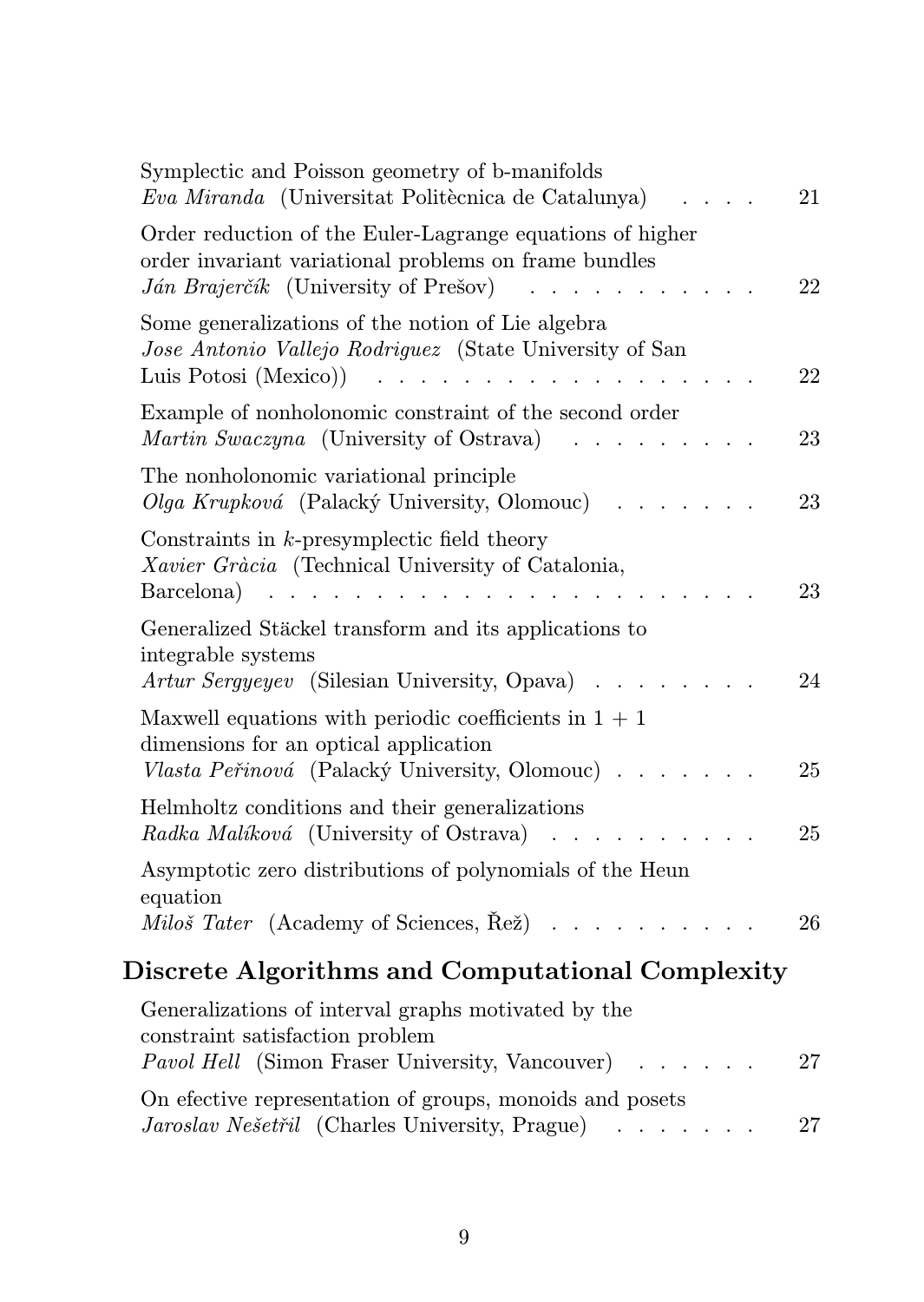| Bounds on the $k$ -th chromatic number of generalized star<br>colorings                                                                                                                                                                                                      |    |
|------------------------------------------------------------------------------------------------------------------------------------------------------------------------------------------------------------------------------------------------------------------------------|----|
| Guillem Perarnau (Universitat Politècnica de Catalunya)                                                                                                                                                                                                                      | 28 |
| Complexity of the distance constrained labeling problem<br>for trees                                                                                                                                                                                                         |    |
| Jiří Fiala (Charles University, Prague)<br>$\mathbf{r}$ . The set of the set of the set of the set of the set of the set of the set of the set of the set of the set of the set of the set of the set of the set of the set of the set of the set of the set of the set of t | 28 |
| The $k$ -in-a-path problem for claw-free graphs<br><i>Bernard Lidický</i> (Charles University, Prague)<br>$\ddot{\phantom{a}}$                                                                                                                                               | 28 |
| On 3-Colorability of Pseudo-Triangulations<br>Clemens Huemer (Universitat Politècnica de Catalunya)                                                                                                                                                                          | 29 |
| Unified Approach to Polynomial Algorithms on Graphs of<br>Bounded (bi-)Rank-width                                                                                                                                                                                            |    |
| Petr Hliněný (Masaryk University, Brno)<br>and the contract of                                                                                                                                                                                                               | 29 |
| Multivariate complexity analysis of some voting problems<br>Rolf Niedermeier (Friedrich-Schiller-Universität Jena)                                                                                                                                                           | 30 |
| What Makes Equitable Connected Partition Easy<br><i>Ondra Suchý</i> (Charles University, Prague) $\ldots$                                                                                                                                                                    | 30 |
| Making graph minor theory constructive<br><i>Isolde Adler</i> (Goethe University, Frankfurt am Main)                                                                                                                                                                         | 31 |
| Testing Planarity of Partially Embedded Graphs<br>Jan Kratochvíl (Charles University, Prague)                                                                                                                                                                                | 32 |
| Enumeration of perfect matchings<br>Martin Loebl (Charles University, Prague)                                                                                                                                                                                                | 33 |
| Discrete Dynamical Systems                                                                                                                                                                                                                                                   |    |
| Generalization of Sturmian Words<br>Lubomíra Balková (Czech Technical University, Prague)                                                                                                                                                                                    | 34 |

On two and three periodic Lyness difference equations Armengol Gasull (Universitat Autònoma de Barcelona) . . . 34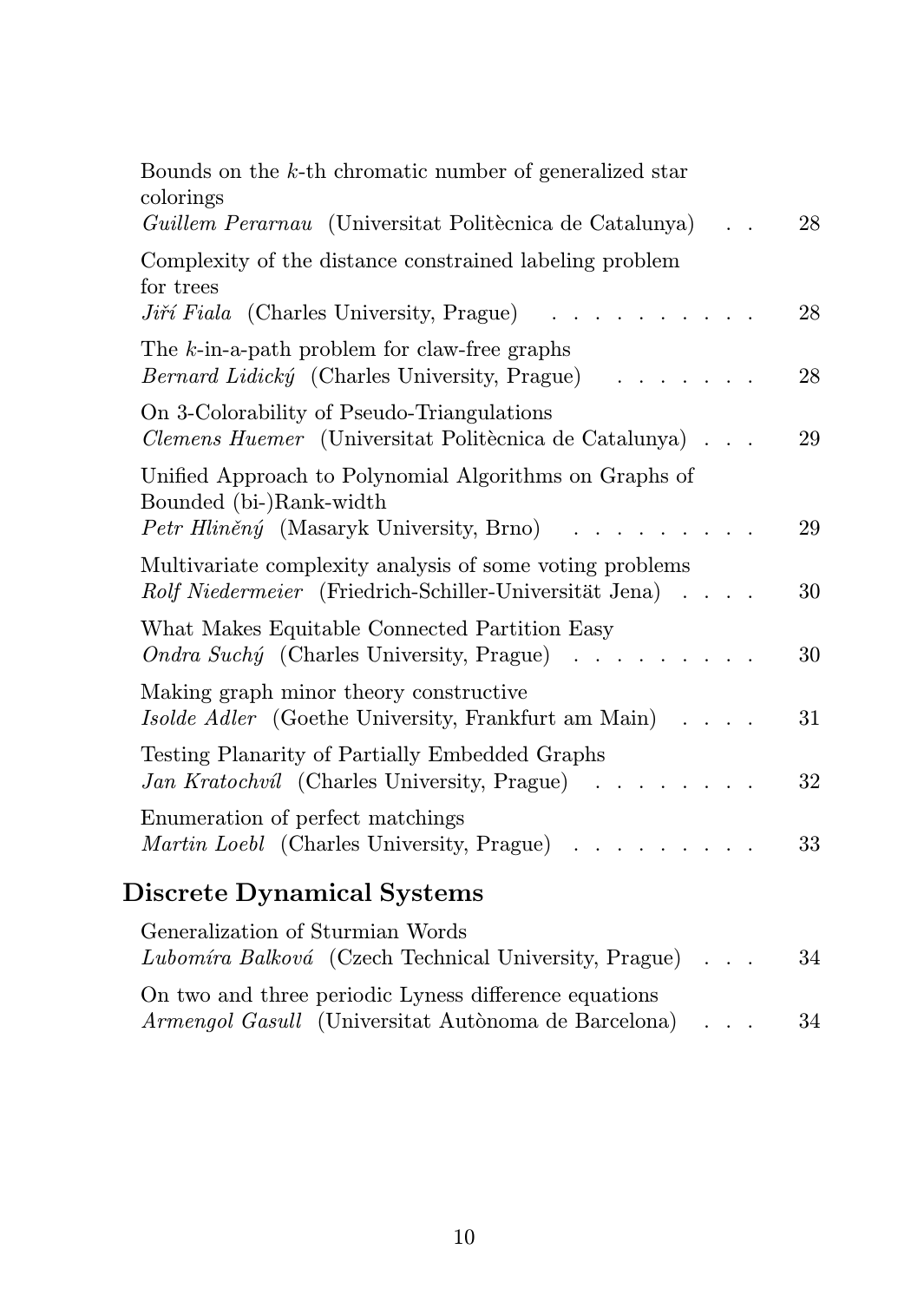| Global linearization of periodic recurrences<br>Francesc Mañosas (Universitat Autònoma de Barcelona)                                            |  | 35 |
|-------------------------------------------------------------------------------------------------------------------------------------------------|--|----|
| About the connectivity of the escaping set for entire<br>transcendental maps<br><i>Xavier Jarque</i> (Universitat Rovira i Virgili (Tarragona)) |  | 35 |
| The Lotka-Volterra map and some problems of the number<br>theory.<br>Peter Maličký (Matej Bel University, Banská Bystrica)                      |  | 36 |
| Extensions without increasing the entropy as a tool for<br>entropy bounds problem<br>Matúš Dirbák (Matej Bel University, Banská Bystrica)       |  | 36 |
| On nowhere differentiable measure preserving maps<br><i>Jozef Bobok</i> (Czech Technical University, Prague)                                    |  | 36 |
| A strongly F-invariant pinched core strip that does not<br>contain any arc of curve<br>Lluis Alseda i Soler (Universitat Autònoma de Barcelona) |  | 37 |
| Global dynamics of discrete systems through Lie<br>Symmetries<br>Anna Cima Mollet (Universitat Autònoma de Barcelona)                           |  | 37 |
| <b>Enumerative and Analytic Combinatorics</b>                                                                                                   |  |    |
| The poset of bipartitions<br><i>Christian Krattenthaler</i> (University of Vienna)                                                              |  | 38 |
| Families of permutations with bounded VC-dimension have<br>almost exponential size<br>Josef Cibulka (Charles University, Prague)                |  | 38 |
| Generalized Thue-Morse Sequences of Squares<br>Johannes Morgenbesser (Vienna University of Technology)                                          |  | 39 |

Convergence properties of  $q$ -binomial distributions Martin Zeiner (TU Graz) . . . . . . . . . . . . . . . . 39 Parameters of integer partitions - a zoo of limit laws Stephan Wagner (Stellenbosch University) . . . . . . . . . 40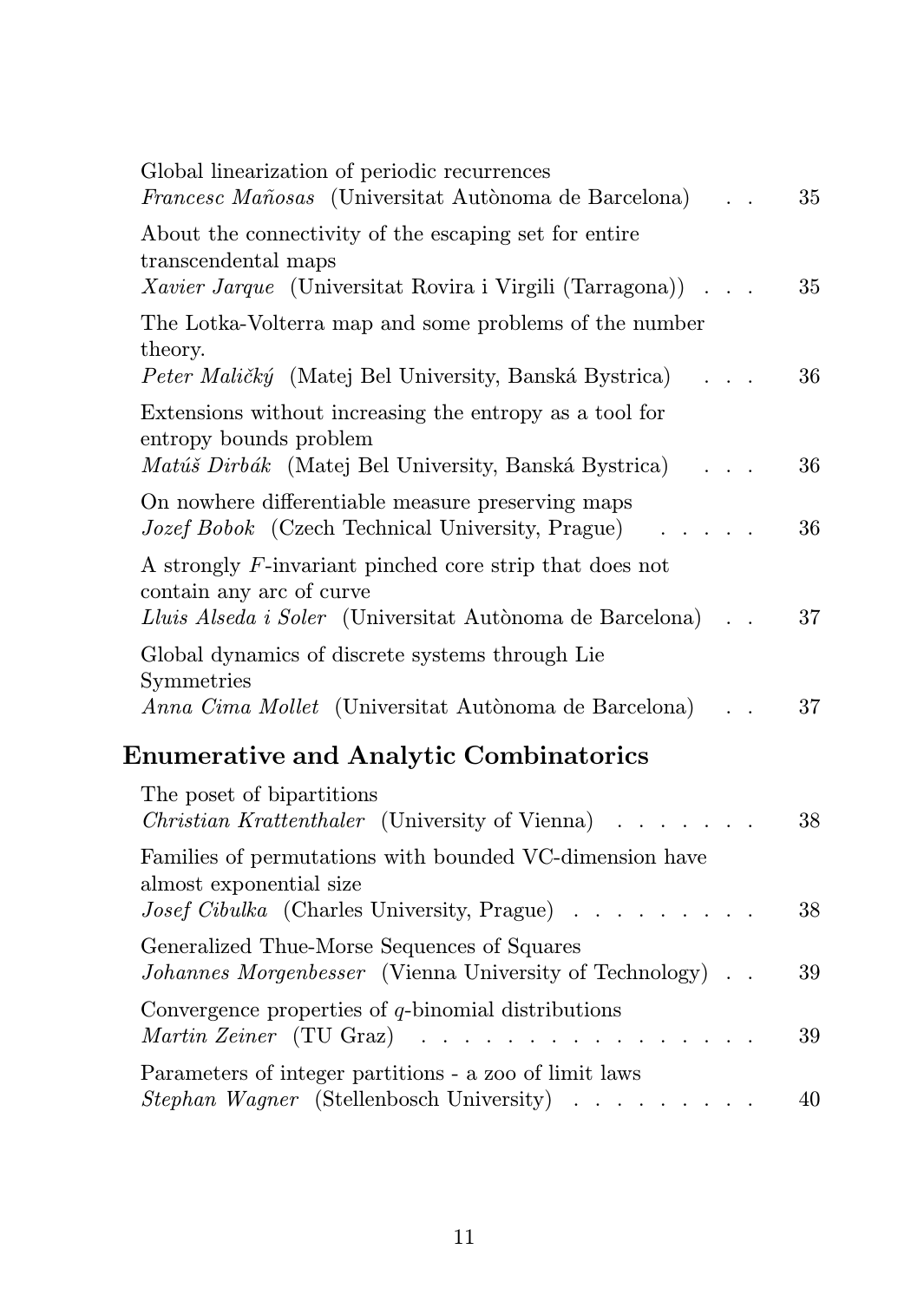| The degree distribution in Random Unlabelled Subcritical<br>Graph families<br>Veronika Kraus (TU Wien) $\ldots \ldots \ldots \ldots \ldots$ | 40 |
|---------------------------------------------------------------------------------------------------------------------------------------------|----|
| The degree of the nodes in random increasing $k$ -trees<br>Georg Seitz (Vienna University of Technology)                                    | 41 |
| <b>Function Spaces and Applications</b>                                                                                                     |    |
| Gehring type results for generalized (Navier-)Stokes system<br>in $2D$ .                                                                    |    |
| <i>Petr Kaplický</i> (Charles University, Prague) $\ldots \ldots$                                                                           | 42 |
| The mean value property of harmonic functions and the<br>Heat equation                                                                      |    |

| <i>Yitzhak Weit</i> (University of Haifa) 42                                           |    |
|----------------------------------------------------------------------------------------|----|
| A note on bilinear multipliers<br><i>Salvador Rodriguez</i> (Universitat de Barcelona) | 42 |
| Calderon-type interpolation theorems and applications to                               |    |
| sharp Sobolev embeddings<br><i>Gogatishvili Amiran</i> (Academy of Sciences, Prague)   | 43 |

## Mathematical Physics

| Density-Matrix Functionals: Asymptotic Behavior of the                                                                                            |    |
|---------------------------------------------------------------------------------------------------------------------------------------------------|----|
| Energy<br><i>Heinz Siedentop</i> (Ludwig-Maximilians-Universität<br>München) $\ldots \ldots \ldots \ldots \ldots \ldots \ldots \ldots \ldots$     | 44 |
| The Cauchy problem for the KdV equation with steplike<br>finite-gap initial data<br><i>Egorova Iryna</i> (B. Verkin Institute for Low Temperature | 44 |
| Long-time asymptotics for the Korteweg-de Vries equation<br><i>Katrin Grunert</i> (University of Vienna)                                          | 45 |
| The Hardy inequality and the asymptotic behaviour of the<br>heat equation in twisted domains<br>David Krejčiřík (Academy of Sciences, Prague)     | 45 |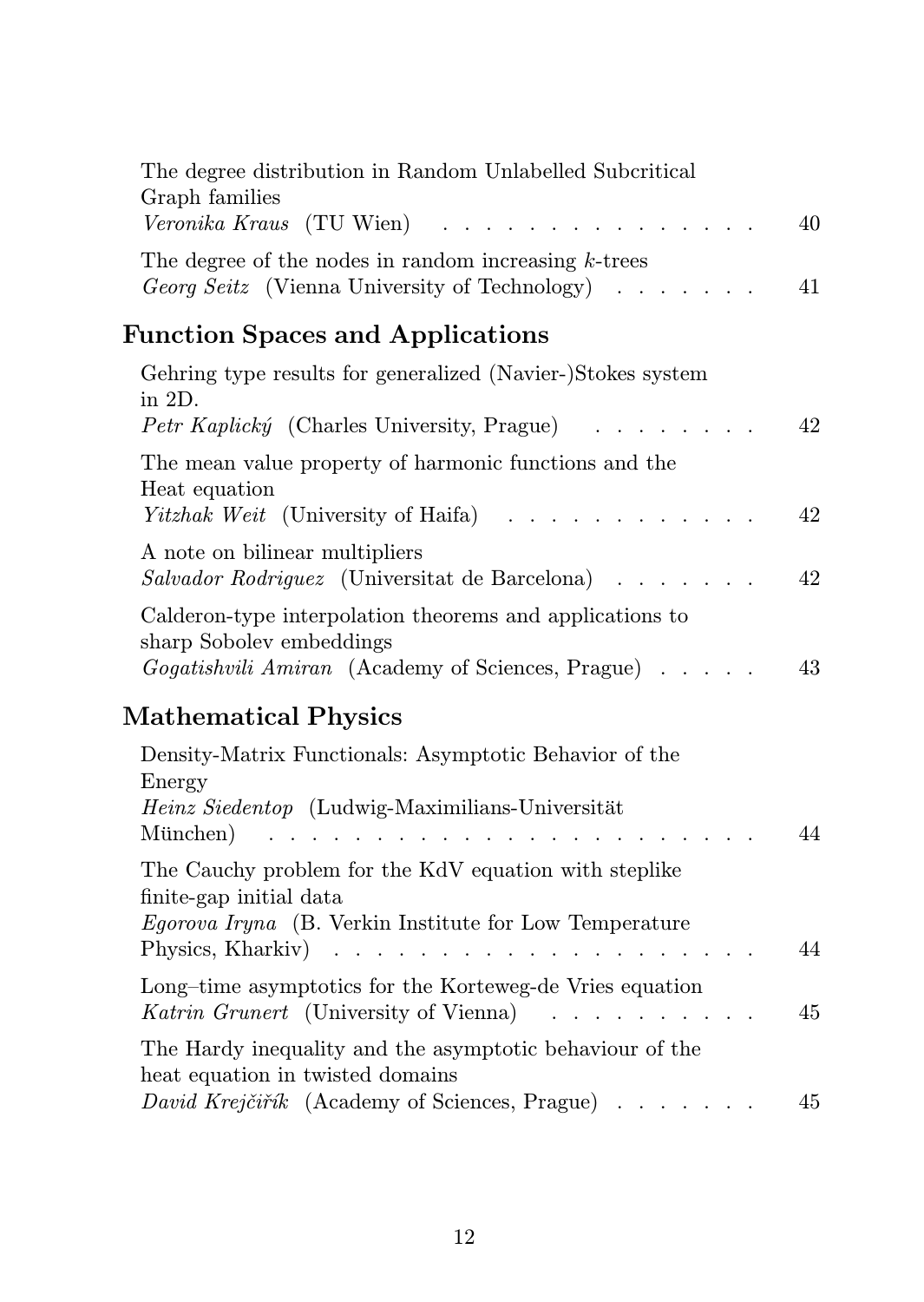| Spectrum of the Aharonov-Bohm Hamiltonian with<br>constant magnetic fields in the hyperbolic plane<br>Takuya Mine (Kyoto Institute of Technology) | 46     |
|---------------------------------------------------------------------------------------------------------------------------------------------------|--------|
| 1-D Schrödinger operators with local point interactions<br>Oleksiy Kostenko (Dublin Institute of Technology)                                      | 46     |
| <b>Mathematics of Secret Sharing</b>                                                                                                              |        |
| Ideal Hierarchical Secret Sharing Schemes<br>Carles Padró (Universitat Politècnica de Catalunya)                                                  | 48     |
| Asymptotically good linear secret sharing with strong<br>multiplication over any finite field<br>Ignacio Cascudo (University of Oviedo, Spain)    | 49     |
| Secret sharing on infinite structures<br>László Csirmaz (Central European University, Budapest)                                                   | 49     |
| Ideal secret sharing, matroids and relative entropy<br>František Matúš (Academy of Sciences, Prague)                                              | 50     |
| Stochastic Analysis                                                                                                                               |        |
| Stein's method and Malliavin calculus of Poisson<br>$\operatorname{functionals}$<br>Frederic Utzet (Universitat Autònoma de Barcelona)            | 51     |
| Malliavin Calculus for Lévy Processes via Derivative<br>Operators                                                                                 |        |
| Josep Lluís Solé i Clivillés (Universitat Autònoma de<br>Barcelona)                                                                               | 52     |
| Stochastic bilinear differential equation with fractional<br>noise in infinite dimension<br>Jana Šnupárková (Charles University, Prague)          | 52     |
| SPDEs of reaction-diffusion type driven by Levy noise<br><i>Erika Hausenblas</i> (University of Salzburg).                                        | 52     |
| Moment inequalities for stochastic integrals in 2-smooth<br>Banach spaces<br>Jan Seidler (Academy of Sciences, Prague)                            | $53\,$ |
| Stochastic wave equations<br>Martin Ondreját (Academy of Sciences, Prague)                                                                        | 53     |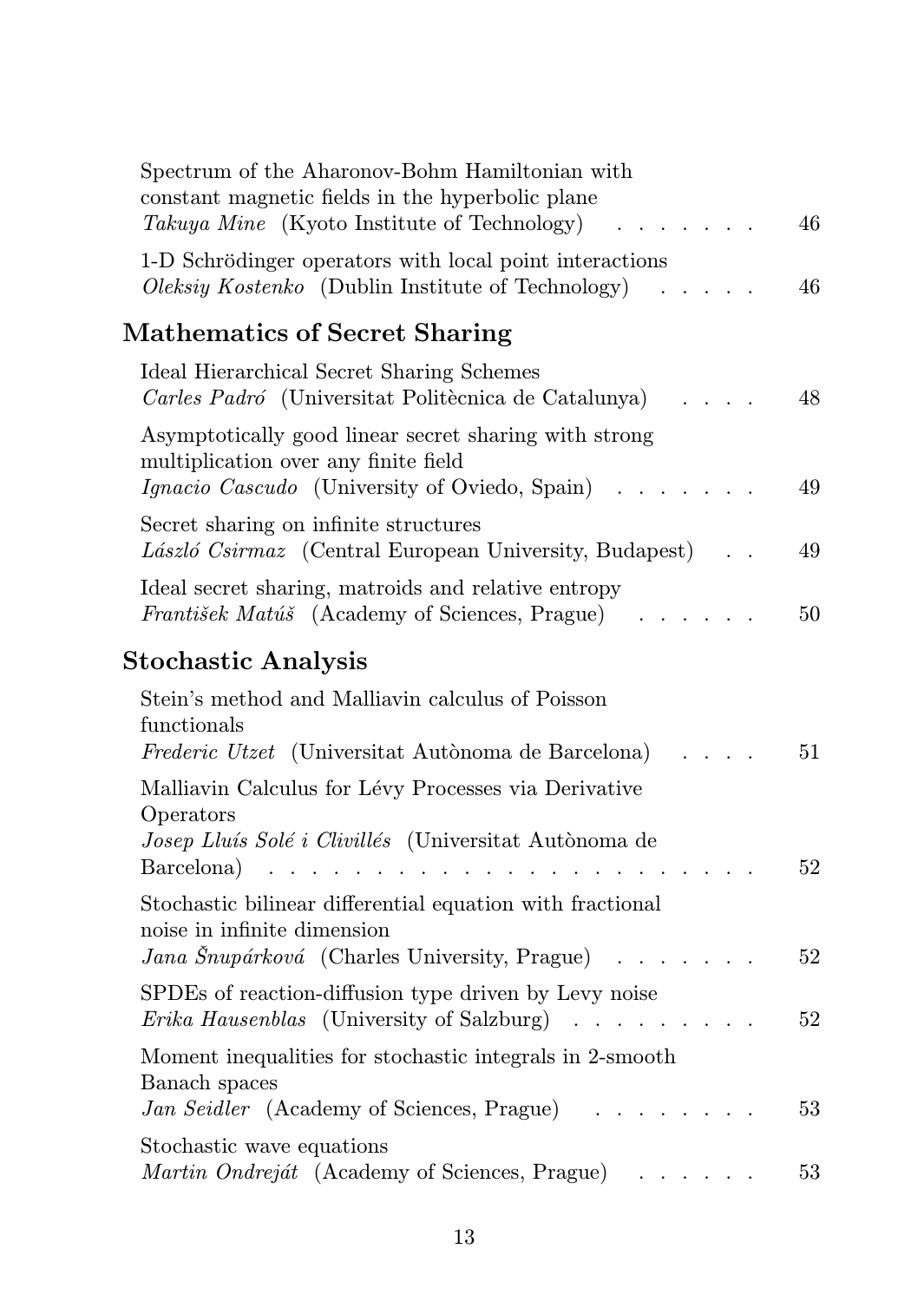| Delay differential equations with hereditary drift driven by<br>fractional Brownian motion with Hurst parameter $H > 1/2$<br>Carles Rovira Escofet (Universitat de Barcelona) | 54 |
|-------------------------------------------------------------------------------------------------------------------------------------------------------------------------------|----|
| Relationships between fractional, bifractional and<br>subfractional Brownian motions<br>Xavier Bardina (Universitat Autònoma de Barcelona).                                   | 54 |
| Statistical inference for SPDEs driven by fractional noise<br>Jan Pospíšil (University of West Bohemia, Pilsen)                                                               | 54 |
| Stochastic porous medium equation with fractional<br>Brownian motion<br>Jan Bártek (Charles University, Prague).                                                              | 55 |
| Ornstein-Uhlenbeck bridge<br>Josef Janák (Charles University, Prague)                                                                                                         | 55 |
| Reversible Reactions in Reaction-Diffusion Stochastic<br>Simulation Algorithms<br>Jana Lipková (Charles University, Prague)                                                   | 56 |
| LQ control for FBM-driven SPDEs<br>Bohdan Maslowski (Charles University, Prague)                                                                                              | 56 |
| Topological, Geometric and Algebraic Graph Theory                                                                                                                             |    |
| On almost distance-regular graphs<br>Cristina Dalfó Simó (Universitat Politècnica de<br>Catalunya)                                                                            | 57 |
| Applications of symmetries of combinatorial maps<br>Tomaž Pisanski (University of Ljubljana)                                                                                  | 58 |
| Vertex-transitive maps with Schläfli type 3,7<br><i>Daniel Pellcer</i> (University of Ljubljana)<br>$\sim$ $\sim$ $\sim$                                                      | 58 |
| Nowhere-zero flows in Cartesian bundles of graphs<br>Edita Rollová (Comenius University, Bratislava)                                                                          | 59 |
| Fundamental cycles and the maximum genus of a graph<br>Michal Kotrbčík (Comenius University, Bratislava)                                                                      | 59 |
| Construction of Hamilton cycles in $(2, s, 3)$ -Cayley graphs<br>Klavdija Kutnar (University of Primorska)<br>والمناول والمناول والمناول                                      | 60 |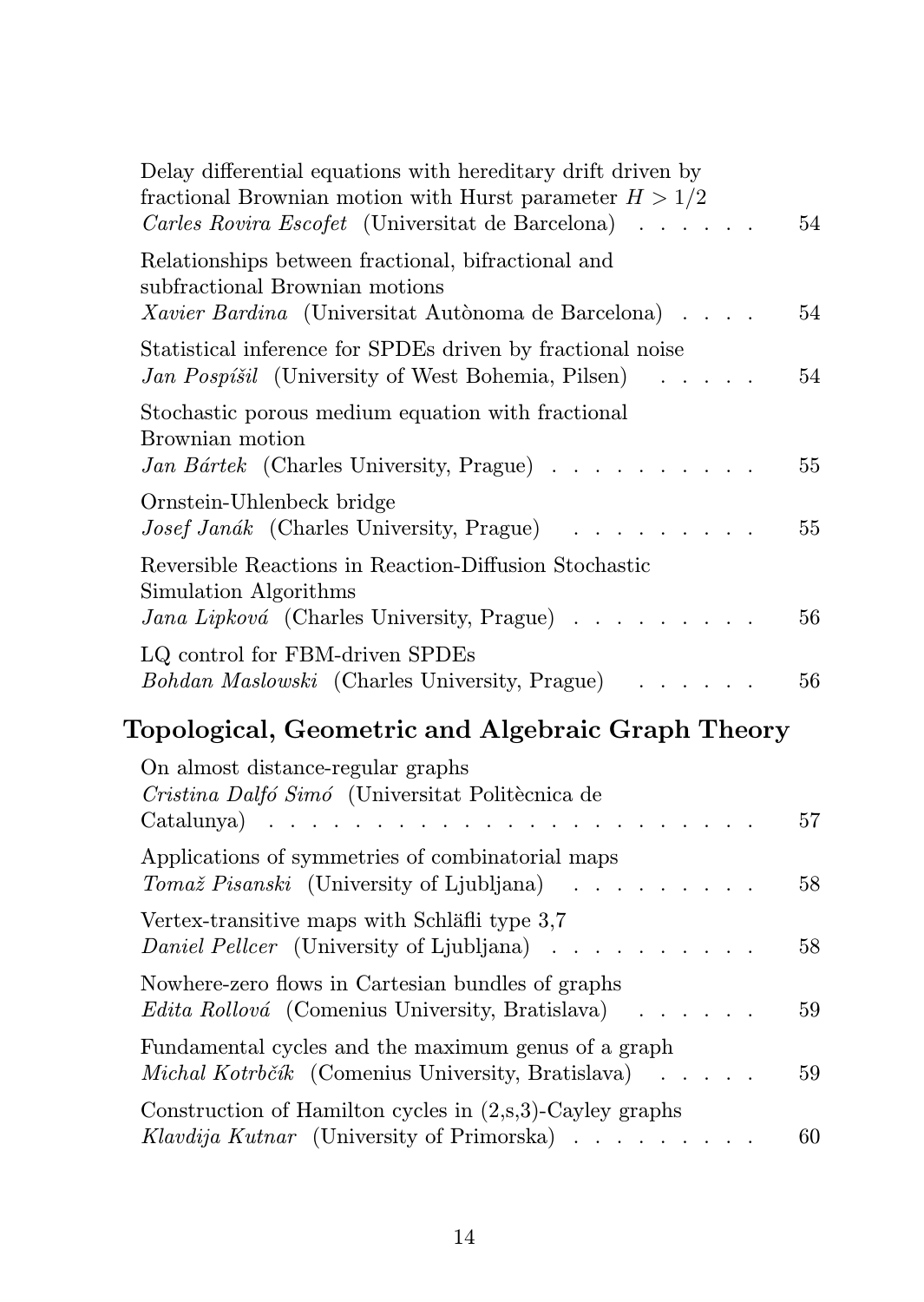| Pseudo-distance-regular graphs around a set and the local<br>spectrum of its subconstituents<br>Marc Cámara Vallejo (Universitat Politècnica de<br>$Catalunya)$ | 60 |
|-----------------------------------------------------------------------------------------------------------------------------------------------------------------|----|
| On the ascending subgraph decomposition problem for<br>bipartite graphs<br>Jordi Moragas (Universitat Politècnica de Catalunya)                                 | 61 |
| On cubic biabelian graphs<br>István Kovács (FAMNIT, University of Primorska)                                                                                    | 61 |
| Recognizing string graphs on surfaces in NP<br>Jan Kynčl (Charles University, Prague)                                                                           | 62 |
| Archimedean solids of higher genera<br>Ján Karabáš (Matej Bel University, Banská Bystrica).                                                                     | 62 |
| Skew-morphisms of groups and regular maps<br>Roman Nedela (Matej Bel University, Banská Bystrica)                                                               | 62 |
| Coding and Counting Arrangements of Pseudolines<br><i>Pavel Valtr</i> (Charles University, Prague)                                                              | 63 |
| <b>Triangulated Categories</b>                                                                                                                                  |    |
| Combinatorial model categories<br>Jiří Rosický (Masaryk University, Brno)                                                                                       | 64 |
| Representability theorems for well generated triangulated<br>categories                                                                                         |    |
| Oriol Raventos (Universitat de Barcelona)                                                                                                                       | 64 |
| Properness in the Bousfield Localisation of Model<br>Categories<br>George Raptis (University of Osnabrück)                                                      | 65 |
| A homotopy theory for comodules and coalgebras<br>Alexandru Stanculescu (Masaryk University, Brno)                                                              | 65 |
| Decompositions of $p$ -local spaces<br>Damir Franctic (University of Ljubljana)                                                                                 | 65 |
| Cellularization of structures in triangulated categories<br>Javier J. Gutierrez (Centre de Recerca Matematica)<br>$\bullet$ . In the case of the $\bullet$      | 66 |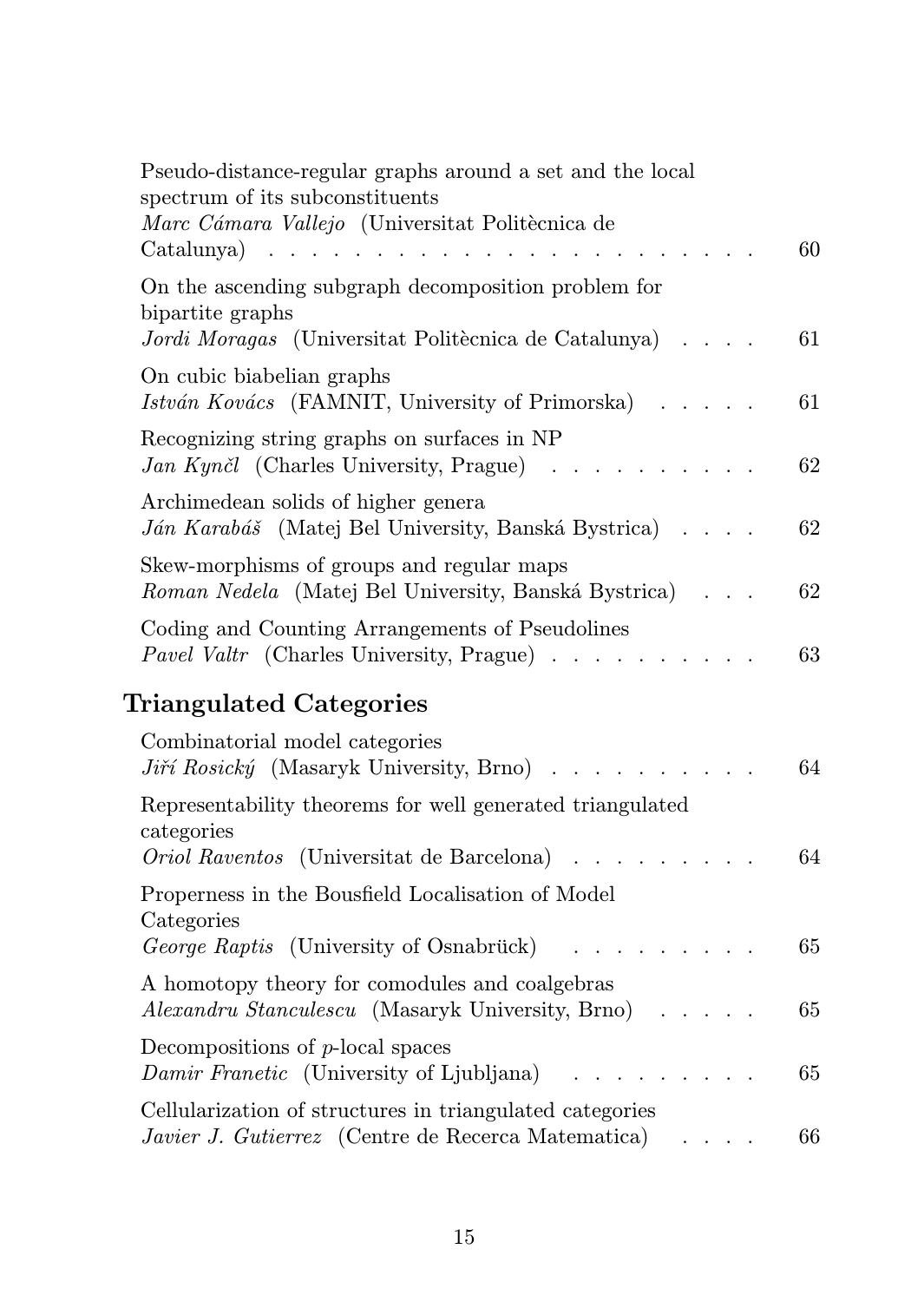| Singly generated ideals and coideals in monoidal        |  |
|---------------------------------------------------------|--|
| triangulated categories                                 |  |
| <i>Carles Casacuberta</i> (Universitat de Barcelona) 66 |  |
| Fibrations up to an equivalence and homotopy colimits   |  |
| Lukáš Vokřínek (Masaryk University, Brno) 67            |  |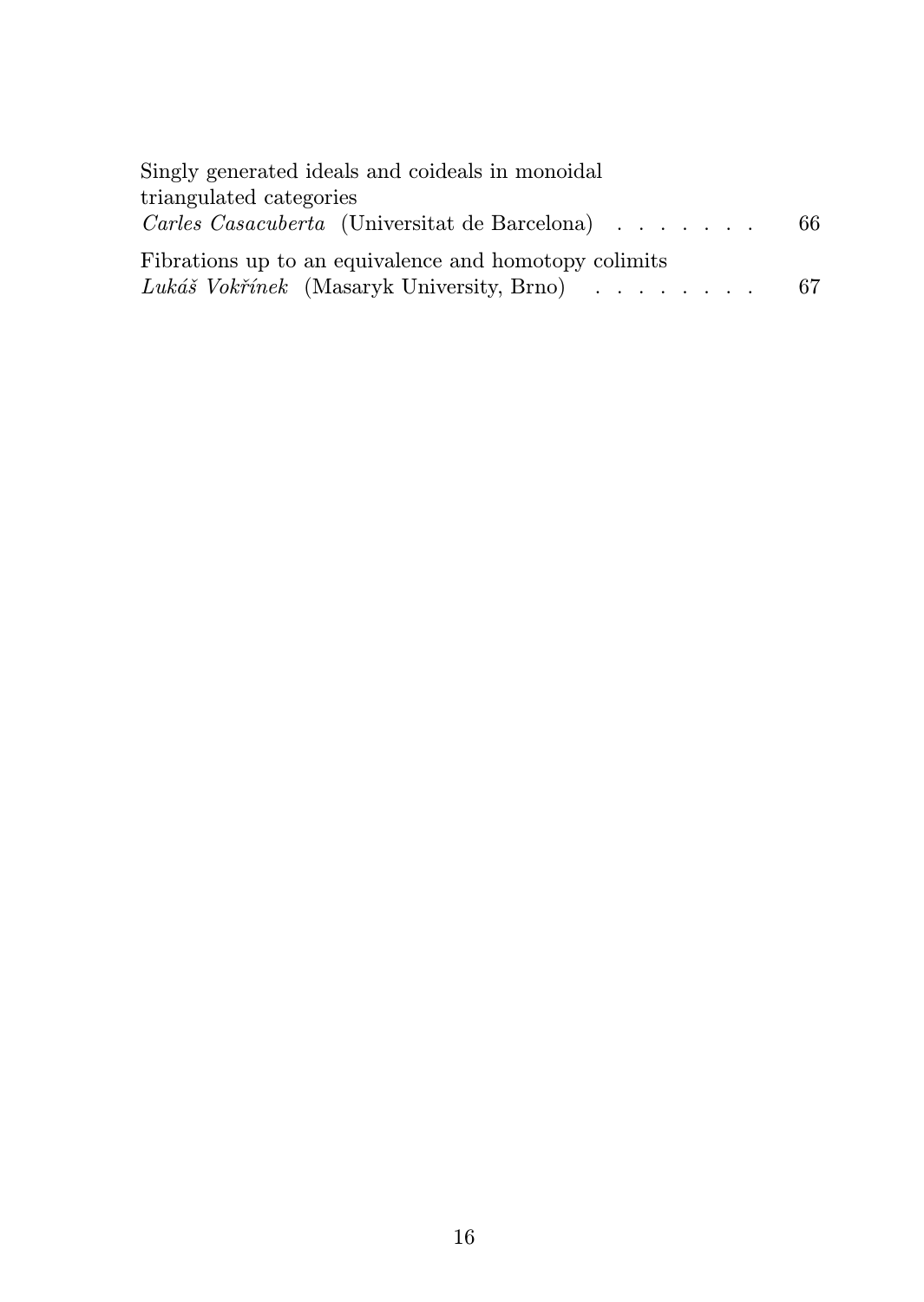# Plenary lectures

## Hitting probabilities for solutions to stochastic partial differential equations

Marta Sanz-Solé Universitat de Barcelona marta.sanz@ub.edu

We will present some results on upper and lower bounds for hitting probabilities of random fields in terms of Hausdorff measure and Bessel-Riesz capacity, respectively. Applications to several examples of stochastic partial differential equations will be discussed.

#### Refined enumerations of alternating sign matrices

Ilse Fischer University of Vienna ilse.fischer@univie.ac.at

Alternating sign matrices are one of those fascinating combinatorial objects that admit an exceptional simple enumeration formula while at the same time proving this formula is rather complicated. They were first defined and studied in the early 1980s by Robbins and Rumsey in connection with Dodgson's condensation method for computing determinants. The research was further stimulated after the discovery of the relation to a statistical mechanics model (six-vertex model) for "square ice". In the talk I will first give an introduction into this field and then present our approach to refined enumerations of alternating sign matrices.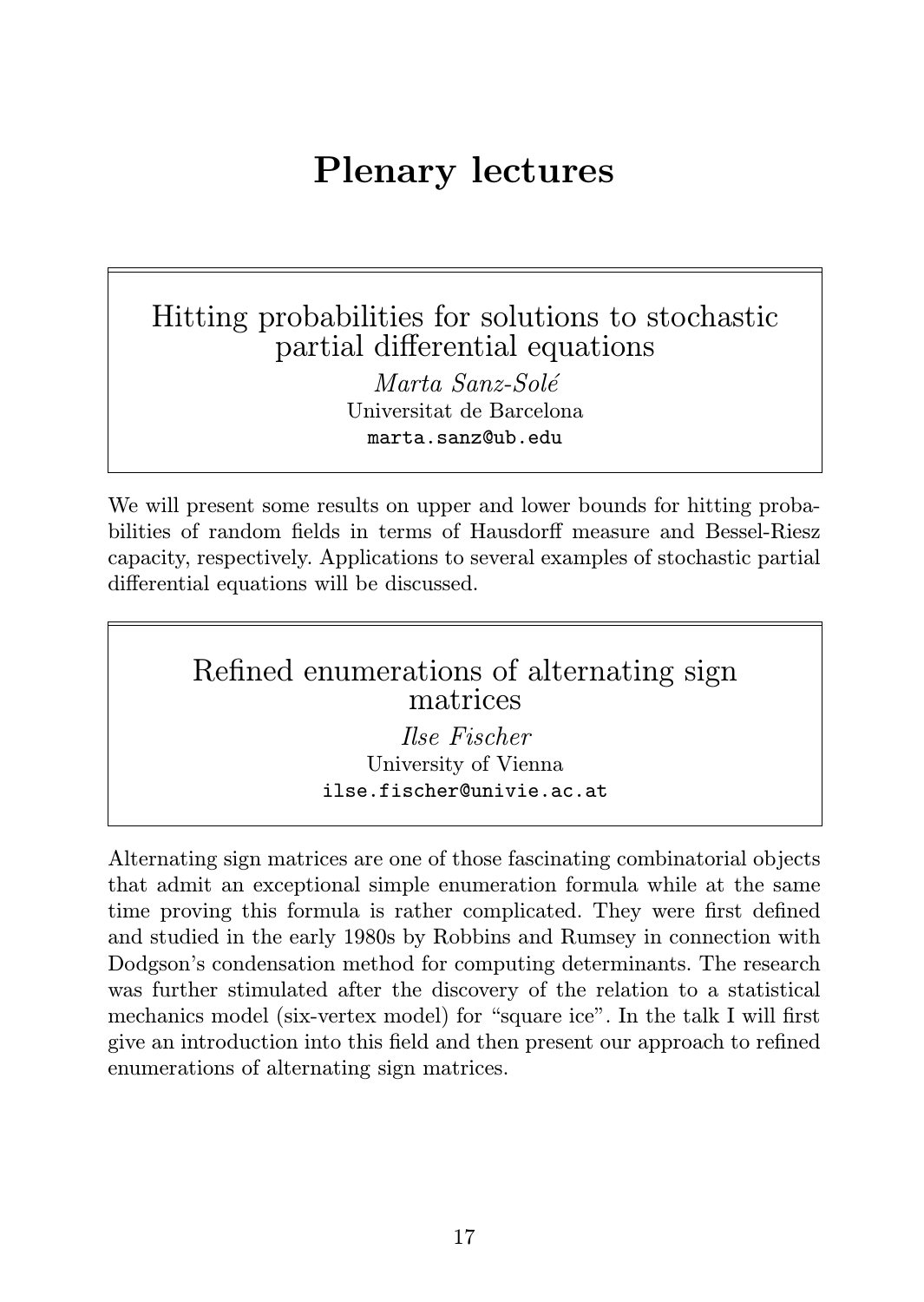## Embeddings of Bessel-potential-type spaces into generalized Hölder spaces involving k-modulus of smoothness

Bohumír Opic Academy of Sciences, Prague opic@math.cas.cz

Classical Bessel potential spaces  $H^{\sigma,p}(\mathbb{R}^n) = H^{\sigma}L^p(\mathbb{R}^n)$ , introduced by N. Aronszajn, K. Smith and A. P. Calderón in 1961, have played a significant role in mathematical analysis and in applications for many years. These spaces are modelled upon the scale of Lebesgue spaces  $L^p(\mathbb{R}^n)$  and they coincide with the Sobolev spaces  $W^{k,p}(\mathbb{R}^n) = W^k L^p(\mathbb{R}^n)$  when  $\sigma = k \in \mathbb{N}$ and  $p \in (1, +\infty)$ . However, it has gradually become clear that to handle some situations (especially limiting ones) a more refined tuning is desirable.

For this purpose, we replace the Lebesgue spaces  $L^p(\mathbb{R}^n)$  by rearrangement invariant Banach function spaces  $X(\mathbb{R}^n)$  and we study embeddings of Bessel potential spaces  $H^{\sigma} X(\mathbb{R}^n)$  with order of smoothness  $\sigma \in (0, n)$  into generalized Hölder spaces defined by means of the k-modulus of smoothness  $(k \in \mathbb{N})$ . We establish necessary and sufficient conditions for such embeddings and we present applications of our results. In particular, we obtain new and sharp embeddings of Sobolev-Orlicz spaces  $W^{m+1}L^{n/m}(\log L)^\alpha(\mathbb{R}^n)$ and  $W^m L^{n/m} (\log L)^\alpha(\mathbb{R}^n)$  into generalized Hölder spaces, which improve known results.

The lecture is based on a joint work with Amiran Gogatishvili and Júlio S. Neves.

### Ricci flow and geometrization of three manifolds Joan Porti Universitat Autònoma de Barcelona porti@mat.uab.cat

We give an overview of Thurston's geometrization conjecture, the Ricci flow introduced by Hamilton, and Perelman's proof.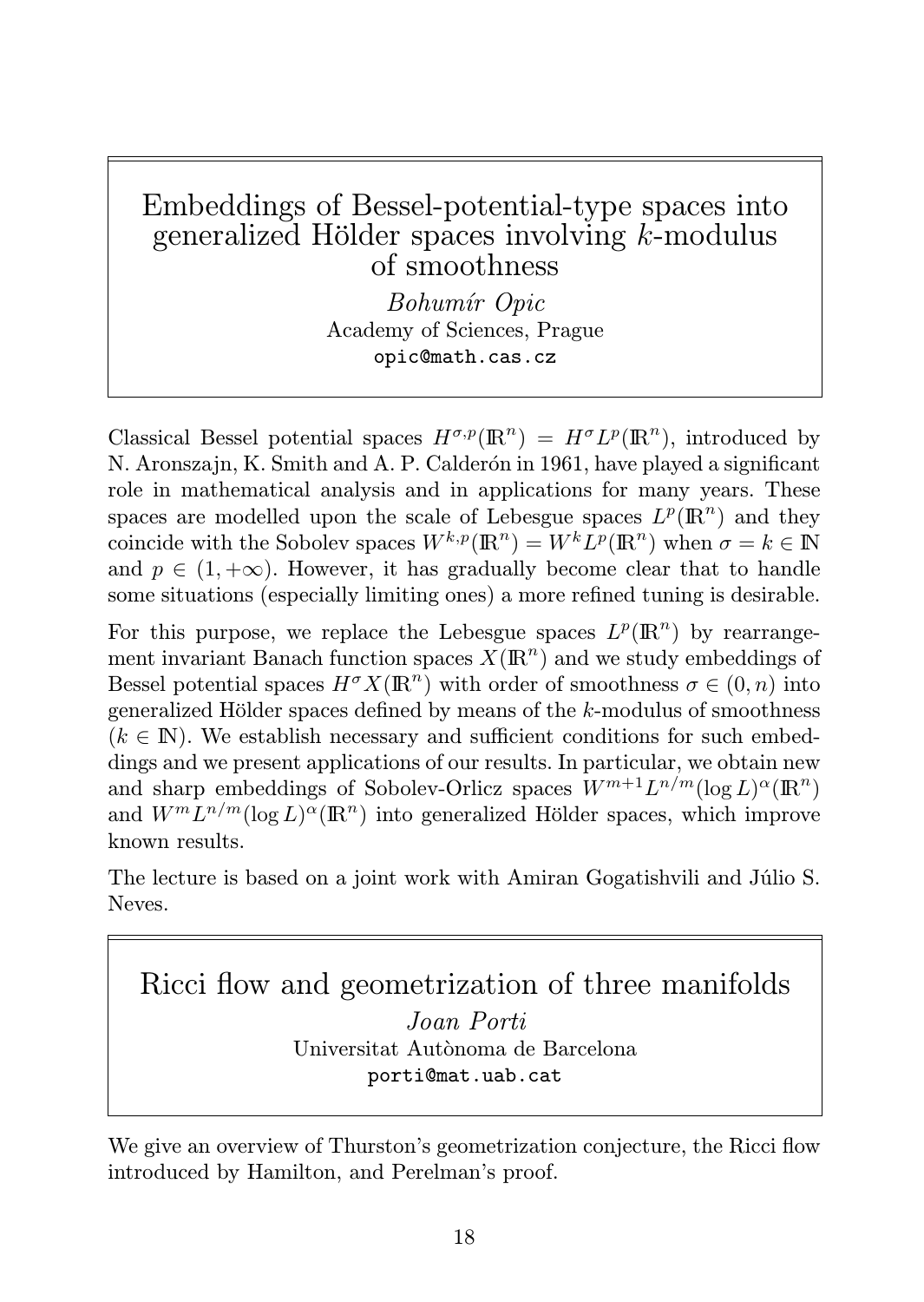# Hardness of embedding simplicial complexes in  $\breve{\mathbb{R}}^d$

Jiří Matoušek Charles University, Prague matousek@kam.mff.cuni.cz

It is well known that one can test in linear time whether a given graph is planar. We consider the higher-dimensional generalization of this problem: given a  $k$ -dimensional simplicial complex  $K$  and a target dimension  $d$ , does  $K$  embed into  $\mathbb{R}^d$ ? Surprisingly, rather little seems to be known about the algorithmic aspects of this problem. (All the relevant topological notions will be defined and explained during the talk, at least on an intuitive level.) Known results easily imply that the problem is solvable in polynomial time if  $k = d = 2$  or  $d = 2k > 6$ . We show that the problem is algorithmically undecidable for  $k = d - 1$  and  $d \geq 5$ . This follows from a famous result of Novikov on the unsolvability of recognizing the 5-sphere. Our main result is NP-hardness in the range  $d \geq 4$  and  $d \geq k \geq (2d-2)/3$ . These dimensions fall outside the so-called metastable range of a theorem of Haefliger and Weber, which characterizes embeddability in terms of the so-called deleted product obstruction. Our reductions are based on examples, due to Segal, Spiez, Freeman, Krushkal, Teichner, and Skopenkov, showing that outside the metastable range, the deleted product obstruction is insufficient. Joint work with Martin Tancer and Uli Wagner.

Quantum gases in fast rotation and vortices Jakob Yngvason University of Vienna jakob.yngvason@univie.ac.at

A survey of recent mathematical results on quantum gases in fast rotation and the appearance and disappearance of vortices will be presented.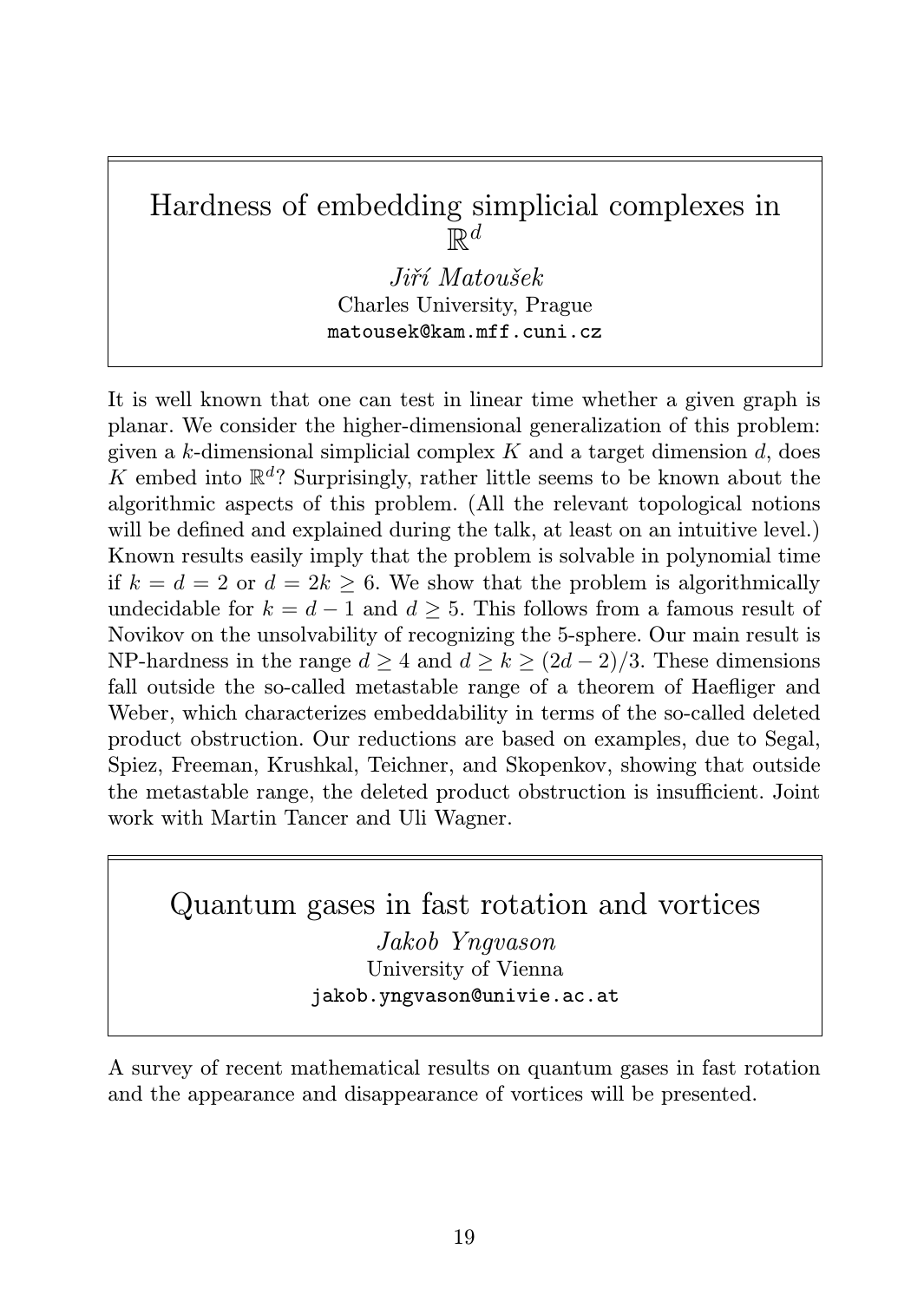# Representability of cohomology theories

Fernando Muro University of Seville fmuro@us.es

Brown and Adams representability theorems for cohomology theories originated in algebraic topology. They have been extended to other algebraic and geometric contexts, where they have been successfully applied (Grothendieck duality in algebraic geometry, Auslander-Reiten theory in representation theory, motivic cohomology?). Nevertheless, there are still many open questions with potentially striking applications. We will introduce the audience to what is known and report on recent advances.

Minimal sets in discrete dynamics – results, tools, open problems

> Ľubomír Snoha Matej Bel University, Banská Bystrica snoha@fpv.umb.sk

Discrete dynamical systems given by a continuous map on a topological (usually compact metrizable) space will be considered. Minimality of such a system/map can be defined as the density of all forward orbits. Every compact system contains at least one minimal set, i.e., a nonempty closed invariant subset such that the restriction of the map to this subset is minimal. A fundamental question in topological dynamics is the one on the topological structure of minimal sets of continuous maps in a given space (and, in particular, whether the space itself admits a minimal map or not).

We will present some known as well as new results on topology of minimal sets, some tools used in the proofs, and some open problems.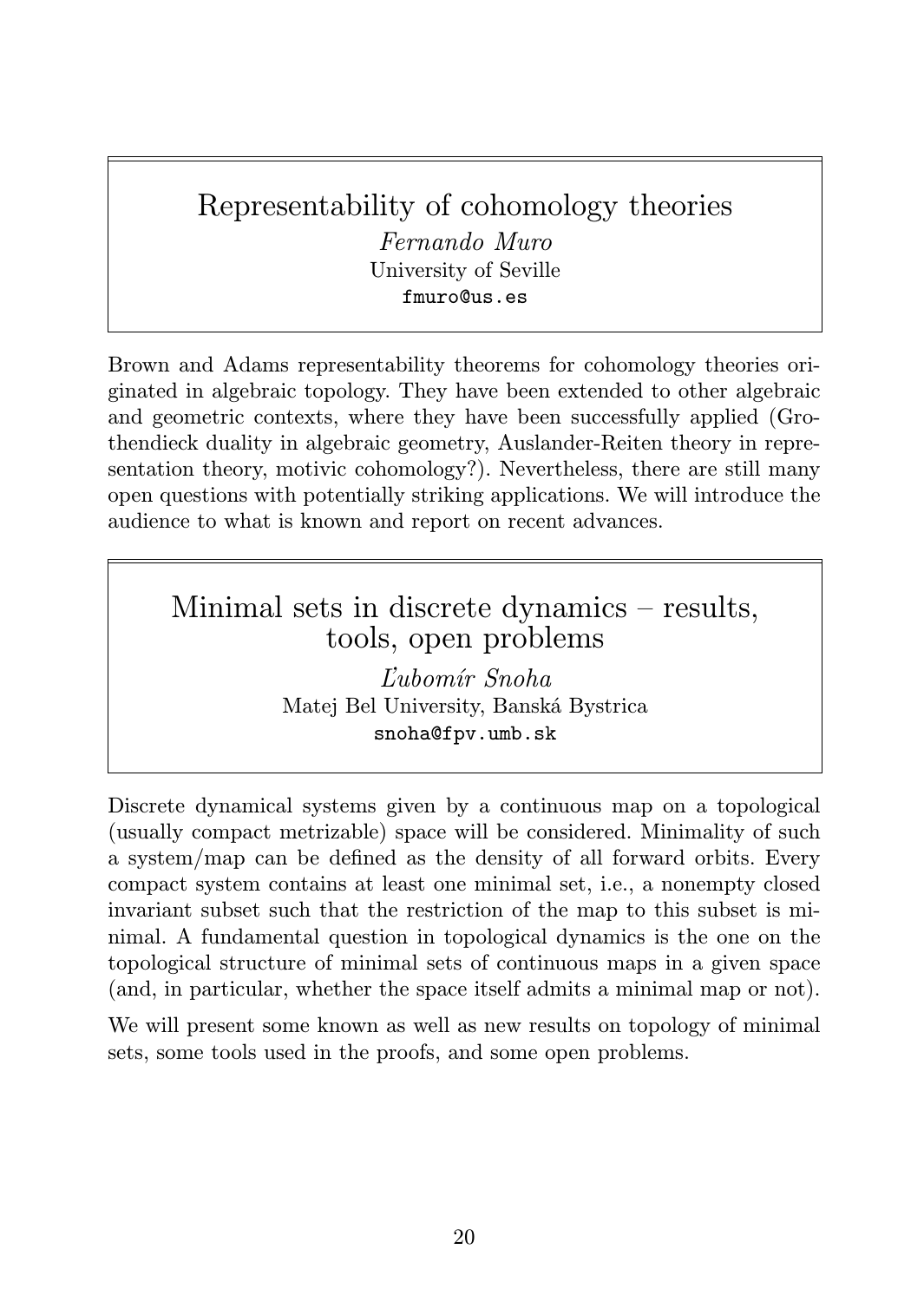### Covering space techniques in graph theory Aleksander Malnič University of Ljubljana aleksander.malnic@guest.arnes.si

Graph covers emerged forty years ago in the context of maps on surfaces, appropriately adapted to reflect the discrete nature of these objects;

the primary incentive was the final solution of the long standing Heawood's Map Colour Problem.

Much around the same time these techniques became an indispensable tool in algebraic graph theory; here, the motivation came from problems related to classification of graphs and maps in terms of their symmetries. An important topic in this setting is the problem of lifting automorphisms, a problem that has long been well understood at a very general level in algebraic topology. These general results, however, are rather inadequate if we are to successfully cope with concrete examples and specific questions that arise when studying symmetry from a combinatorial point of view in the setting of graphs and maps. A number of papers dealing with the lifting problem have been published in the past fifteen years. In terms of content they range from general considerations to more concrete applications in the field of graphs and maps on surfaces, dealing with enumeration, classification and construction of infinite families of graphs with specific symmetry properties, and compiling lists of such graphs up to a certain order.

In the talk I will review some results covering this topic.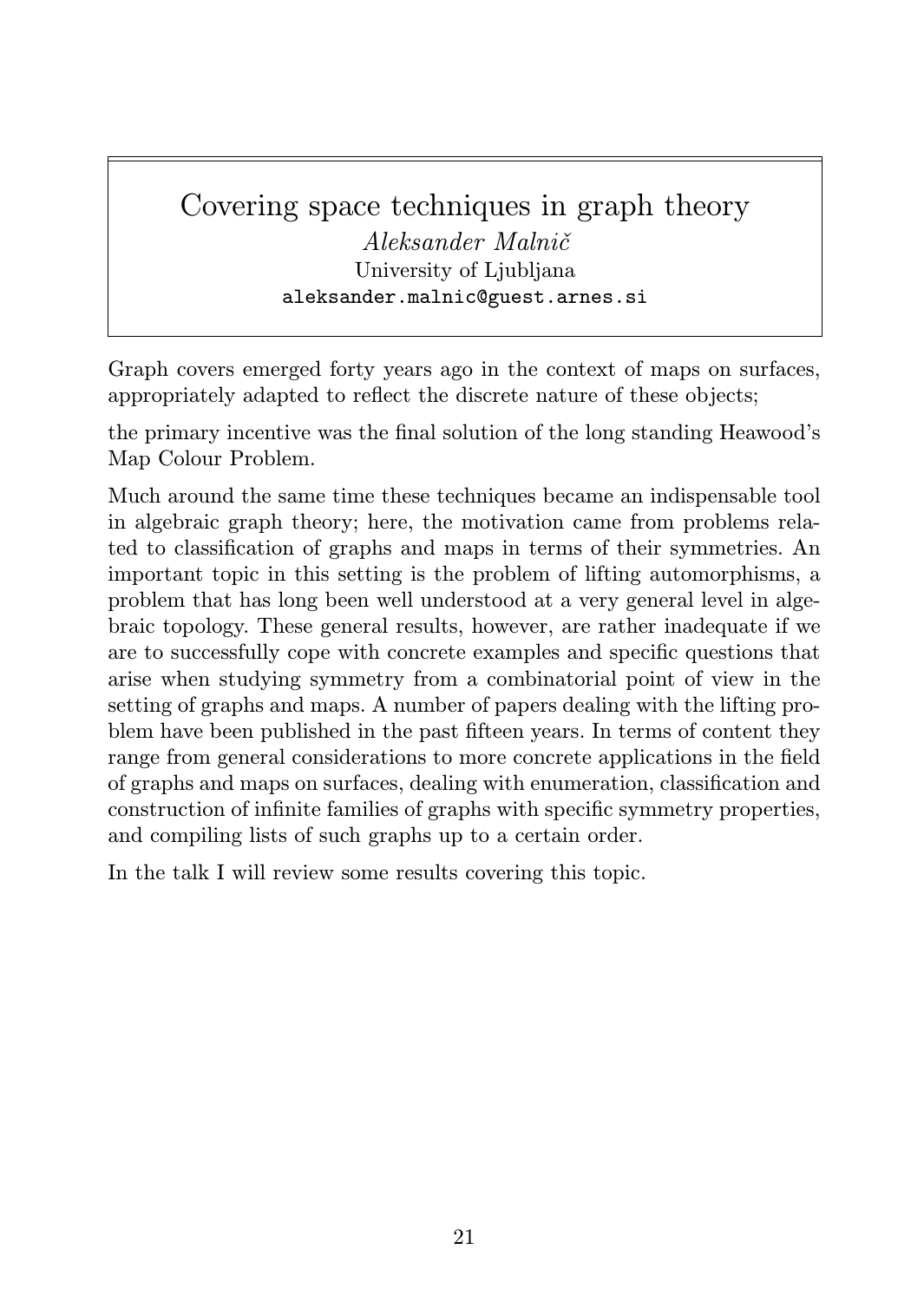# Differential Geometry and Mathematical Physics

## The Cartan form and its generalizations in the calculus of variations

Demeter Krupka Masaryk University, Brno D.Krupka@latrobe.edu.au

We discuss possible extensions of the concept of the Cartan form of classical mechanics to higher order mechanics on manifolds, higher order field theory on jet bundles and to parametric variational problems on slit tangent bundles and on bundles of non-degenerate velocities. We present a generalization of the Cartan form, known as a Lepage form, and basic properties of the Lepage forms. Both earlier and recent examples of differential forms generalizing the Cartan form are reviewed.

### Symplectic and Poisson geometry of b-manifolds Eva Miranda

Universitat Politècnica de Catalunya eva.miranda@upc.edu

In this talk we will try to show the hidden geometry (symplectic and Poisson) in what we call b-manifolds.

These manifolds were initially considered by Nest and Tsygan while studying formal deformations of symplectic manifolds with boundary and also by Melrose in the context of differential calculus and differential operators of manifolds with boundary.

Symplectic b-manifolds lie between the symplectic and Poisson world. In particular, it is possible to prove local and semiglobal normal forms via bde Rham theory. This talk is based on joink work with Victor Guillemin and Ana Rita Pires.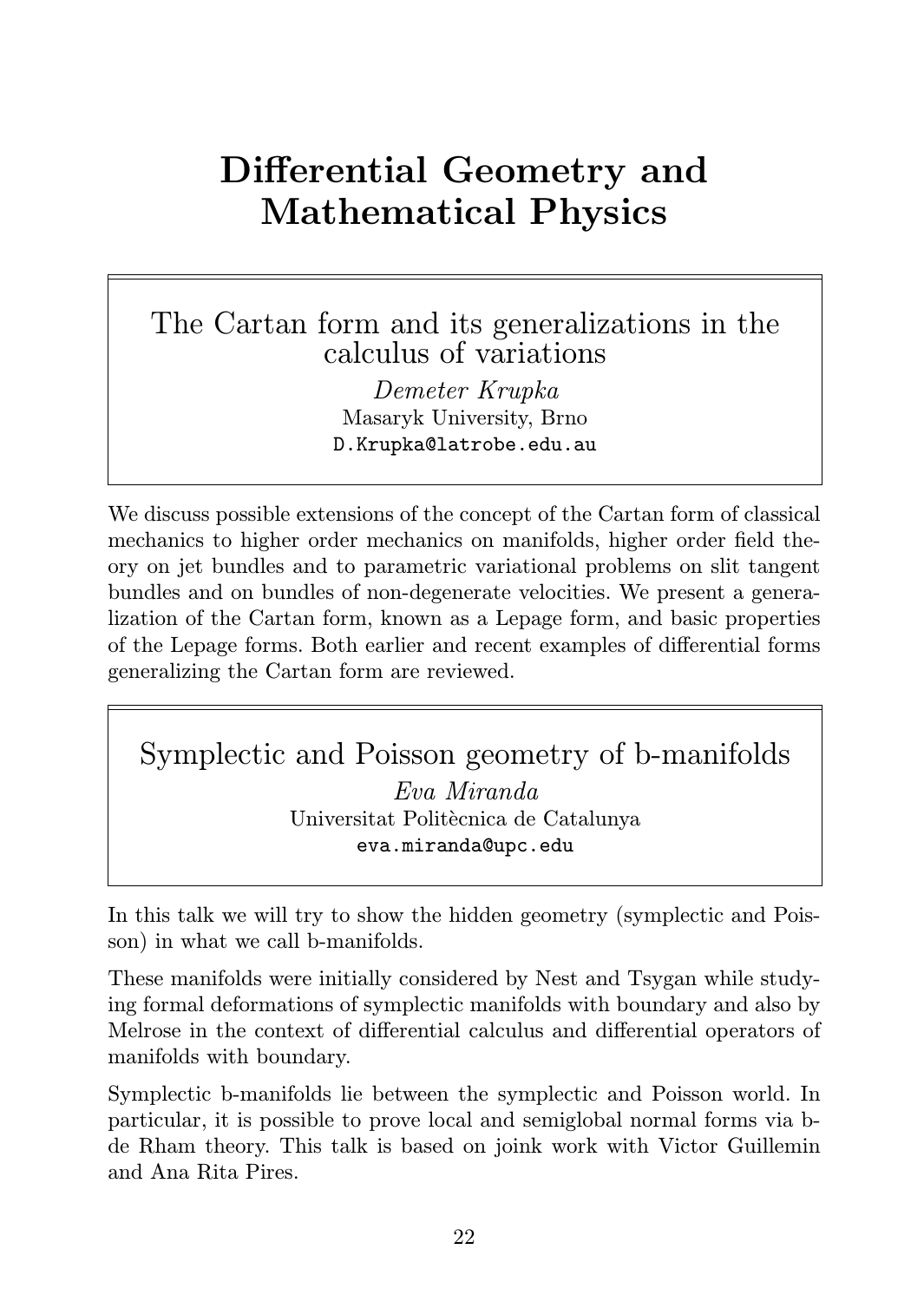# Order reduction of the Euler-Lagrange equations of higher order invariant variational problems on frame bundles

Ján Brajerčík University of Prešov brajerci@unipo.sk

Let  $\mu : F X \to X$  be a principal bundle of frames with the structure group  $Gl_n(\mathbb{R})$ . It is shown that the variational problem, defined by  $Gl_n(\mathbb{R})$ invariant Lagrangian on  $J^rFX$ , can be equivalently studied on the associated space of connections with some compatibility condition, which gives us order reduction of the corresponding Euler-Lagrange equations.

Some generalizations of the notion of Lie algebra Jose Antonio Vallejo Rodriguez State University of San Luis Potosi (Mexico) jvallejo@fciencias.uaslp.mx

There are several ways to generalize the notion of Lie algebra. For instance, one can lift the restriction of antisymmetry (obtaining the so called Loday -or Leibniz- algebras), or view a particular Lie algebra as a member of a family indexed by the points of a manifold (a kind of moduli space called Lie algebroid). Alan Weinstein has shown how any finite-dimensional Lie algebra can be put in correspondence with a closed maximal subspace of a certain construction called omni-Lie algebra. In the talk, we will describe a way of unifying those concepts through the notion of omni-Loday algebroid, presenting some simple examples.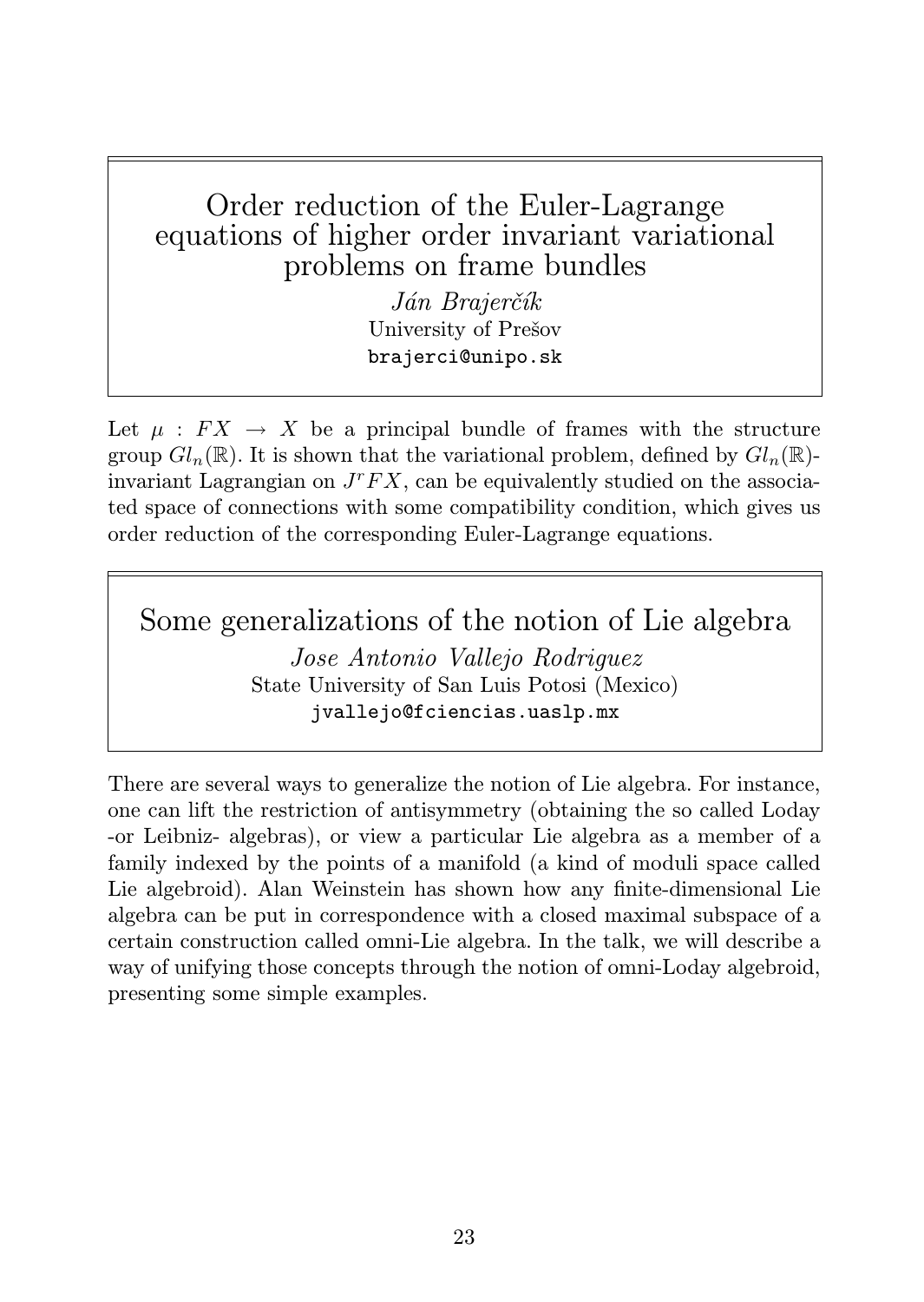# Example of nonholonomic constraint of the second order

Martin Swaczyna University of Ostrava martin.swaczyna@osu.cz

### The nonholonomic variational principle Olga Krupková Palacký University, Olomouc krupkova@inf.upol.cz

A variational principle for mechanical systems and fields subject to nonholonomic constraints is found, providing Chetaev-reduced equations as equations for extremals. Two cases are studied: first, when the constrained system arises from an unconstrained Lagrangian system defined in a neighbourhood of the constraint, and second, more general, when an "internal" constrained system on the constraint manifold is given.

## Constraints in k-presymplectic field theory

Xavier Gràcia Technical University of Catalonia, Barcelona xgracia@ma4.upc.edu

Field theories have several geometric formulations. An especially simple one is the k-symplectic formalism, since only tangent and cotangent bundles are needed in its description. Its defining elements have a close relationship with those in the symplectic formulation of mechanics. The purpose of this talk is to show that this relationship also stands in the presymplectic case, and more particularly to show that one can mimick the presymplectic con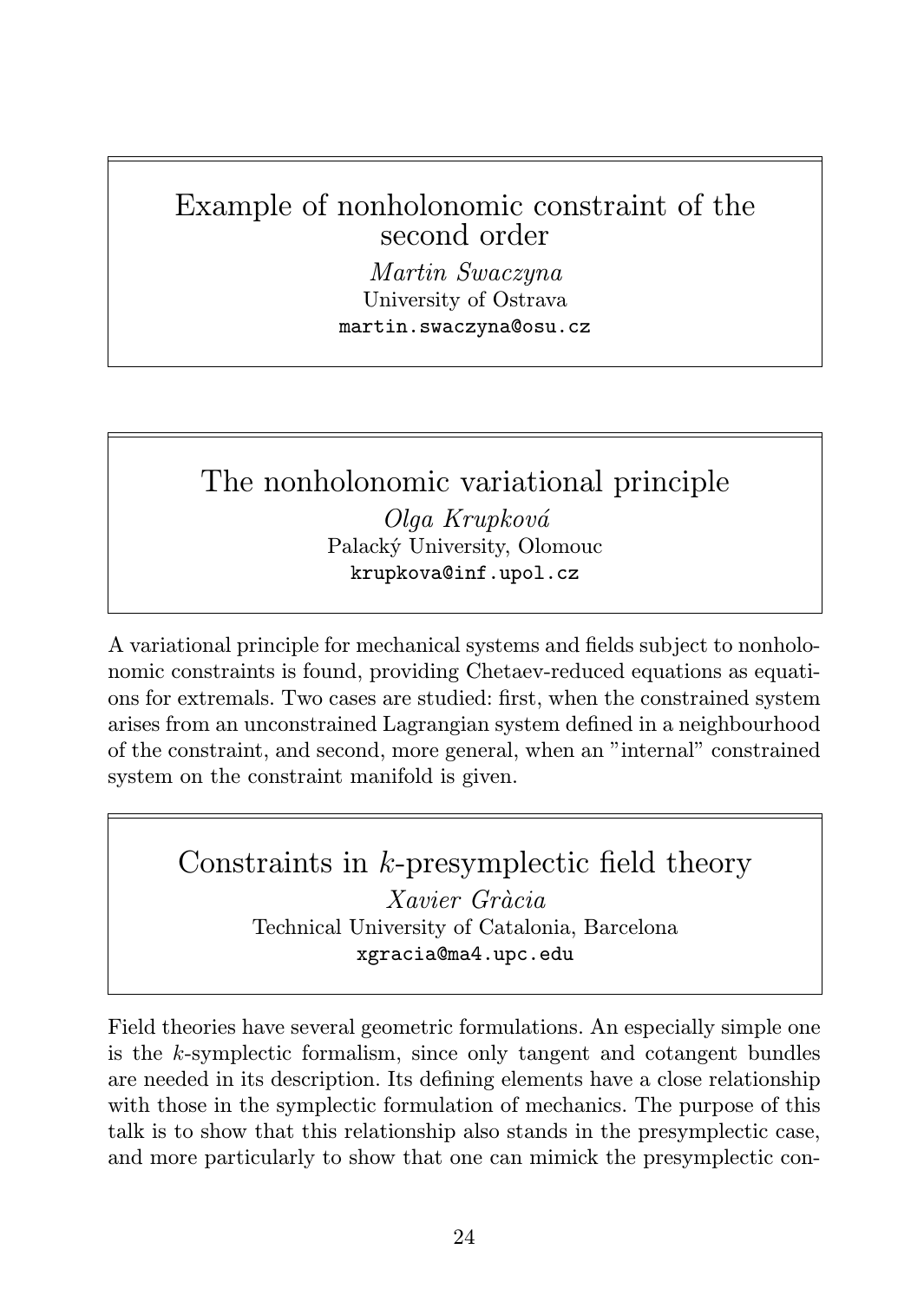straint algorithm to obtain a constraint algorithm that can be applied to k-presymplectic field theory.

#### Generalized Stäckel transform and its applications to integrable systems

Artur Sergyeyev Silesian University, Opava Artur.Sergyeyev@math.slu.cz

In this work we introduce multiparameter generalized Stäckel transform – a noncanonical transformation of a special kind relating the sets of (not necessarily commuting) Hamiltonians and leaving the phase space coordinates intact. It is shown that under certain conditions the transformation in question preserves Liouville integrability, noncommutative integrability and superintegrability. For instance, when applied to an n-tuple of commuting Hamiltonians, this transformation yields a (new) n-tuple of commuting Hamiltonians. Thus, one can construct new integrable systems from the old ones and also fi

nd new links among known integrable systems using the transformation under study. In particular, we show that integrable systems associated with the so-called k-hole deformations of the separation curve of Benenti type are related to the ones associated with the original separation curve of Benenti type through an appropriately chosen multiparameter generalized Stäckel transform. The corresponding transformation for the equations of motion proves to be nothing but a reciprocal transformation of a special form, and we briefly discuss the properties of this class of reciprocal transformations, including applications to hydrodynamic-type systems.

This is joint work with Maciej Blaszak. For more details see A. Sergyeyev, M. Blaszak, Generalized Stäckel transform and reciprocal transformations for finite-dimensional integrable systems, J. Phys. A: Math. Theor. 41 (2008), paper 105205.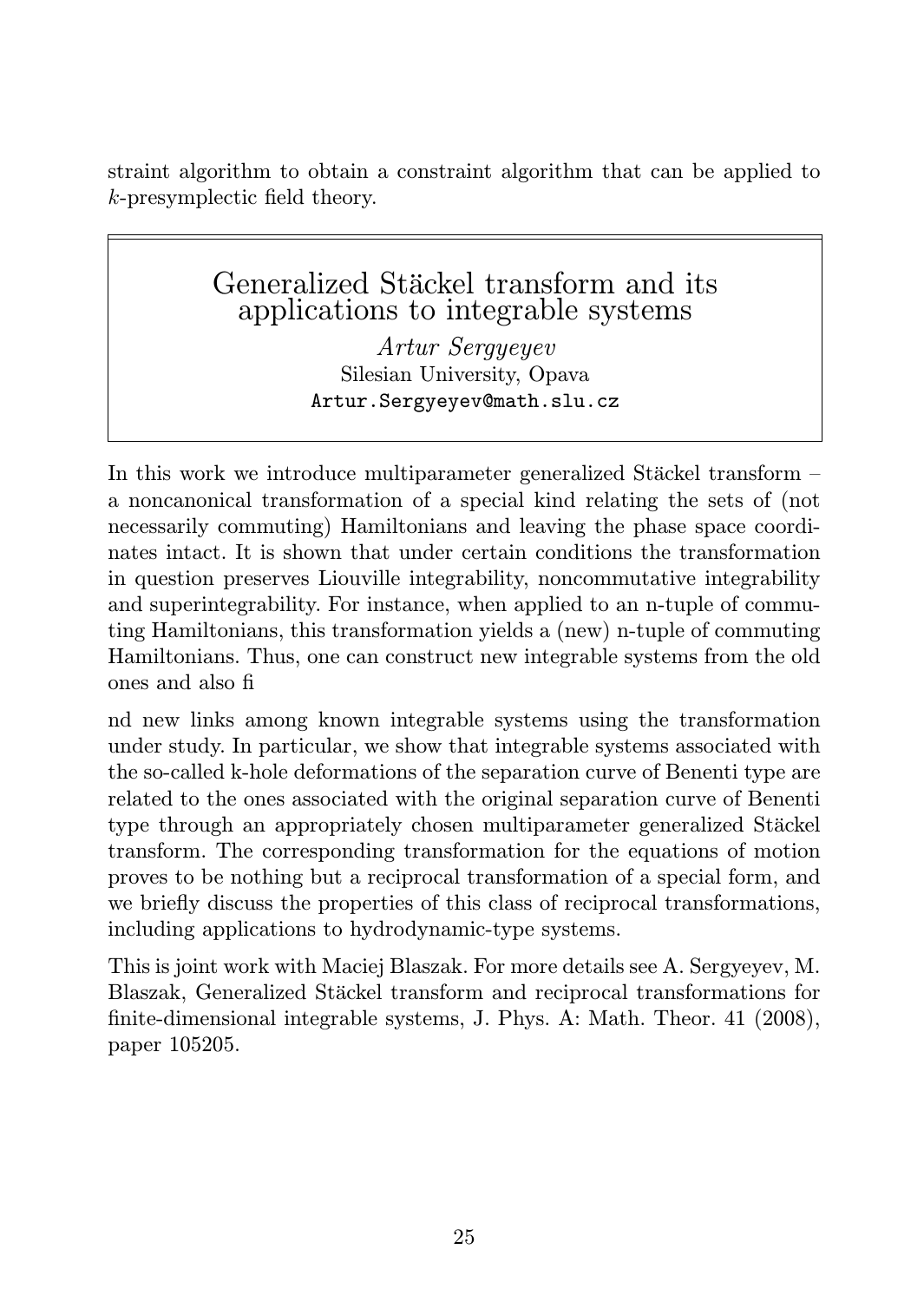# Maxwell equations with periodic coefficients in 1 + 1 dimensions for an optical application

Vlasta Peřinová Palacký University, Olomouc perinova@prfnw.upol.cz

On using the Fourier transformation, the time included in the Maxwell equations can be replaced by the frequency of a component, but a simplification does not come about, in spite of the parametric approximation, when a field in a nonlinear medium is described. We encounter spatially periodic coefficients. We deal with a decomposition of a solution into the surface and volume components in the case, when the nonlinear media of different coefficients of nonlinearity alternate.

Helmholtz conditions and their generalizations Radka Malíková University of Ostrava radka.malikova@osu.cz

In the paper, properties of morphisms in the variational sequence are investigated. The Euler–Lagrange morphism  $E_1$  is well-understood. It is also known that the kernel of the Helmholtz morphism  $E_2$  consists of locally variational dynamical forms, and is characterized by Helmholtz conditions. We study the image of  $E_2$  and the kernel of the next morphism  $E_3$ , and solve the corresponding local and global inverse problem when a three-form comes (via a variational map) from a dynamical form, i.e., corresponds to a system of differential equations. We find identities, that are a generalization of the Helmholtz conditions to this situation, and show that the problem is closely related to the question on existence of a closed three-form. The obtained results extend known results on Lagrangins and locally variational dynamical forms to general dynamical forms, and open a new possibility to study non-variational equations by means of closed three-forms, as a parallel to extremal problems (variational equations) that are studied by means of closed two-forms (Cartan forms, symplectic geometry).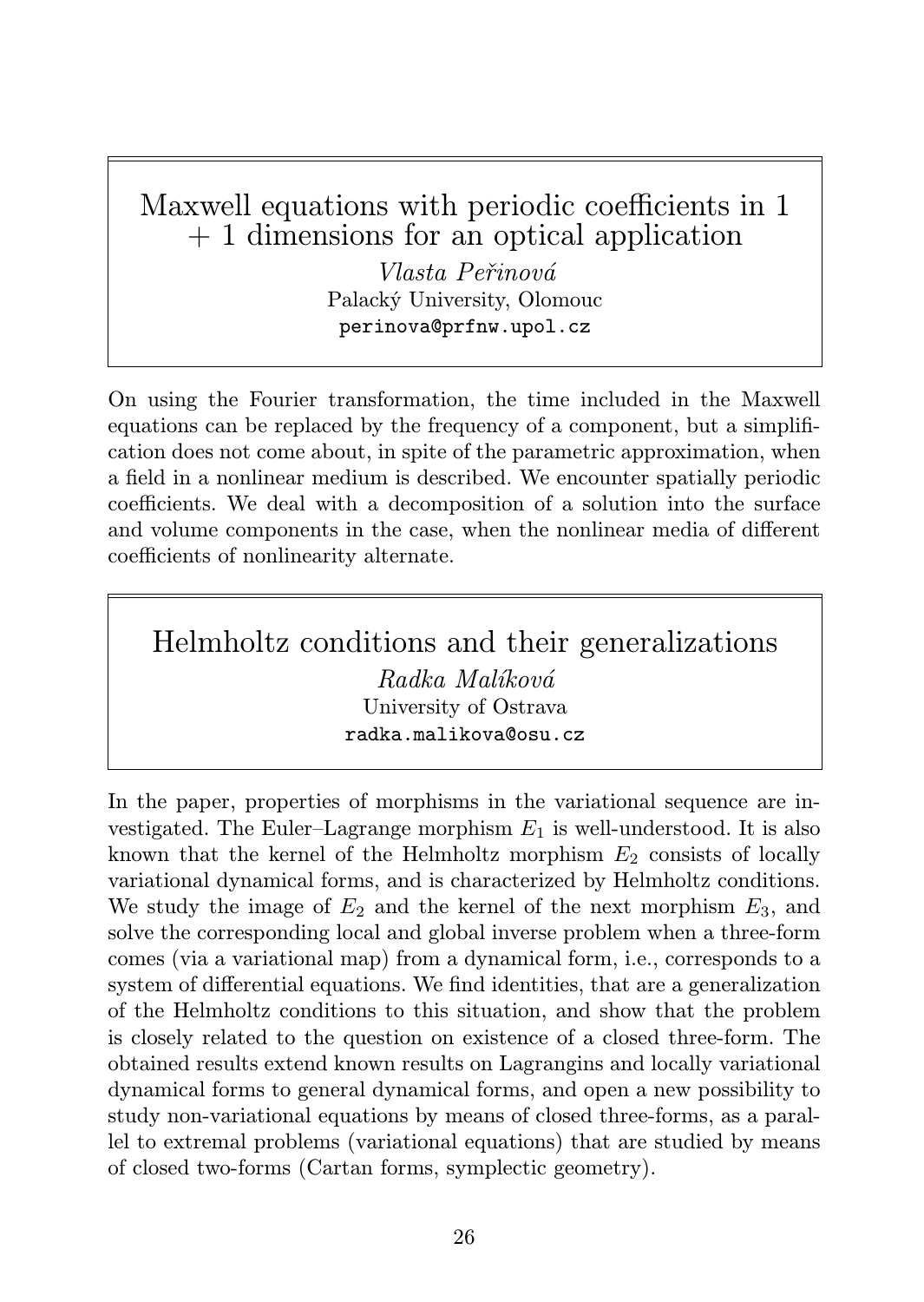# Asymptotic zero distributions of polynomials of the Heun equation

Miloš Tater Academy of Sciences, Řež tater@ujf.cas.cz

We solve the classical (multi)spectral problem for the Heun equation suggested by E. Heine and T. Stieltjes in the 19th century. We study asymptotic behaviour of roots of both Van Vleck and Stieltjes polynomials. Existence of the asymptotic measures is proved and their supports are characterized.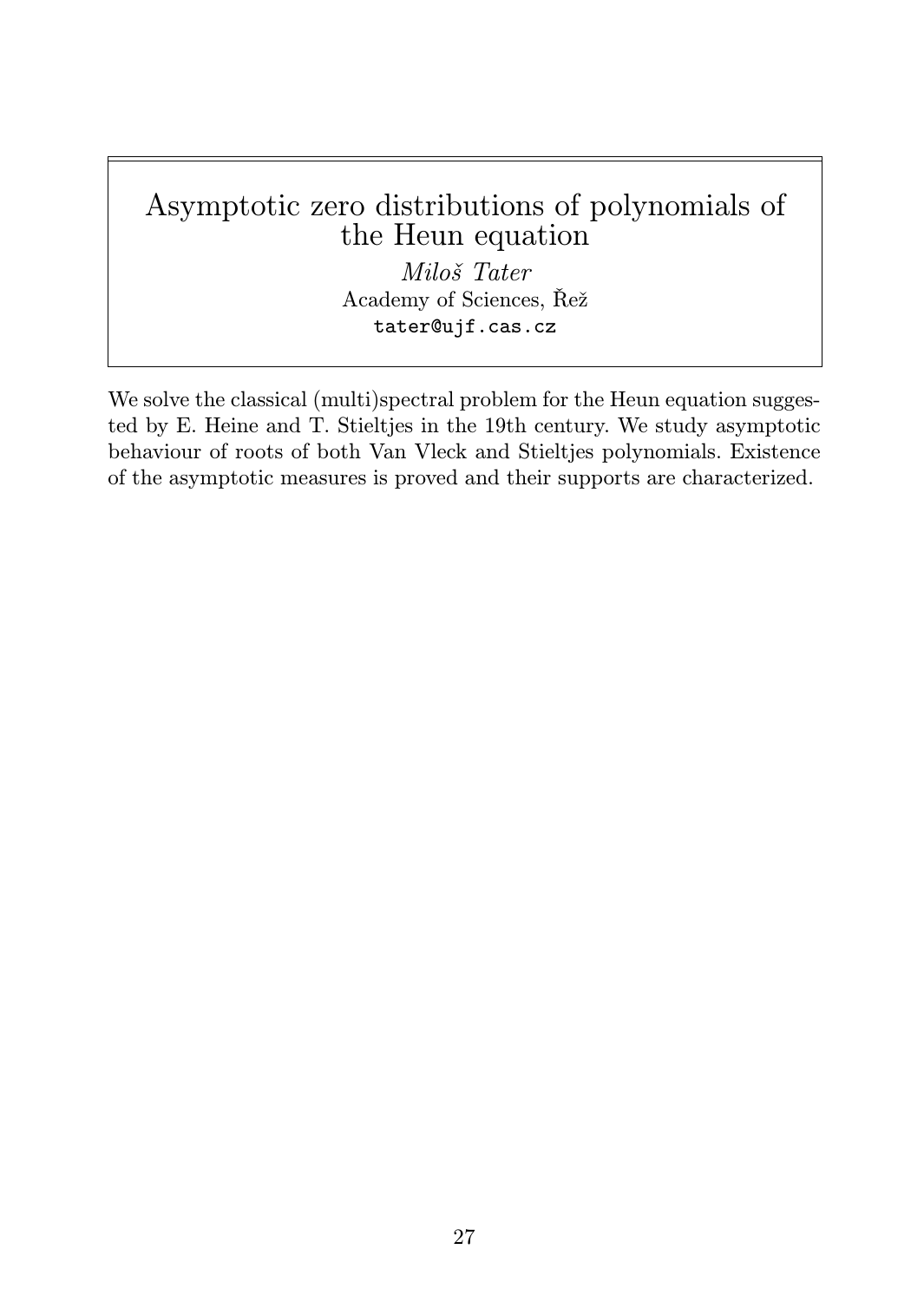# Discrete Algorithms and Computational Complexity

## Generalizations of interval graphs motivated by the constraint satisfaction problem

Pavol Hell Simon Fraser University, Vancouver pavol@cs.sfu.ca

Recently, interval graphs have naturally arisen in the context of constraint satisfaction problems. Progress in understanding what structures make CSP's tractable suggests generalizations and analogues of interval graphs. I will discuss obstruction characterizations and recognition algorithms for these generalizations. Applications to the CSP dichotomy problem will also be mentioned. This is joint work with Tomas Feder, Jing Huang, and Arash Rafiey.

## On efective representation of groups, monoids and posets

Jaroslav Nešetřil Charles University, Prague nesetril@kam.mff.cuni.cz

We discuss the title of the lecture in the context of graph classes. Some of the results are joint with Jan Hubička and Patrice Ossona de Mendez.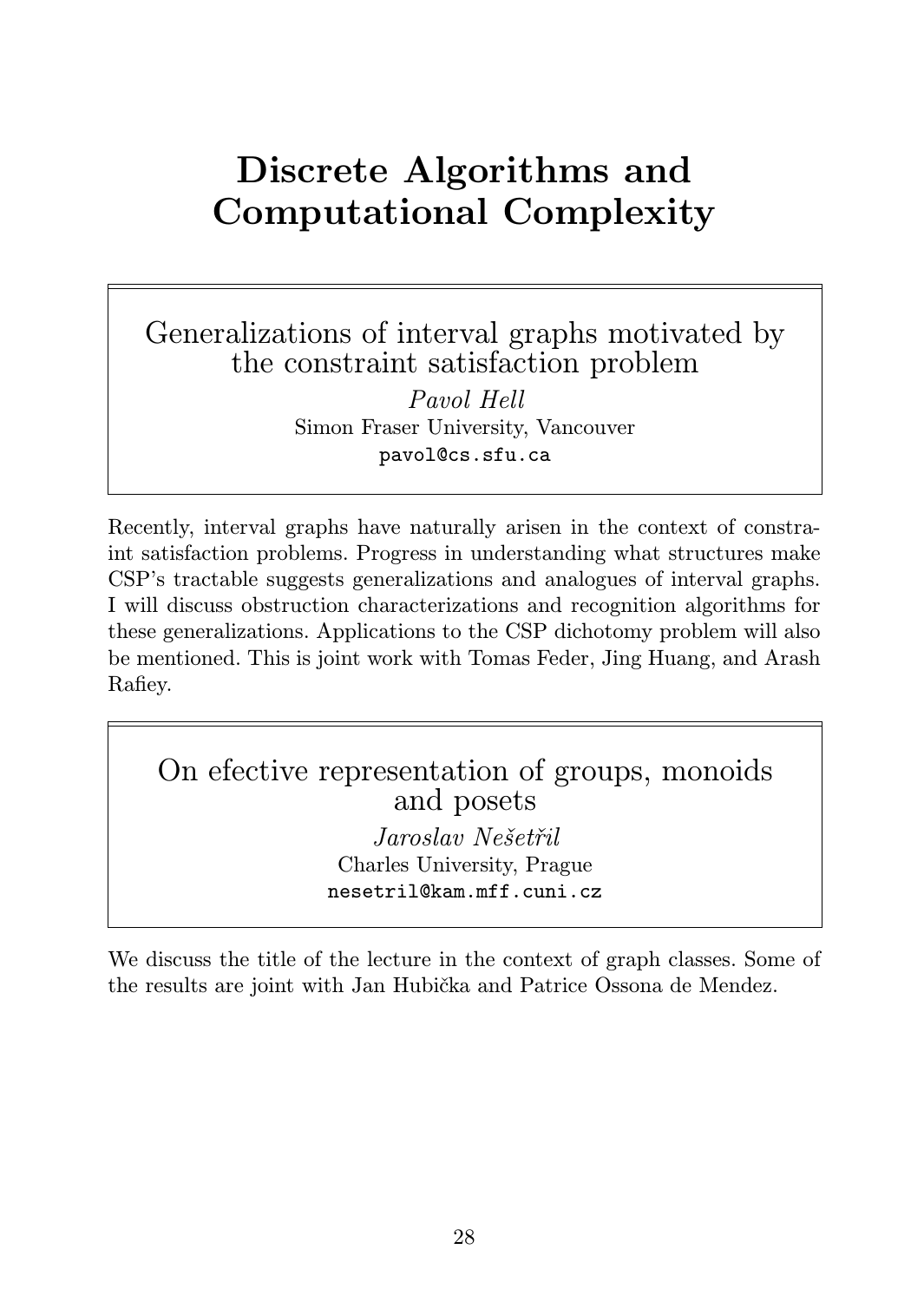### Bounds on the k-th chromatic number of generalized star colorings

Guillem Perarnau Universitat Politècnica de Catalunya guillem.perarnau@ma4.upc.edu

A graph has star chromatic number k if it can be colored with k colors in such a way that each color class is a stable set and the subgraph induced by any two color classes is a forest of stars. The star chromatic number can be generalized to  $\chi_p(G)$ ,  $p \geq 2$ , by requiring that any  $i \leq p$  classes induce a graph with treedepth at most i. Nešetřil and Ossona de Mendez proved that, for each  $p \geq 1$ ,  $\chi_p(G)$  is bounded in the class of bounded expansion graphs. By using the Local Lovász Lemma we give some specific bounds for the subclass of graphs with maximum degree  $\Delta$ .

## Complexity of the distance constrained labeling problem for trees

Jiří Fiala Charles University, Prague fiala@kam.mff.cuni.cz

We show a full complexity dichotomy for the distance constrained labeling problem on the class of trees.

The k-in-a-path problem for claw-free graphs Bernard Lidický Charles University, Prague bernard@kam.mff.cuni.cz

Testing whether there is an induced path in a graph spanning  $k$  given vertices is already NP-complete in general graphs when  $k = 3$ . We show how to solve this problem in polynomial time on claw-free graphs, when  $k$  is not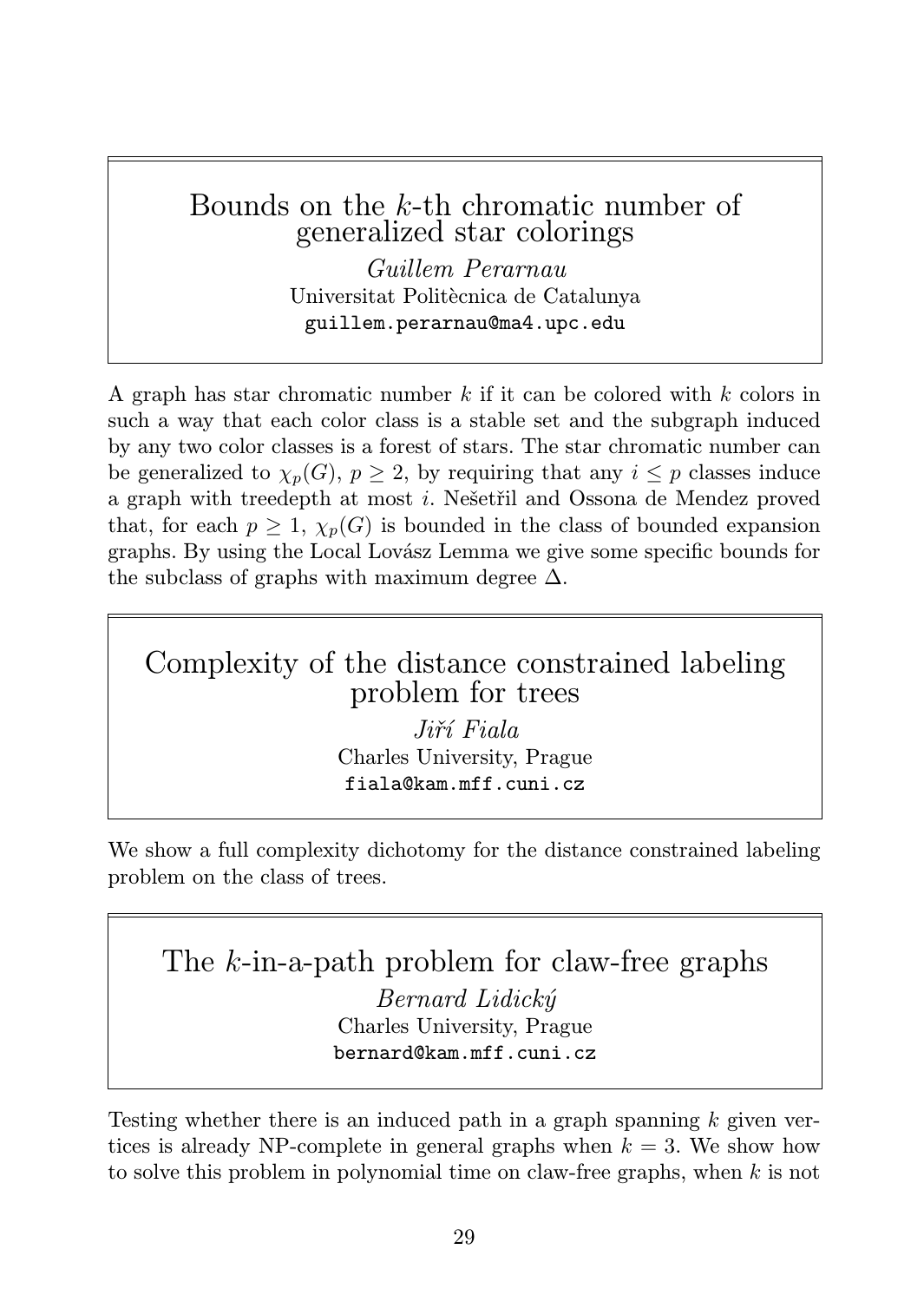part of the input but an arbitrarily fixed integer. This is a joint work with Jiří Fiala, Marcin Kamiński and Daniël Paulusma.

# On 3-Colorability of Pseudo-Triangulations Clemens Huemer Universitat Politècnica de Catalunya clemens@ma4.upc.edu

Deciding 3-colorability for general plane graphs is known to be an NPcomplete problem. However, for certain families of graphs, e.g. triangulations, polynomial time algorithms exist.

We consider the family of pseudo-triangulations, which are a generalization of triangulations, and prove NP-completeness for this class. This also holds, if we bound their face degree to four or consider exclusively pointed pseudotriangulations with maximum face-degree five. In contrast to these completeness results we show that pointed pseudo-triangulations with maximum face-degree four are always 3-colorable. An according 3-coloring can be found in linear time.

This is a joint work with Oswin Aichholzer, Franz Aurenhammer, Thomas Hackl, Alexander Pilz and Birgit Vogtenhuber.

Unified Approach to Polynomial Algorithms on Graphs of Bounded (bi-)Rank-width

> Petr Hliněný Masaryk University, Brno hlineny@fi.muni.cz

In this paper we develop new algorithmic machinery for solving hard problems on graphs of bounded rank-width and on digraphs of bounded bi-rankwidth in polynomial (XP, to be precise) time. These include, particularly, graph colouring and chromatic polynomial problems, the Hamiltonian path and c-min-leaf outbranching, the directed cut, and more generally MSOLpartitioning problems on digraphs. Our focus on a formally clean and unified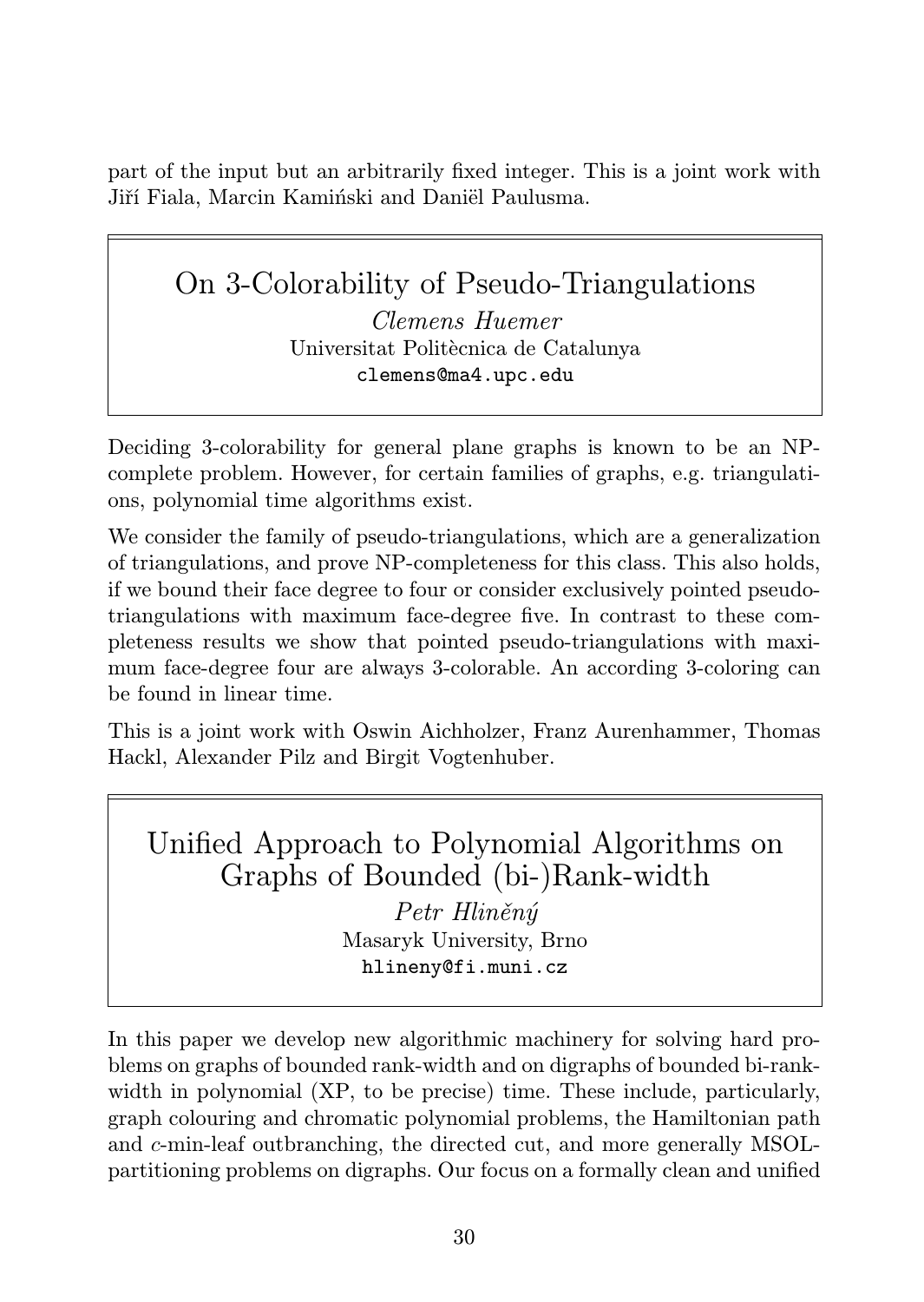approach for the considered algorithmic problems is in contrast with many previous published XP algorithms running on graphs of bounded cliquewidth, which mostly used ad hoc techniques and ideas. The new contributions include faster algorithms for computing the chromatic number and the chromatic polynomial on graphs of bounded rank-width, and new algorithms for solving the defective colouring, the min-leaf outbranching, and the directed cut problems.

Joint work with Robert Ganian and Jan Obdržálek.

# Multivariate complexity analysis of some voting problems

Rolf Niedermeier Friedrich-Schiller-Universität Jena rolf.niedermeier@uni-jena.de

We survey some recent results on the parameterized computational complexity of NP-hard problems in the context of voting systems. These problems include Kemeny, Dodgson, and Young voting. Moreover, we consider NPhard possible winner problems for scoring protocols.

### What Makes Equitable Connected Partition Easy

Ondra Suchý Charles University, Prague suchy@kam.mff.cuni.cz

We study the EQUITABLE CONNECTED PARTITION problem: partitioning the vertices of a graph into a specified number of classes, such that each class of the partition induces a connected subgraph, so that the classes have cardinalities that differ by at most one. We examine the problem from the parameterized complexity perspective with respect to various (aggregate) parameterizations involving such secondary measurements as: (1) the number of partition classes,  $(2)$  the treewidth,  $(3)$  the pathwidth,  $(4)$  the minimum size of a feedback vertex set, (5) the minimum size of a vertex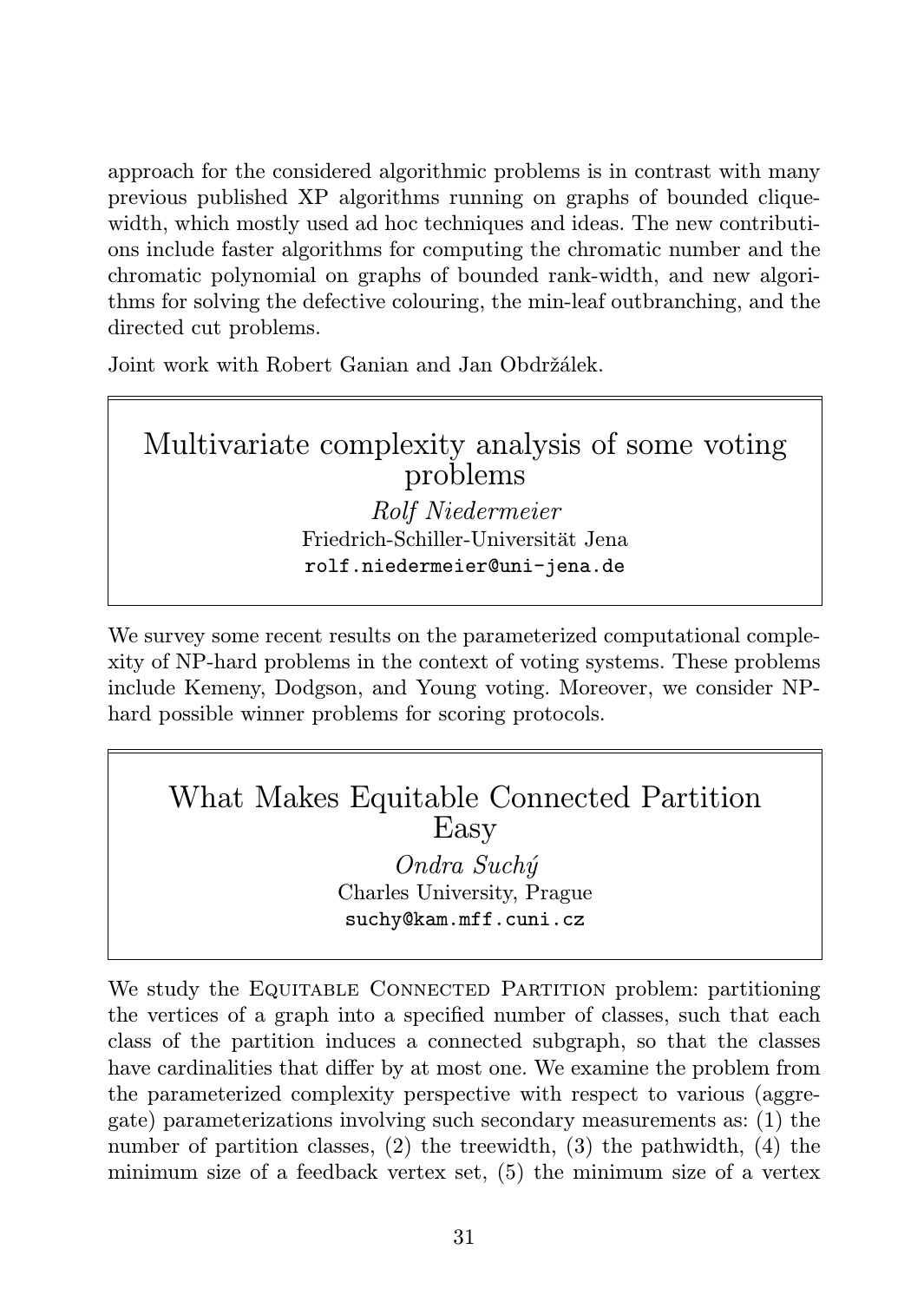cover, (6) and the maximum number of leaves in a spanning tree of the graph. In particular, we show that the problem is W[1]-hard with respect to the first four combined, while it is fixed-parameter tractable with respect to each of the last two alone. The hardness result holds even for planar graphs. The problem is in XP when parameterized by treewidth, by standard dynamic programming techniques. Furthermore, we show that the closely related problem of Equitable Coloring (equitably partitioning the vertices into a specified number of independent sets) is FPT parameterized by the maximum number of leaves in a spanning tree of the graph.

(joint work with Rosa Enciso, Michael R. Fellows, Jiong Guo, Iyad Kanj, and Frances Rosamond)

> Making graph minor theory constructive Isolde Adler Goethe University, Frankfurt am Main iadler@informatik.uni-frankfurt.de

By the Graph Minor Theorem (previously Wagner's Conjecture), every class of finite graphs that is closed under taking minors has a characterization by \*finitely\* many excluded minors. Moreover, every minor closed graph class has a cubic time membership test. This membership test uses the excluded minor characterization.

The proof of the Graph Minor Theorem is non-constructive, hence, unfortunately, for many minor closed classes we do not know the corresponding excluded minors! Some work has been done to overcome this nonconstructiveness, but still many problems remain unsolved. In this talk we present a method to compute excluded minors from certain given information of a minor ideal. Our method uses graph minor theory, logic and automata. In particular, we show: Given two minor closed classes C and D by their excluded minor characterizations, we can effectively compute an upper bound for the size of the excluded minors of  $C \cup D$ .

This is joint work with Martin Grohe and Stephan Kreutzer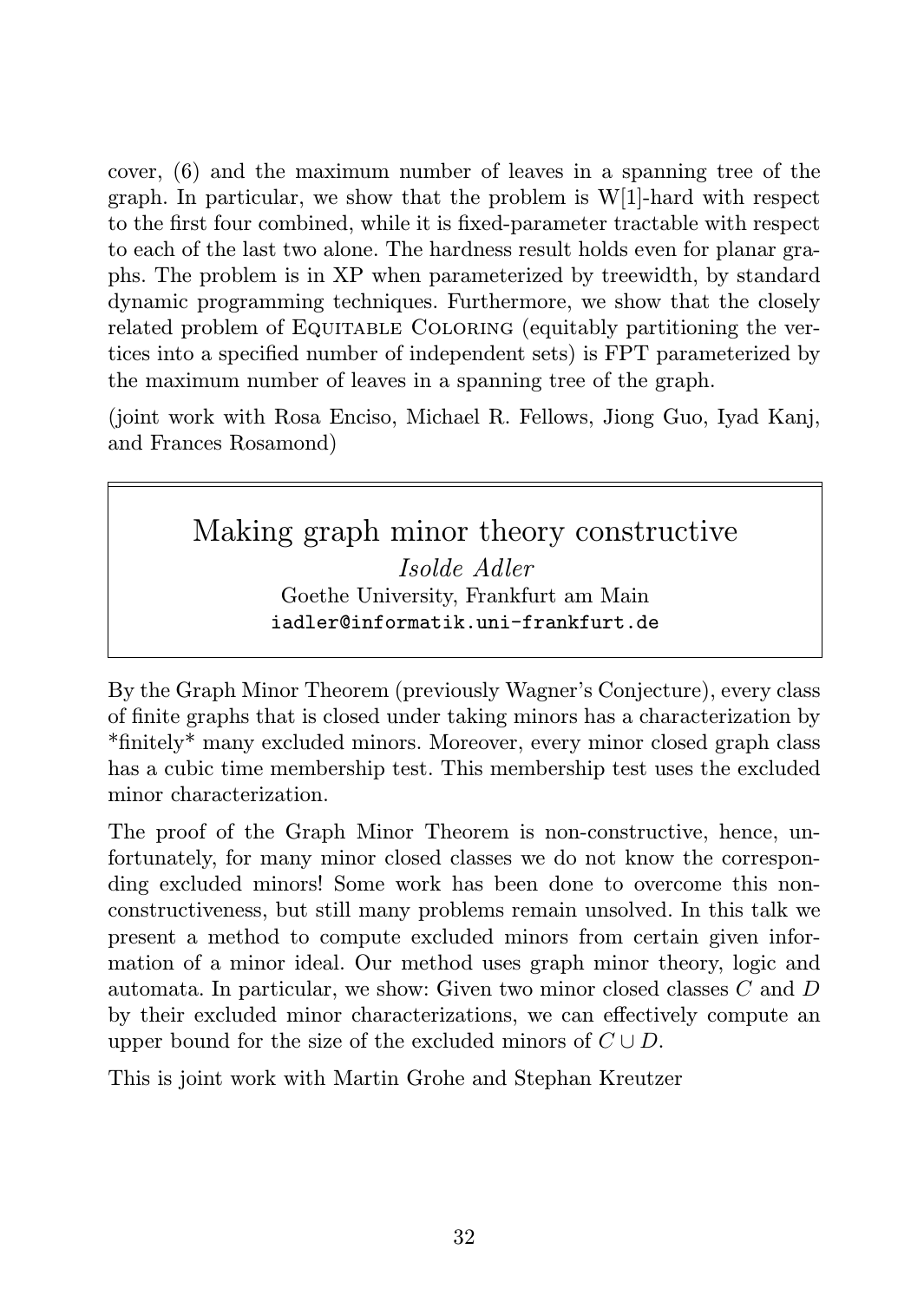# Testing Planarity of Partially Embedded Graphs

Jan Kratochvíl Charles University, Prague honza@kam.mff.cuni.cz

We pose and study the following question: Given a (planar graph) G and a planar embedding of its subgraph H, can this be extended to a noncrossing embedding of the entire graph G? This approach follows the paradigm of completing a partial solution of a particular problem, which has been studied in many different situations before. Unlike in many cases, when the presence of a partial solution in the input makes an otherwise easy problem hard, we show that the planarity question remains polynomial-time solvable. Our algorithm is based on several combinatorial lemmas which show that planarity of partially embedded graphs performs the "oncas" behaviour - obvious necessary conditions for planarity are also sufficient. In particular, a 2-connected graph allows an extension of an embedding of its subgraph H if and only the skeleton of each node of its SPQR-tree has an embedding compatible with the give embedding of H. This implies that no dynamic programming is needed for a decision algorithm, the nodes of the SPQR-tree can be processed independently in parallel. It should be noted that though 2-connected graphs form the core situation, nontrivial steps are needed to handle the less connected cases. By refining the techniques and using appropriately adjusted data structures we manage to achieve a linear time algorithm.

On the other hand we consider several generalizations of the problem, e.g. minimizing the number of edges of the partial embedding that need to be rerouted, and argue that they already become NP-hard.

The talk is based on a joint paper with atrizio Angelini, Giuseppe Di Battista, Fabrizio Frati, Vít Jelínek, Maurizio Patrignani, and Ignaz Rutter.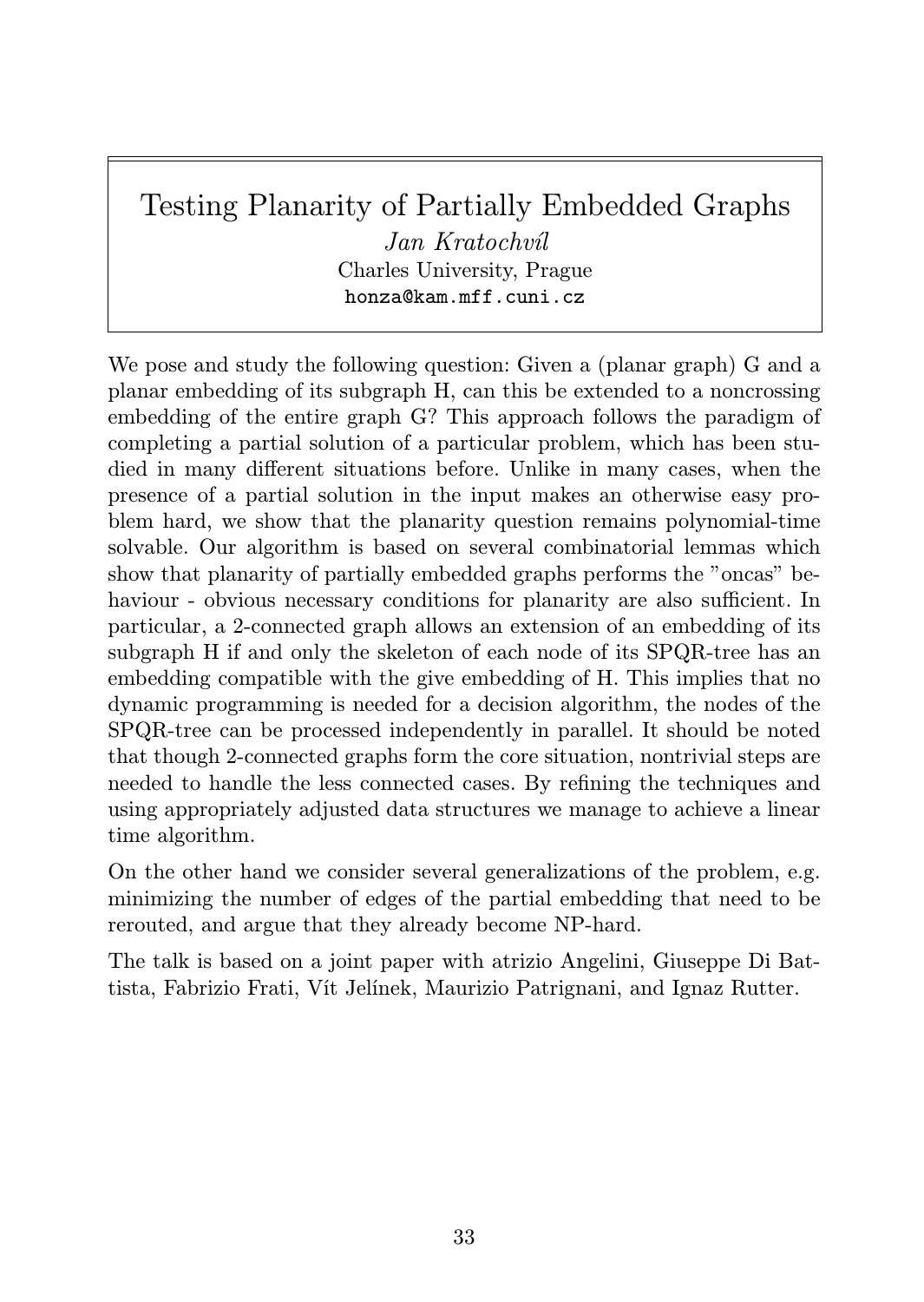# Enumeration of perfect matchings

Martin Loebl Charles University, Prague loebl@kam.mff.cuni.cz

Some recent results will be presented.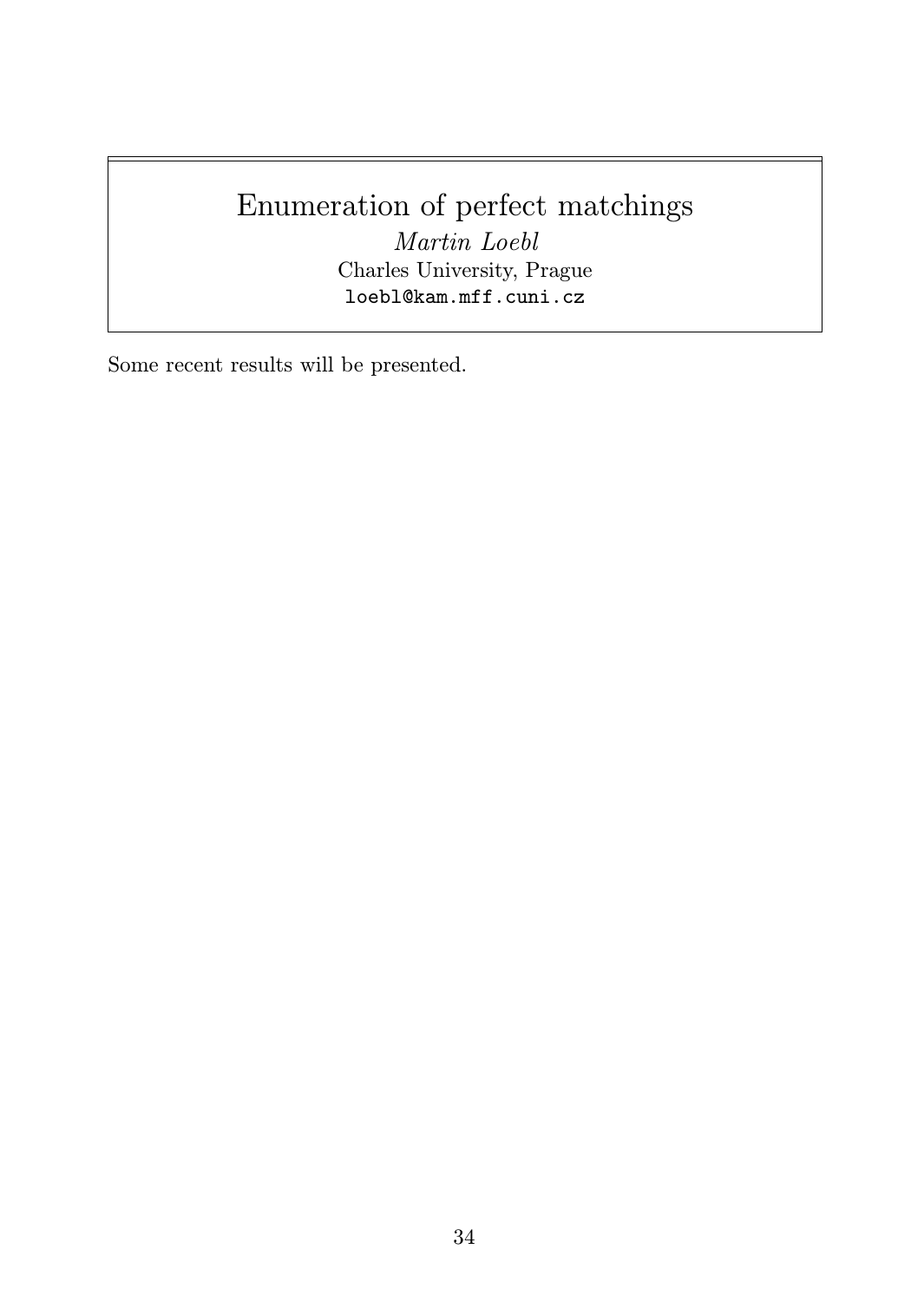# Discrete Dynamical Systems

# Generalization of Sturmian Words

Lubomíra Balková Czech Technical University, Prague l.balkova@centrum.cz

Sturmian words are aperiodic words with the lowest possible complexity. No wonder they belong to the most studied infinite words and many equivalent definitions of Sturmian words havee been found out. In our contribution, we will consider the generalizations of their combinatorial definitions and properties to multiliteral alphabets. We will in particular explain the relations between such properties and we will mention interesting open questions. This is a joint work with Štěpán Starosta.

#### On two and three periodic Lyness difference equations

Armengol Gasull Universitat Autònoma de Barcelona gasull@mat.uab.cat

We describe the sequences  $x_n$  given by the non-autonomous second order Lyness difference equations  $x_{n+2} = (a_n + x_{n+1})/x_n$ , where  $a_n$  is either a 2periodic or a 3-periodic sequence of positive values and the initial conditions  $x_1, x_2$  are as well positive. We also show an interesting phenomenon of the discrete dynamical systems associated to some of these difference equations: the existence of one oscillation of their associated rotation number functions. This behavior does not appear for the autonomous Lyness difference equations.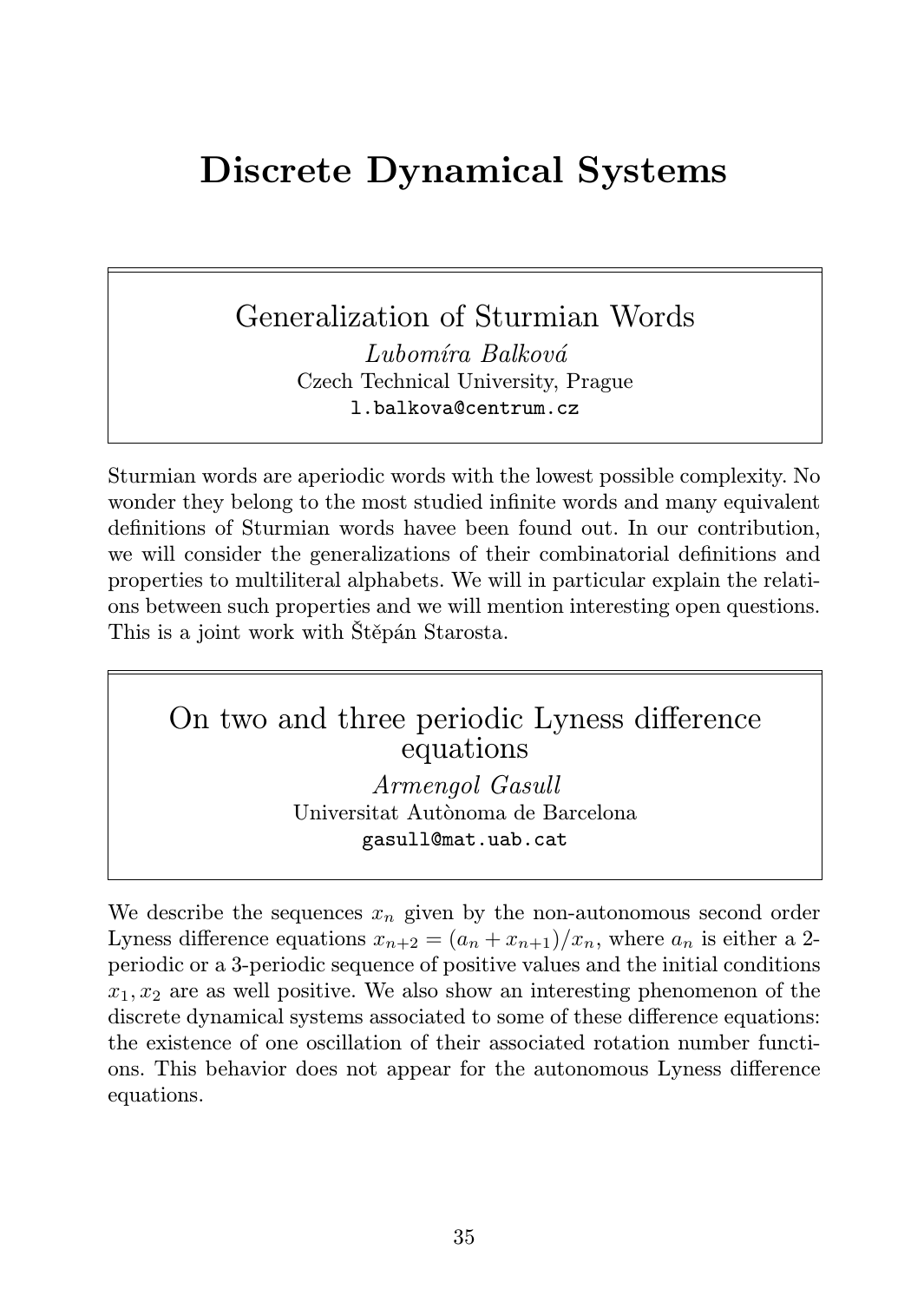# Global linearization of periodic recurrences

Francesc Mañosas Universitat Autònoma de Barcelona manyosas@mat.uab.cat

We deal with m-periodic,  $n$ -th order difference equations and study whether they can be globally linearized. We give an affirmative answer when  $m = n + 1$  and for most of the known examples appearing in the literature. Our main tool is a refinement of the Montgomery-Bochner Theorem. We also prove some nice features of the  $(n+3)$ -periodic Coxeter difference equations.

About the connectivity of the escaping set for entire transcendental maps

> Xavier Jarque Universitat Rovira i Virgili (Tarragona)

Since Eremenko's conjecture (all connected components of the escaping set for transcendental entire maps are unbounded) the study of the connectivity (or not) of the escaping set has been studied in different frameworks. Recently two main results has been proved: On one hand it has been found an example showing that the conjecture is not true even for entire maps in class B for which wall singular values are contained in a compact set (L. Rempe et al). On the other under certain hypotheses (precisely strongly subhyperbolicity) it has been shown that the escaping set is disconnected  $(H.$ Mihaljevic-Brandt). We finally discuss recent work about the connectivity of the escaping set for the complex exponential family.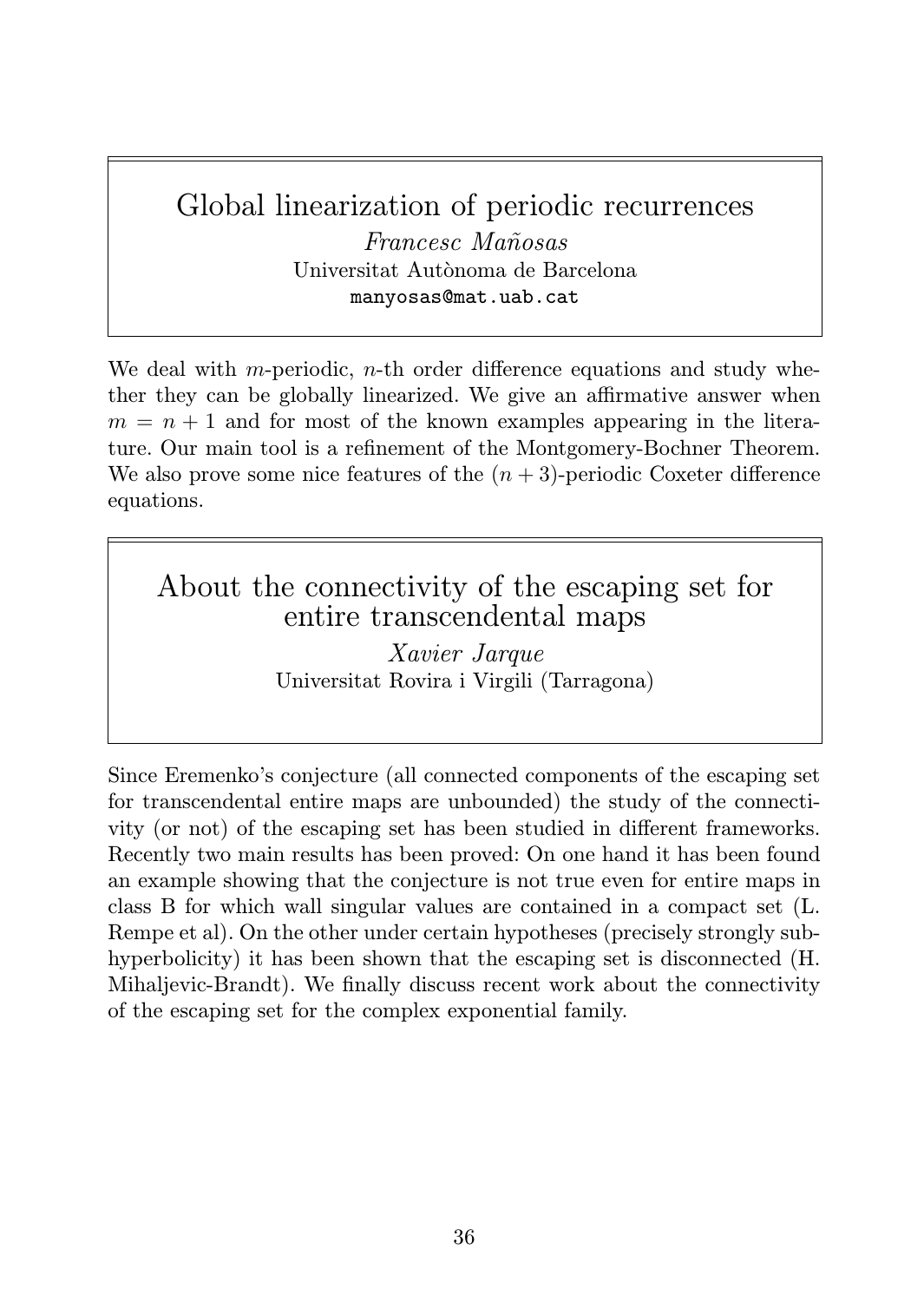# The Lotka-Volterra map and some problems of the number theory.

Peter Maličký Matej Bel University, Banská Bystrica malicky@fpv.umb.sk

The Lotka-Volterra map is a transformation of the triangle with vertices  $(0,0),(4,0)$  and  $(4,0)$  given by formula  $F(x,y) = (x(4-x-y), xy)$ . We show that properties of interior periodic orbits are closely related to some problems of the number theory. Some of these problems are open.

Extensions without increasing the entropy as a tool for entropy bounds problem Matúš Dirbák Matej Bel University, Banská Bystrica dirbak@fpv.umb.sk

We show how extensions without increasing the entropy can be used to determine the infimum of topological entropies of all maps with a given property on a given space and present known as well as new results in this direction.

#### On nowhere differentiable measure preserving maps

Jozef Bobok Czech Technical University, Prague bobok@mat.fsv.cvut.cz

We present several known results on nowhere differentiable measure preserving interval maps and discuss their properties with respect to the topological entropy. Some open problems will also be stated.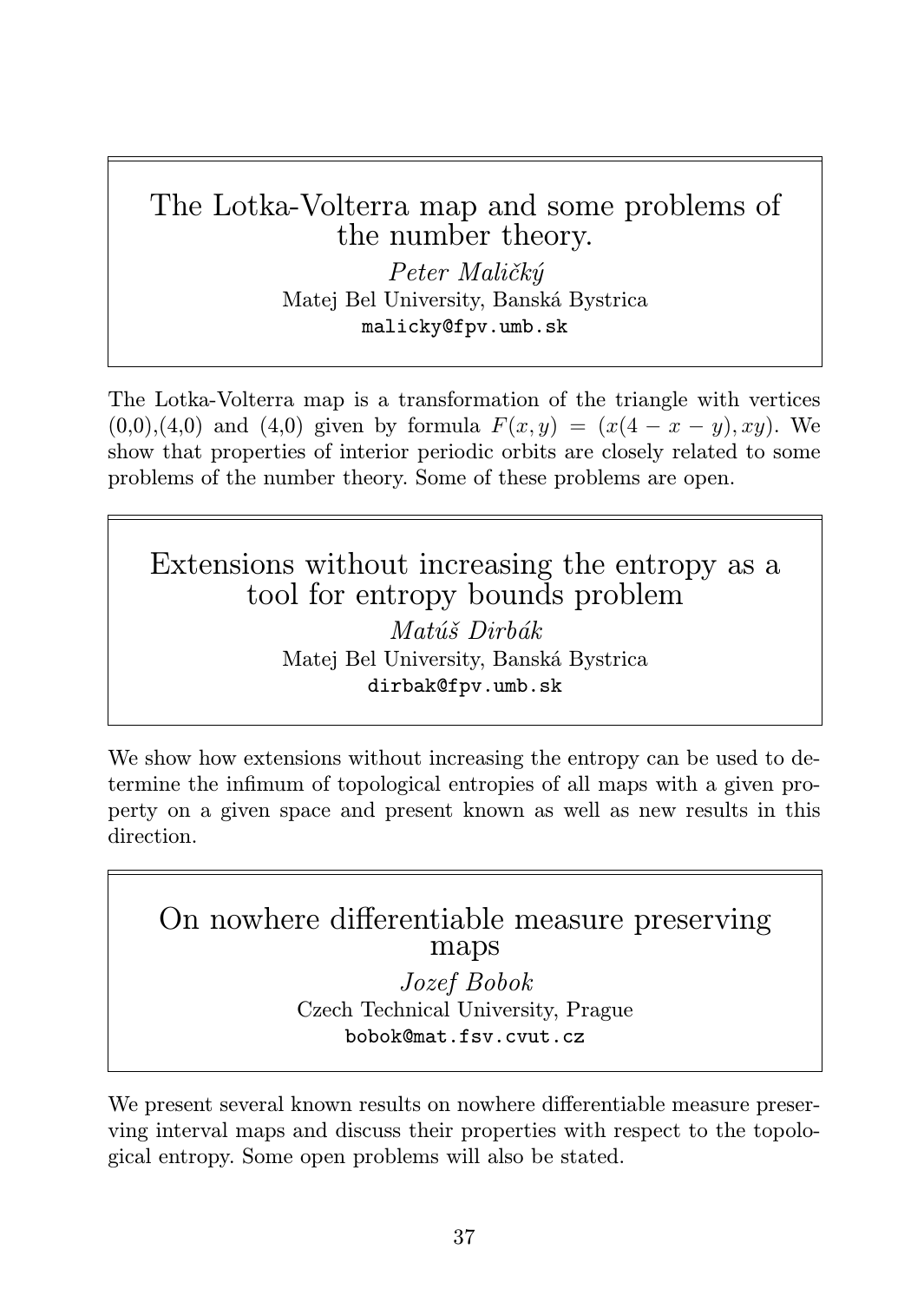# A strongly F-invariant pinched core strip that does not contain any arc of curve

Lluis Alseda i Soler Universitat Autònoma de Barcelona alseda@mat.uab.cat

In [1] the authors define the concept of pinched core strip. So far it has not been given an example of such an object that is strongly invariant under a quasi-periodic triangular function and it is not a curve. In this talk we will describe how to construct such an example.

[1] R. Fabbri, T. Jäger, R. Johnson and G. Keller, A Sharkovskii-type theorem for minimally forced interval maps, Topological Methods in Nonlinear Analysis, Journal of the Juliusz Shauder Center, 2005(26), 163–188.

## Global dynamics of discrete systems through Lie Symmetries

Anna Cima Mollet Universitat Autònoma de Barcelona cima@mat.uab.cat

We use the existence of Lie Symmetries to study the discrete dynamics of some rational maps in  $R^n$ .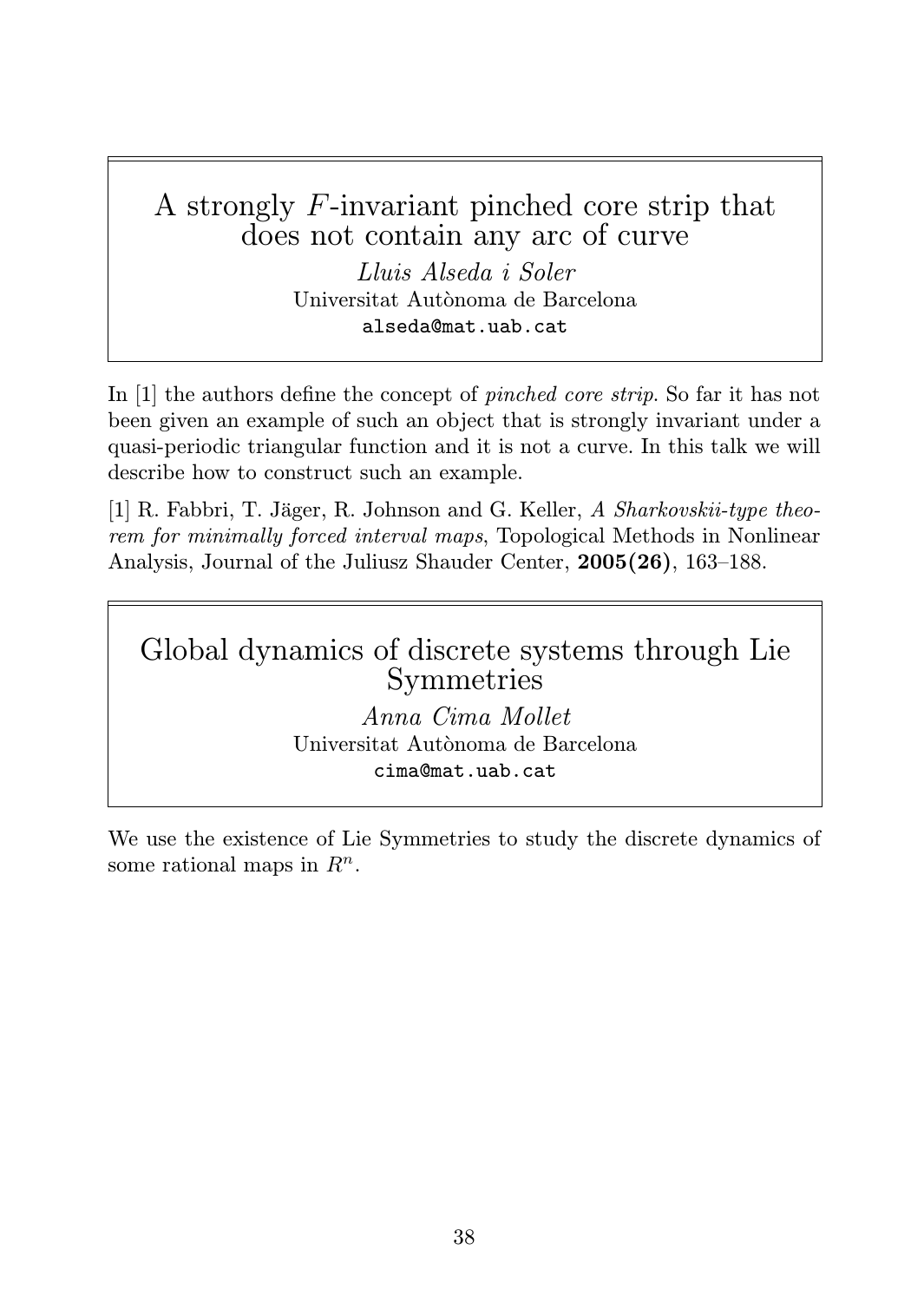# Enumerative and Analytic Combinatorics

The poset of bipartitions Christian Krattenthaler University of Vienna Christian.Krattenthaler@univie.ac.at

Bipartitional relations were introduced by Foata and Zeilberger in their characterization of relations which give rise to equidistribution of the associated inversion statistic and major index. I shall consider the natural partial order on bipartitional relations given by inclusion. This partial order gives in fact rise to a lattice which has the remarkable property that the Möbius function of any interval is 0, 1, or -1. However, to prove the latter fact, is surprisingly difficult to prove. It requires Robin Forman's Discrete Morse Theory, the main ideas of which I shall outline. This is joint work with Gabor Hetyei.

# Families of permutations with bounded VC-dimension have almost exponential size

Josef Cibulka Charles University, Prague cibulka@kam.mff.cuni.cz

A family  $P$  of *n*-permutations has VC-dimension  $k$  if  $k$  is the largest number such that the elements of  $P$  induce all k! permutations on some k-tuple of indices. An example of a family with VC-dimension  $k$  are permutations avoiding some fixed  $(k + 1)$ -permutation. Marcus and Tardos proved the Stanley–Wilf conjecture, which says that the number of  $n$ -permutations avoiding an arbitrary given permutation grows only exponentially in n. Raz showed that if a family of  $n$ -permutations has VC-dimension 2, then its size is at most exponential in  $n$ .

In contrary to these two results, we find a family of  $2^{\Omega(n \log(\alpha(n)))}$  permutations with VC-dimension 3. On the other hand, we show the upper bound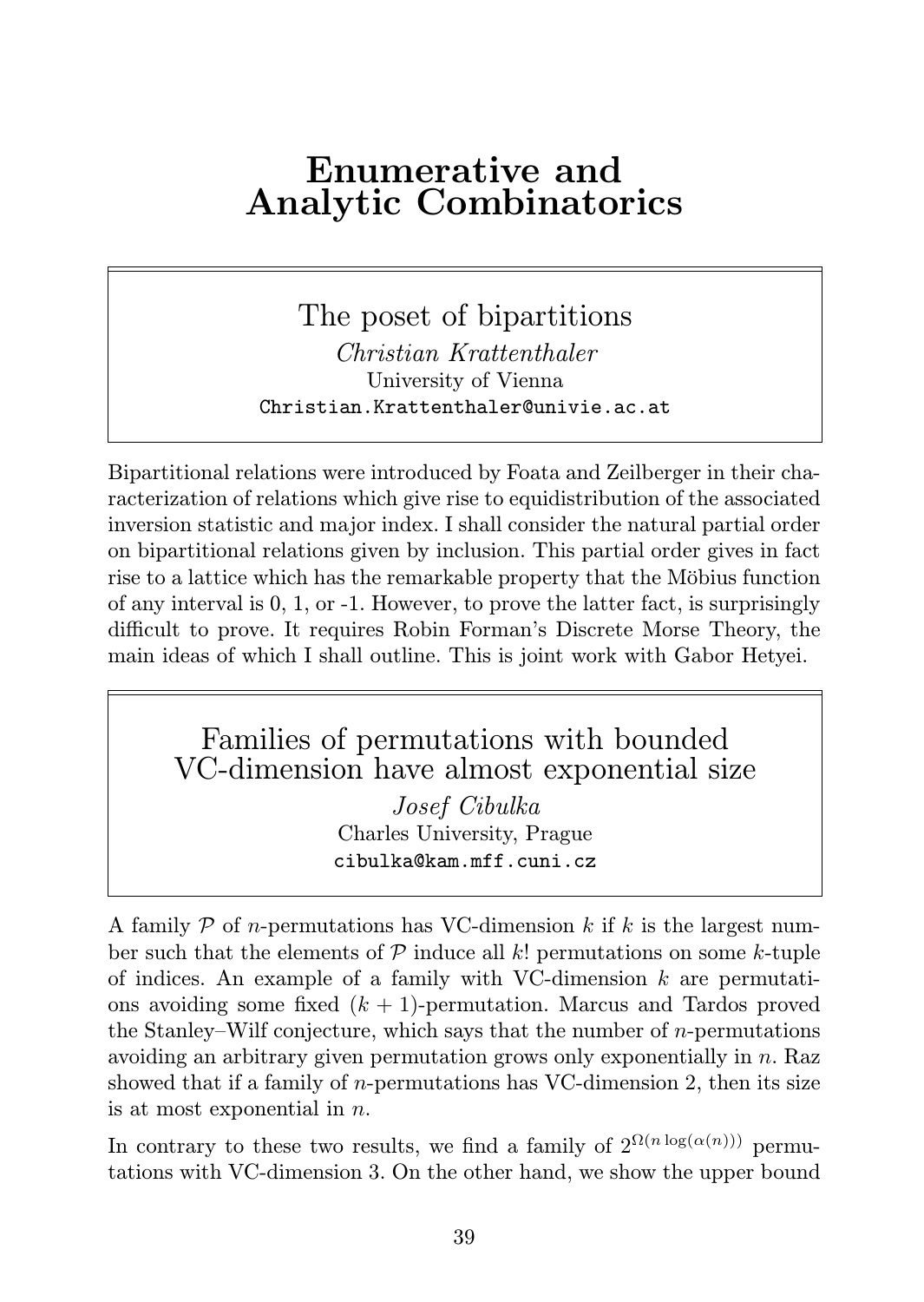of  $2^{O(n \log^*(n))}$  for any family of permutations with constant VC-dimension.

We also study a related problem of the maximum number of 1-entries in an  $n \times n$  (0, 1)-matrix with no k-tuple of columns containing all k-permutation matrices. It is known that this number is linear in n if  $k \leq 3$ . For any fixed  $k \geq 4$ , we show bounds  $\Omega(n\alpha(n))$  and  $O(n2^{\alpha^{O(1)}(n)})$ .

This is a joint work with Jan Kynčl.

# Generalized Thue-Morse Sequences of Squares Johannes Morgenbesser Vienna University of Technology johannes.morgenbesser@tuwien.ac.at

Let  $(t_n) = (0110100110010110...)$  be the Thue-Morse sequence. Then the letters 0 and 1 are equally likely. Interestingly, this property persists for subsequences like linear progressions  $(t_{an+b})$ . Recently, Mauduit and Rivat could settle the long standing conjecture (attributed to Gelfond) that  $(t_p)$ , p prime, and  $(t_{n^2})$  have the same property.

In our work, we consider compact group generalizations  $T(n)$  of the Thue-Morse sequence. We prove that the subsequence  $T(n^2)$  is uniformly distributed with respect to a proper measure, that is absolutely continuous with respect to the Haar measure. The proof is based on a generalization of the Fourier based method of Mauduit and Rivat to group representations. As an application, we show a result on the frequency of letters of subsequences of special automatic sequences.

> Convergence properties of q-binomial distributions Martin Zeiner TU Graz zeiner@finanz.math.tugraz.at

We investigate in two  $q$ -analogues of the binomial distribution which are connected with basic hypergeometric series (or q-series). We study Kemp's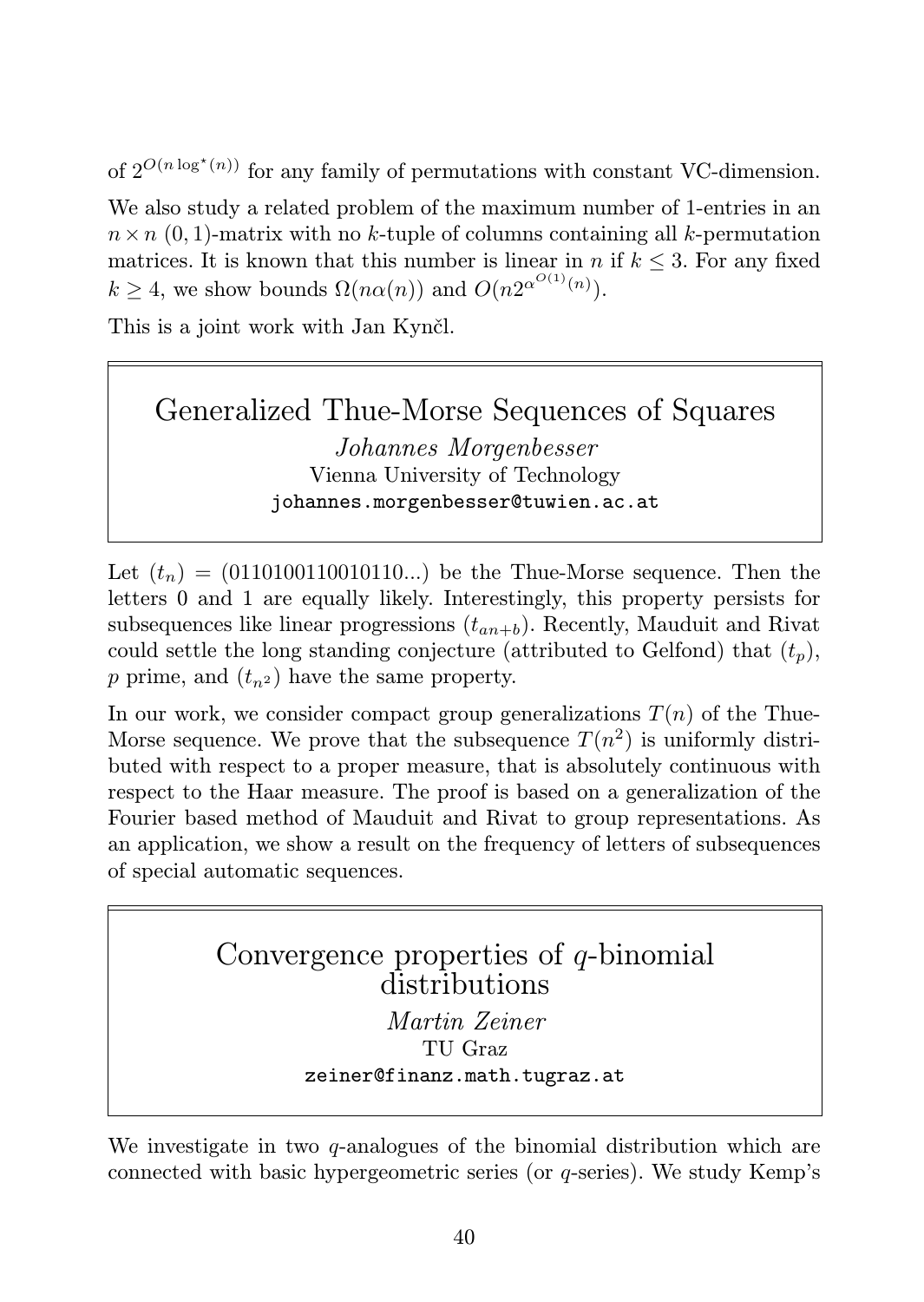$q$ -binomial distribution (joint work with Stefan Gerhold) and the  $q$ -deformed binomial distribution which have applications in biology and physics. Several convergence results involving the classical binomial, the Heine, the Euler, the discrete normal, the Poisson, and the exponential distribution are established. Some of them are q-analogues of classical convergence properties (e.g. there are q-analogues of the convergence of the classical binomial distribution with constant mean to the Poisson distribution or of the binomial distribution to the normal distribution).

#### Parameters of integer partitions - a zoo of limit laws

Stephan Wagner Stellenbosch University swagner@sun.ac.za

Limit laws for various parameters of integer permutations and their generalisations (where the parts are restricted to certain sets, e.g. the set of all squares or all primes) are presented. Various classical distributions (Gaussian, Rayleigh, Gumbel, Geometric) as well as more "exotic" distributions occur as limit laws in this context. For certain parameters, interesting phase transitions can be observed as well.

# The degree distribution in Random Unlabelled Subcritical Graph families

Veronika Kraus TU Wien vkraus@dmg.tuwien.ac.at

We study the distribution of node degrees in subcritical families of graphs. These are families which are block-stable, that is they are determined only by their 2-connected components, and the generating function of 2-connected components fulfills certain analytic conditions, which we call subcriticality conditions. Important subcritical families are outerplanar and series-parallel graphs. We extend recent results by Drmota, Gimenez and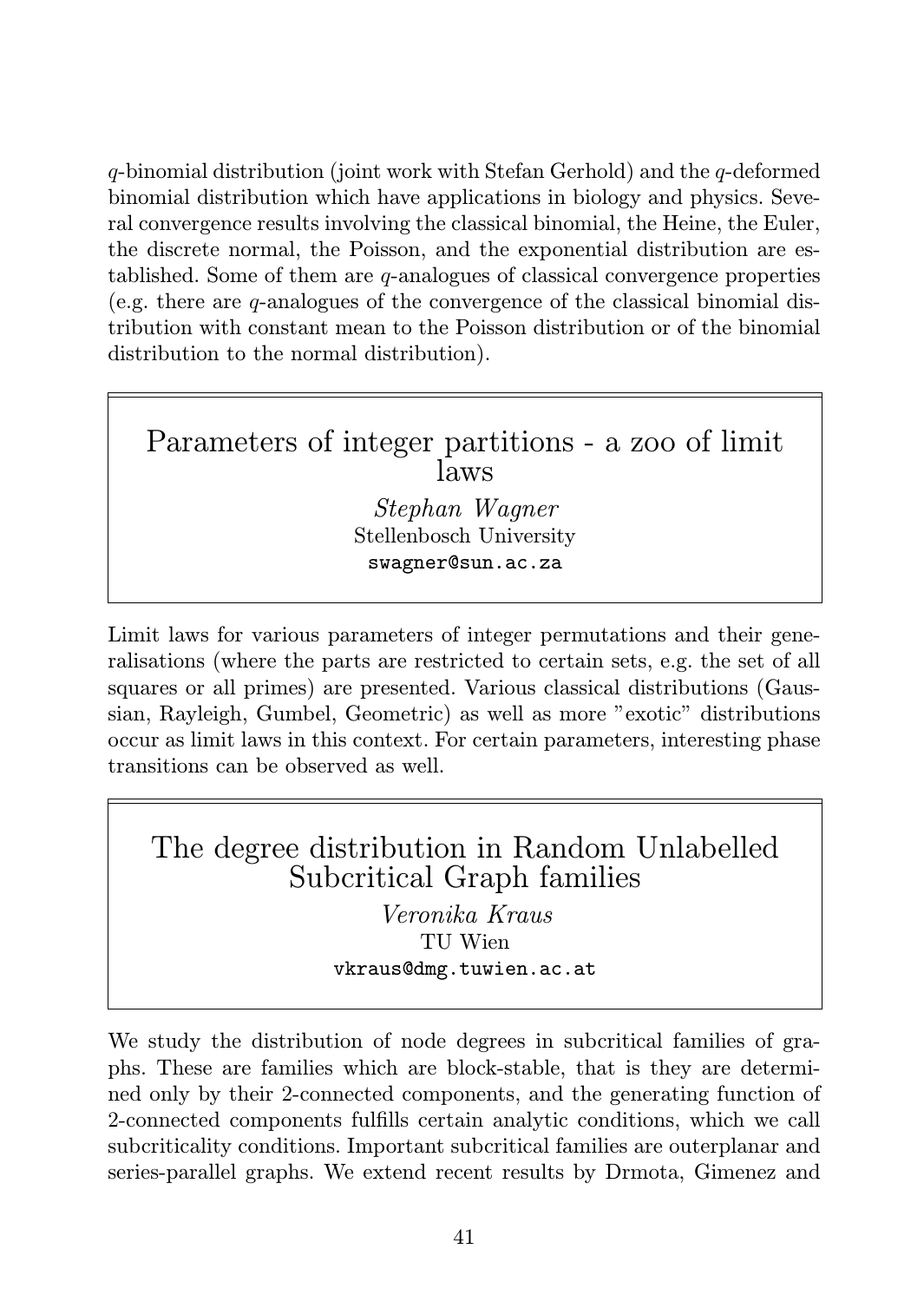Noy in the labelled case, focusing mainly on the unlabelled framework. We use a generating functions approach, taking into account symmetries evolving from unlabelling and therefore using Polya's theory on cycle index sums. By methods of singularity analysis we can prove a central limit law for the number of nodes of given degree  $k$  in a random unlabelled graph of size  $n$  in any subcritical family of graphs. Therefore we obtain a degree distribution. This results holds generally in the subcritical framework, without any further knowledge on the structure of 2-connected components.

#### The degree of the nodes in random increasing k-trees

Georg Seitz Vienna University of Technology gseitz@dmg.tuwien.ac.at

Increasing k-trees are labelled graphs which are recursively defined as follows: The k-clique formed by the nodes  $1, \ldots, k$  is the only increasing k-tree with k nodes. An increasing k-tree with  $n > k$  nodes is constructed by connecting a new node n to all nodes of a k-clique in an increasing k-tree with  $n-1$ nodes.

For  $n \geq l$ , we study the probability distribution of the degree of node  $l + k$ in random increasing k-trees of size  $n + k$ . Using a generating functions approach, we derive the exact distribution for fixed  $n$  and  $l$ . Furthermore, we fully characterize the limiting behaviour for  $n \to \infty$ , both for l fixed and for  $l \to \infty$ . As a corollary, we obtain a weak form of the well-known power law for the degree distribution in increasing  $k$ -trees for  $k \geq 2$ .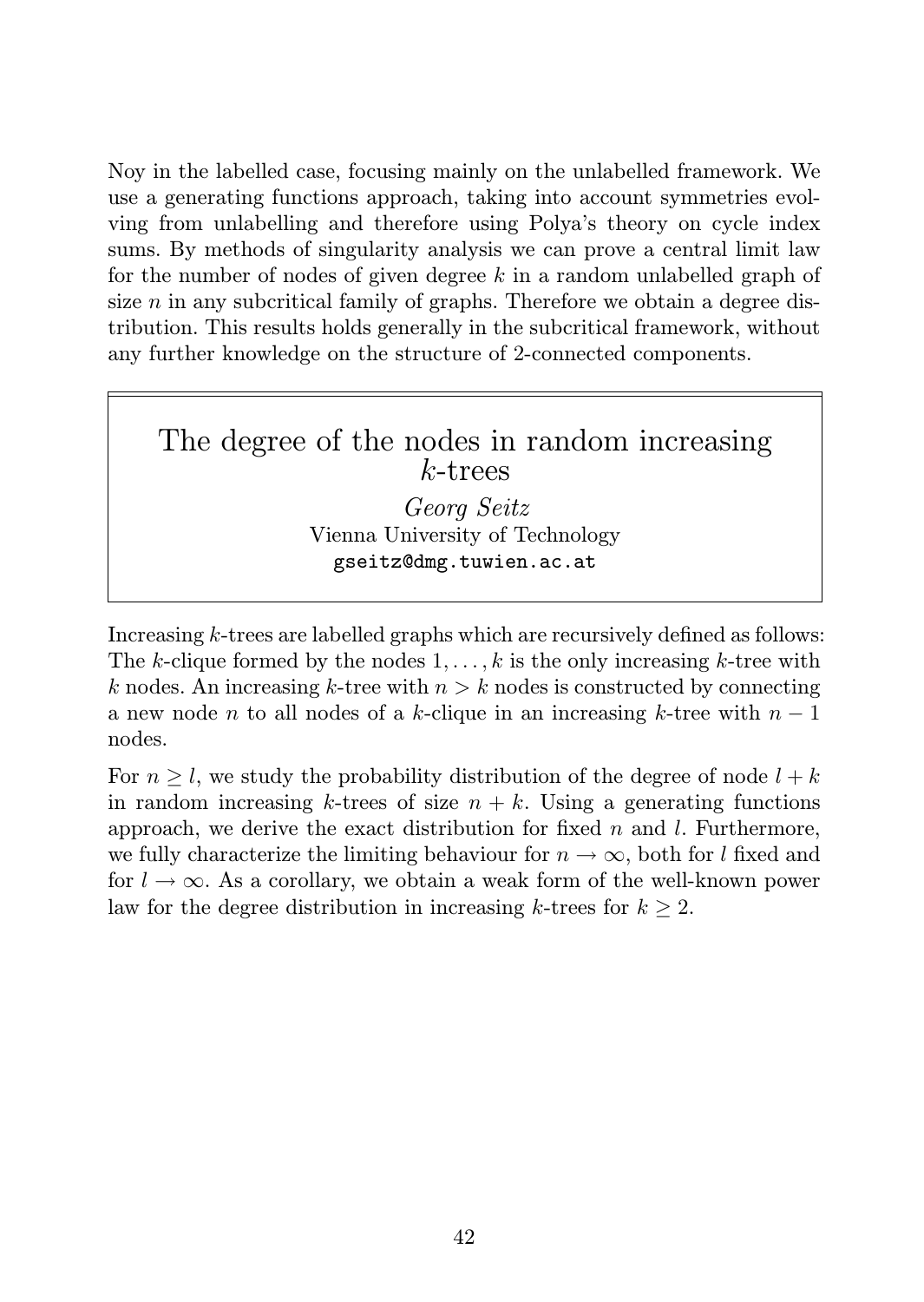# Function Spaces and Applications

Gehring type results for generalized (Navier-)Stokes system in 2D.

> Petr Kaplický Charles University, Prague kaplicky@karlin.mff.cuni.cz

### The mean value property of harmonic functions and the Heat equation

Yitzhak Weit University of Haifa weit@math.haifa.ac.il

A class of radial measures  $\mu$  on  $\mathbb{R}^n$  is defined so that integrable harmonic functions are characterized as the solutions of  $f\mu = f$ . These results are applied to the investigation of some periodic solutions of the Heat equation.

> A note on bilinear multipliers Salvador Rodriguez Universitat de Barcelona

> > salvarodriguez@ub.edu

The classical result of De Leeuw (Ann. Math., 1965) states that for  $1 < p <$  $\infty$ , given a continuous and bounded function such that defines a Fourier multiplier on  $L^p$ , the sequence defined by its restriction to the integers defines a Fourier multiplier in  $L^p$  in the periodic case.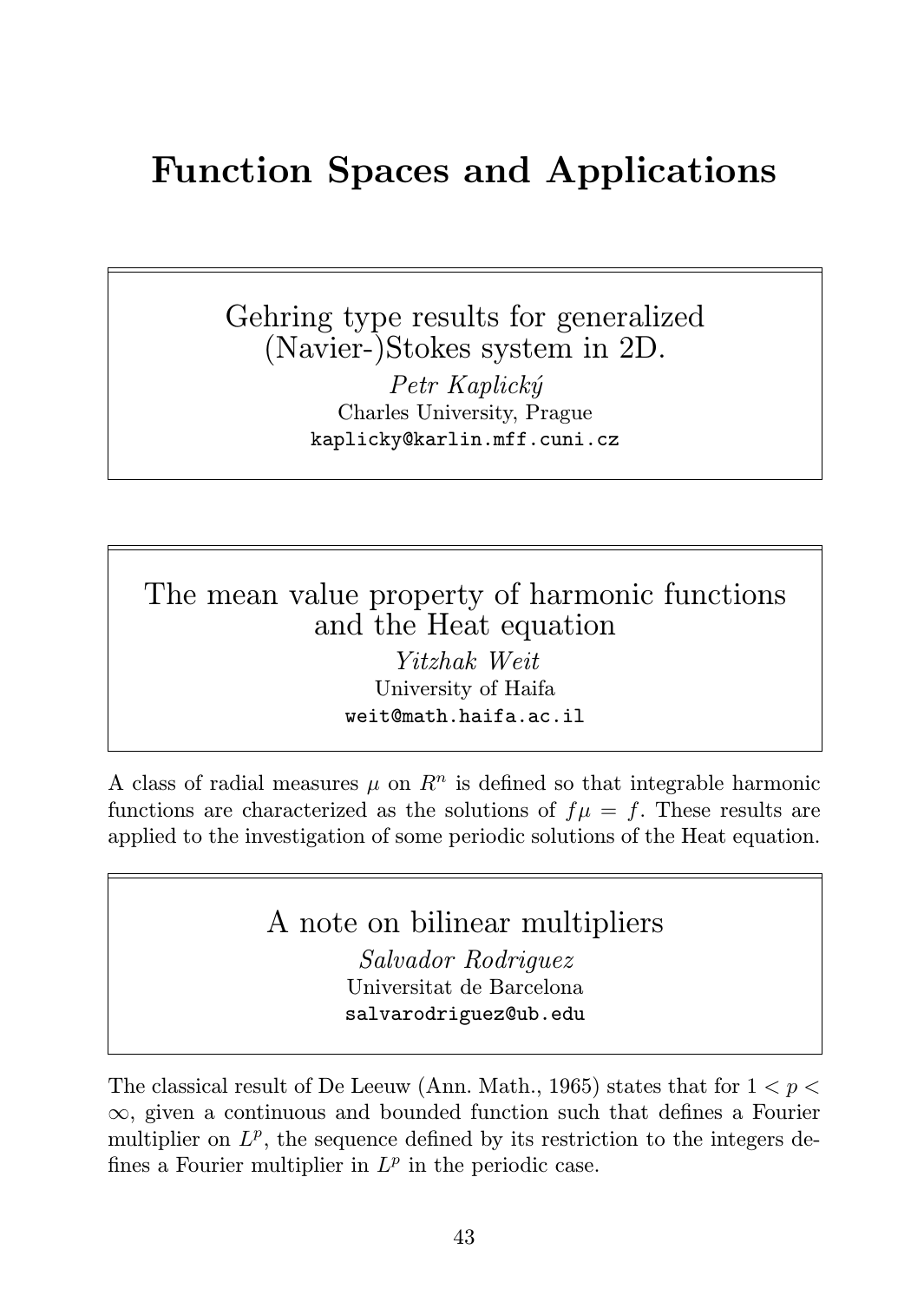A similar result for bilinear multipliers was obtained by D. Fan and S. Sato (J. Aust. Math. Soc., 2001).

We present an abstract version of a De Leeu's type result for bilinear multipliers that allows D. Fan and Sato's result to be recovered and to generalize G. Diestel and Grafakos' (Nagoya Math. Journal 2007) result also.

# Calderon-type interpolation theorems and applications to sharp Sobolev embeddings

Gogatishvili Amiran Academy of Sciences, Prague gogatish@math.cas.cz

We present a new Calderon-type interpolation theorems for operators satisfying nonstandard endpoint estimates. Using this new interpolation theorems we give a characterization of sharp Sobolev embeddings for spaces based on rearrangement invariant spaces on domains with a sufficiently smooth boundary. We show that each optimal sobolev embedding can be obtained by the real interpolation of the well-known endpoint embeddings.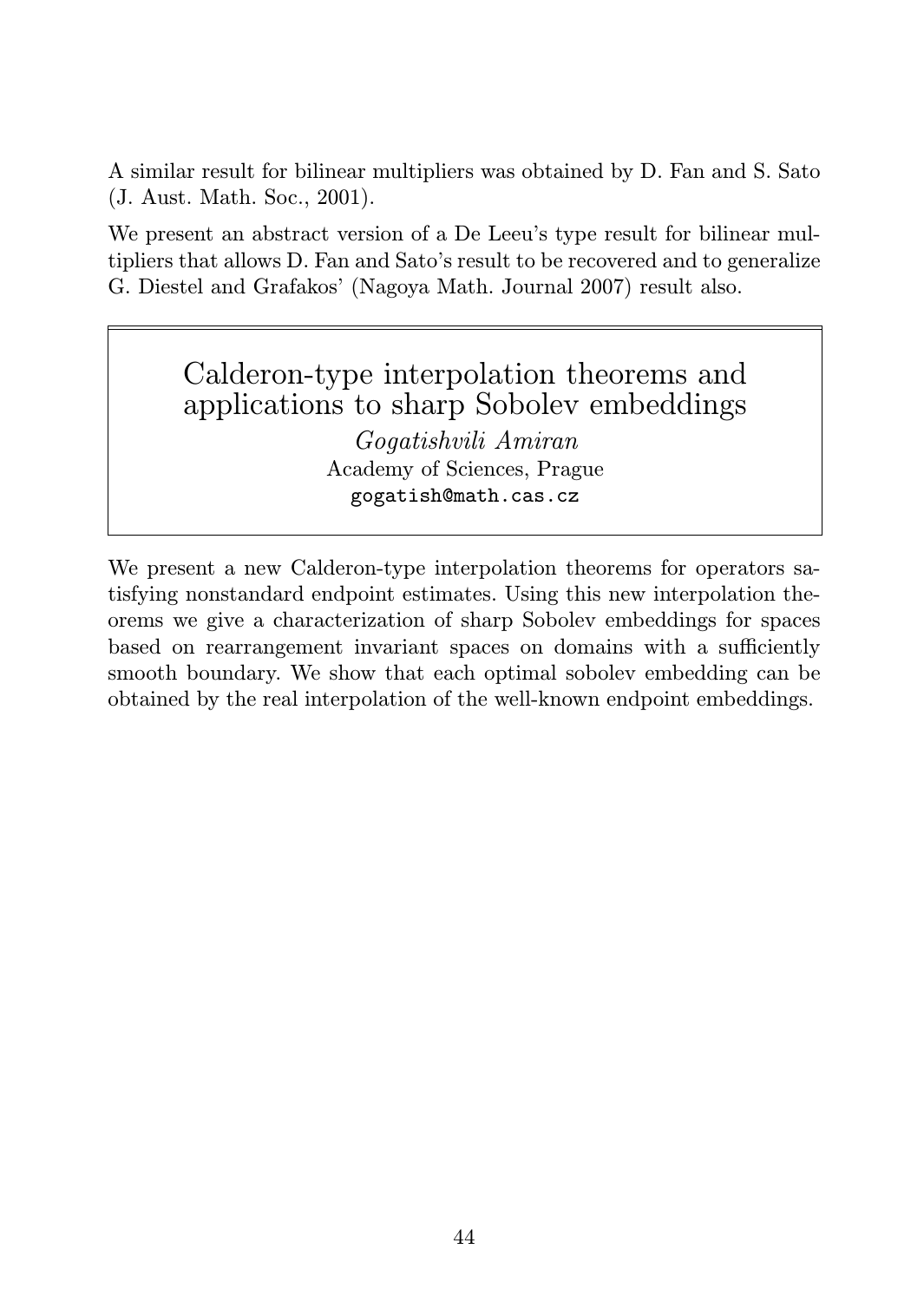# Mathematical Physics

## Density-Matrix Functionals: Asymptotic Behavior of the Energy

Heinz Siedentop Ludwig-Maximilians-Universität München h.s@lmu.de

We will show that a class of density matrix functionals introduced by Müller and others which describe correlated systems yield atomic energies which differ only by  $o(Z^{5/3})$ , Z the atomic number, from the infimum of the spectrum of the corresponding Schrödinger operator.

# The Cauchy problem for the KdV equation with steplike finite-gap initial data Egorova Iryna

B. Verkin Institute for Low Temperature Physics, Kharkiv iraegorova@gmail.com

Let  $p_{+}(x,t)$  be two arbitrary finite-gap solutions of the the Korteweg–de Vries equation  $q_t = -q_{xxx} + 6qq_x$ .

By means of the inverse scattering transform we solve the initial value problem for the KdV equation with smooth initial data  $q(x, 0)$ , which are asymptotically close to  $p_{+}(x, 0)$  in the following sense:

$$
(q^{(s)}(x,0)-p^{(s)}_{\pm}(x,0))|x|^m\in L^1(\mathbb{R}_{\pm})\quad \text{as}\quad \leq 0\leq s\leq n.
$$

If the perturbation is sufficiently smooth  $(n > 13)$  and has a sufficient number of moments finite,  $8 \le m \le n-5$ , then the classical solution  $q(x,t)$ of the KdV equation exists, is unique, and belongs to the class

$$
(q^{(s)}(x,t) - p_{\pm}^{(s)}(x,t)) |x|^{\lfloor \frac{m}{2} \rfloor - 2} \in L^1(\mathbb{R}_{\pm})
$$
 with  $0 \le s \le n - m - 2$ .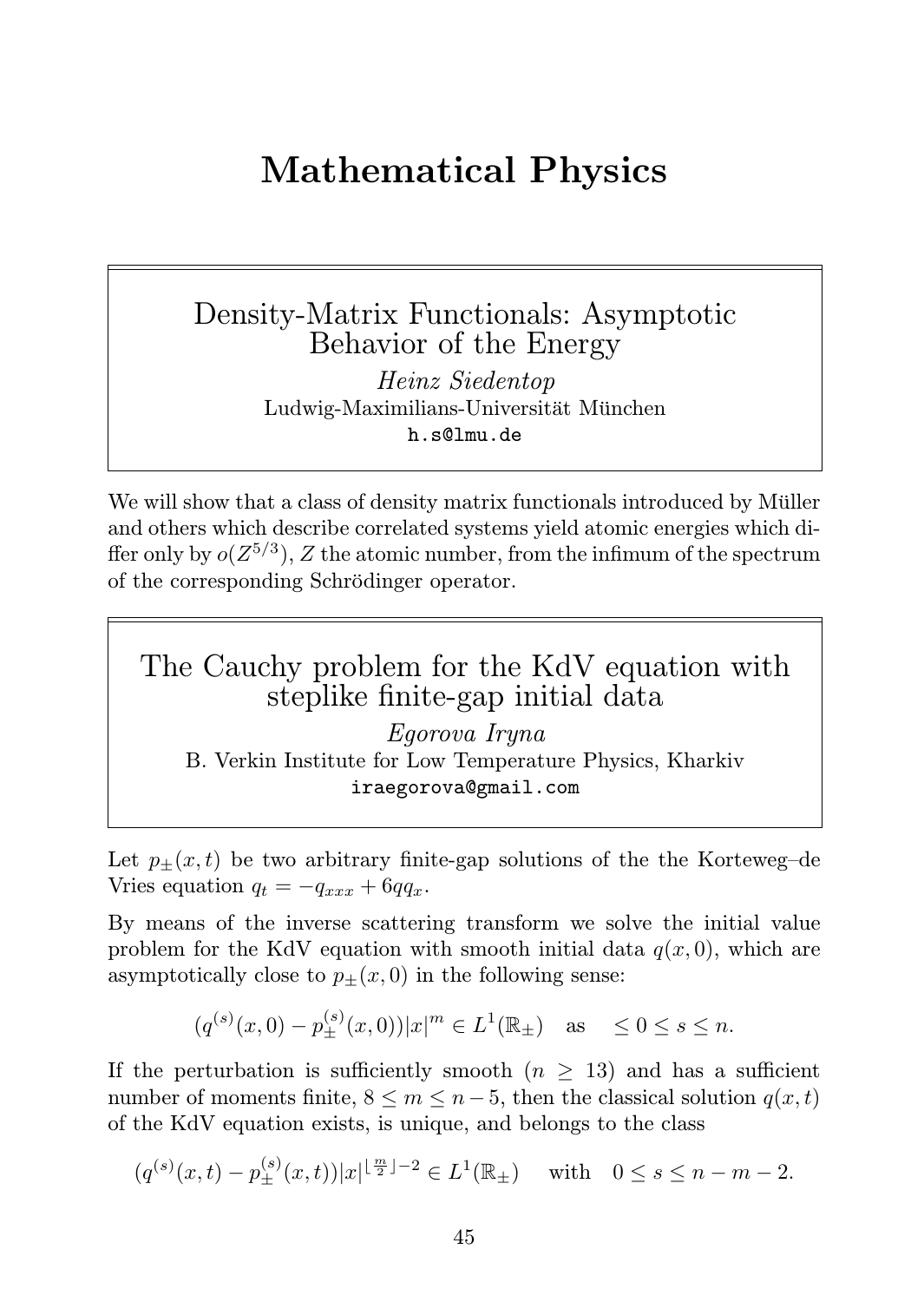In particular, this implies that the solution remains in the Schwartz class of perturbations provided the initial condition is in this class.

Joint work with Katrin Grunert and Gerald Teschl.

Long–time asymptotics for the Korteweg-de Vries equation Katrin Grunert University of Vienna a0401997@unet.univie.ac.at

One of the most famous examples of completely integrable wave equations is the Korteweg–de Vries equation,  $q_t(x,t) = 6q(x,t)q_x(x,t) - q_{xxx}(x,t)$ , which can be solved via the inverse scattering method. We will consider decaying initial data and show how the inverse scattering problem can be reformulated as a Riemann–Hilbert problem. Based on this we will present how to extract long-time asymptotics by using the nonlinear steepest descent method.

### The Hardy inequality and the asymptotic behaviour of the heat equation in twisted domains

David Krejčiřík Academy of Sciences, Prague krejcirik@ujf.cas.cz

In this talk we revise a recently established Hardy inequality in twisted tubes on the background of transience of the Brownian motion. We begin by recalling the classical Hardy inequality and its relation to geometric, spectral, stochastic and other properties of the underlying Euclidean space. After discussing the complexity of the problem when reformulated for quasicylindrical subdomains, we focus on the prominent class of tubes. As the main result, we show that the geometric deformation of twisting yields an improved decay rate for solutions of the heat equation in three-dimensional tubes of uniform cross-section. This is a joint work with Enrique Zuazua.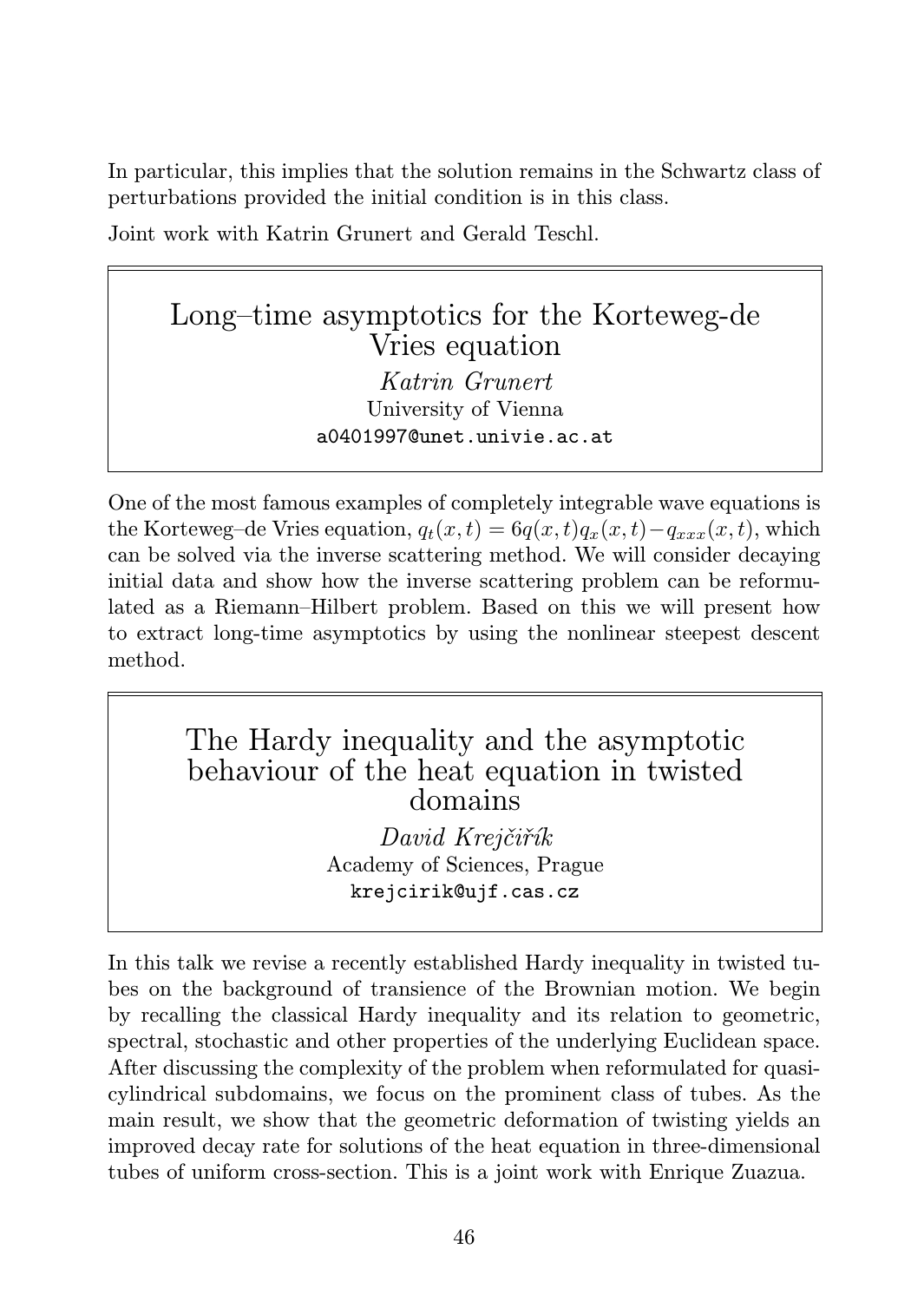## Spectrum of the Aharonov-Bohm Hamiltonian with constant magnetic fields in the hyperbolic plane

Takuya Mine Kyoto Institute of Technology mine@kit.ac.jp

We consider the Schrödinger operator  $H$  in the hyperbolic plane with the magnetic field given by the sum of a constant times the surface form and a finite number of the Dirac  $\delta$  measures. Since the corresponding classical system contains both bounded orbits and unbounded ones, the spectrum of H contains both the continuous spectrum and infinitely degenerated eigenvalues (Landau levels). In the presence of the  $\delta$  magnetic fields, there also exist a finite number of eigenvalues of finite multiplicity. We give an upper bound for the number of eigenvalues (counting multiplicity) between two successive Landau levels.

### 1-D Schrödinger operators with local point interactions

Oleksiy Kostenko Dublin Institute of Technology duzer80@gmail.com

Spectral properties of 1-D Schrödinger operators

$$
H_{X,\alpha} := -\frac{d^2}{dx^2} + \sum_{x_n \in X} \alpha_n \delta(x - x_n)
$$

with local point interactions on a discrete set  $X = \{x_n\}_{n=1}^{\infty}$  are well studied when  $d_* := \inf_{n,k \in \mathbb{N}} |x_n - x_k| > 0$  (numerous results as well as a comprehensive list of references may be found in the monograph of Albeverio, Gesztesy, Hoegh-Krohn, Holden, Solvable Models in Quantum Mechanics, AMS Chelsea Publ., 2005; see also a survey of recent result given by Exner in Appendix K).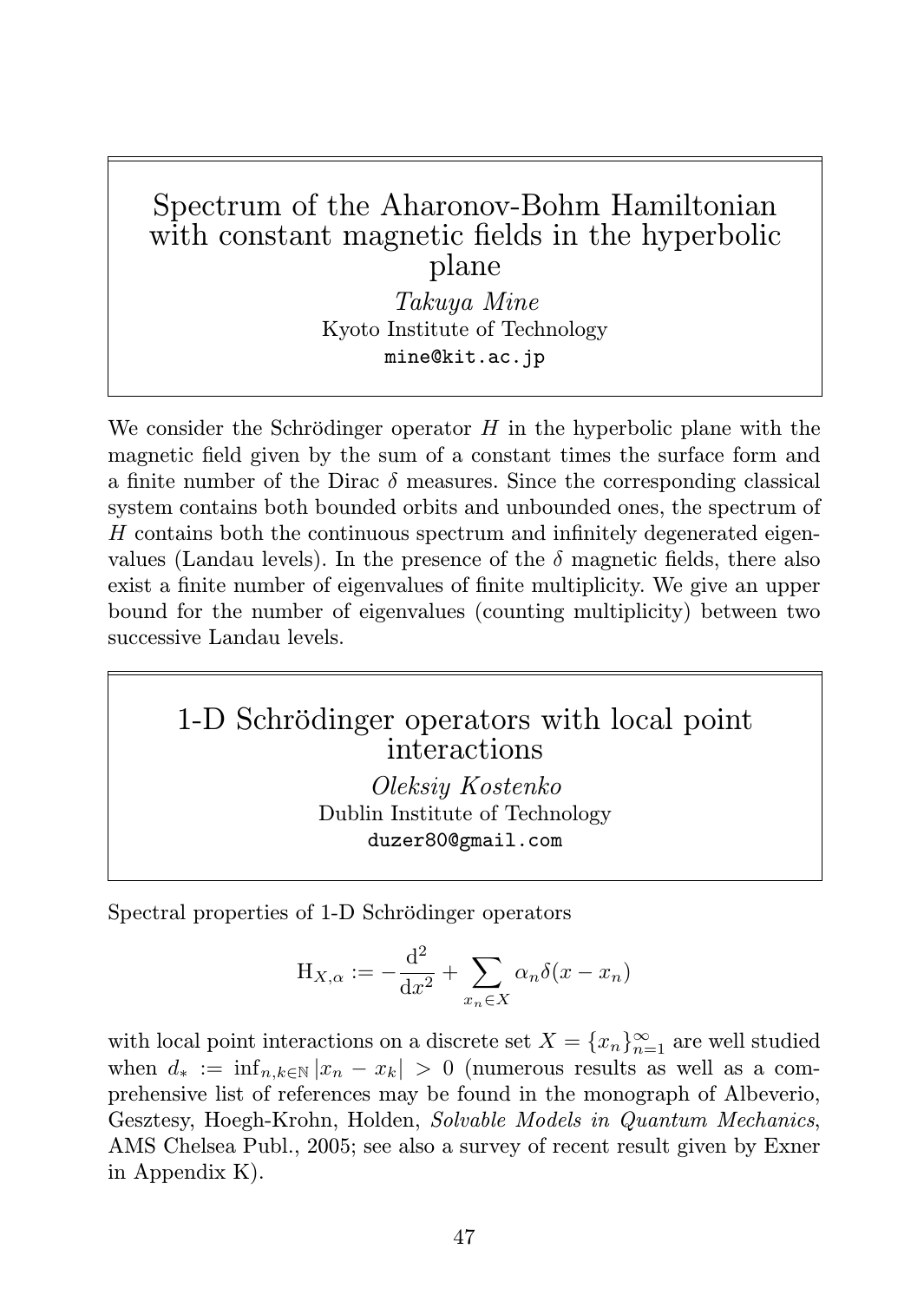In the case  $d_* = 0$ , it is only known that the operator  $H_{X,\alpha}$  may be symmetric with nontrivial deficiency indices (the example of Shubin Christ and Stolz, J. Math. Anal. Appl. 184 (1994)).

The main aim of our talk is the spectral analysis of the operators  $H_{X,\alpha}$  in the case  $d_* = 0$ . We show that spectral properties of the operators  $H_{X,\alpha}$ correlate with the corresponding spectral properties of certain classes of unbounded Jacobi matrices. We exploit this connection to investigate selfadjointness, lower semiboundedness, and discreteness of the operators with local point interactions.

The talk is based on the joint work with Mark Malamud.

The work is supported by IRCSET Post-Doctoral Fellowship Program.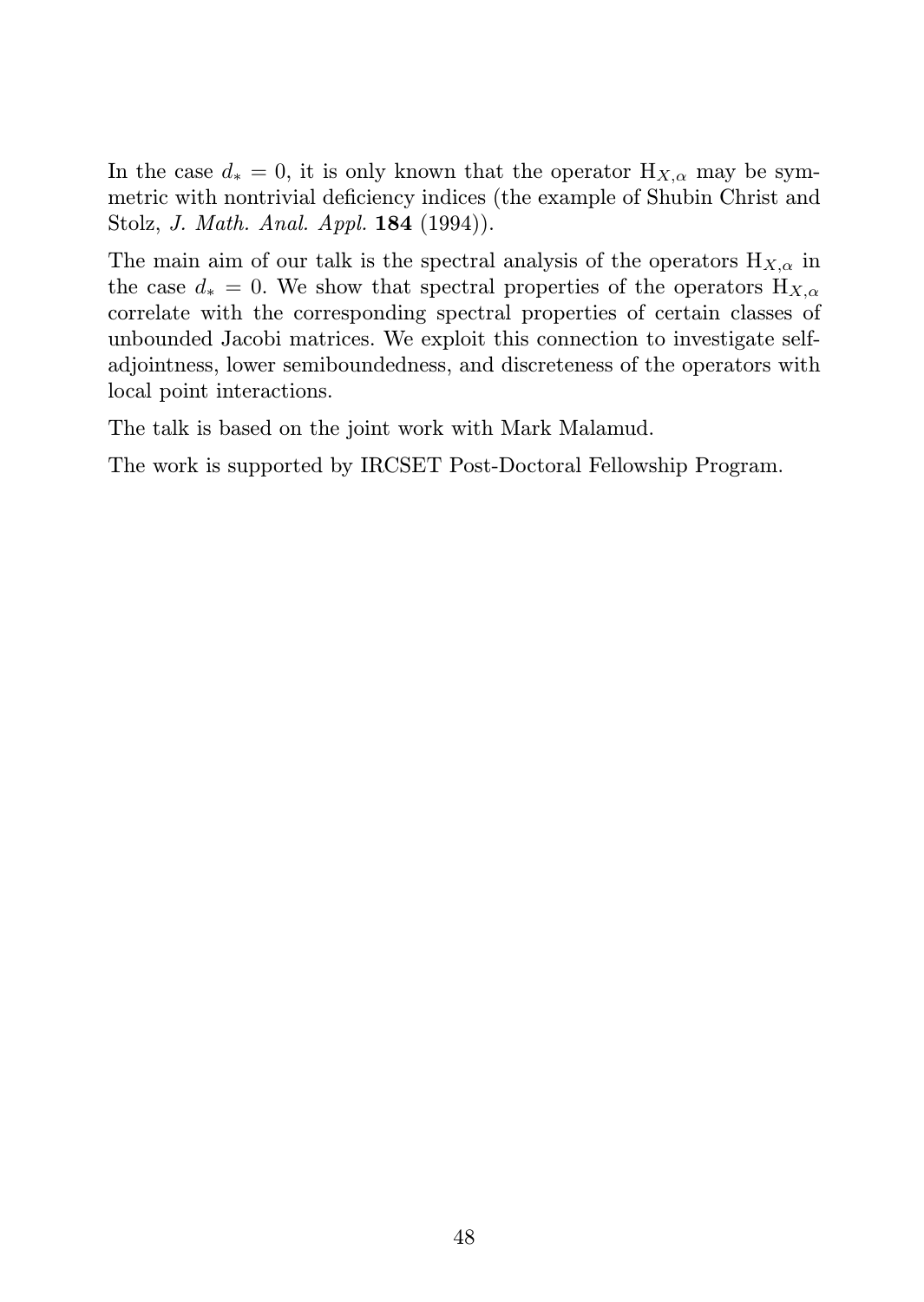# Mathematics of Secret Sharing

Ideal Hierarchical Secret Sharing Schemes Carles Padró Universitat Politècnica de Catalunya cpadro@ma4.upc.edu

he search of efficient constructions of ideal schemes for families of nonthreshold access structures that may have useful applications has attracted a lot of attention. Several proposals have been made for access structures with hierarchical properties, in which the participants are distributed into levels that are hierarchically ordered.

Here, we study hierarchical secret sharing in all generality by providing a natural definition for the family of the hierarchical access structures. Specifically, an access structure is said to be hierarchical if every two participants can be compared according to the following natural hierarchical order: whenever a participant in a qualified subset is substituted by a hierarchically superior participant, the new subset is still qualified.

We present a complete characterization of the ideal hierarchical access structures, that is, the ones admitting an ideal secret sharing scheme. We use the well known connection between ideal secret sharing and matroids and, in particular, the fact the every ideal access structure is a matroid port. In addition, we use recent results on ideal multipartite access structures and the connection between multipartite matroids and discrete polymatroids. We prove that every ideal hierarchical access structure is the port of a representable matroid and, more specifically, we prove that every ideal structure in this family admits ideal linear secret sharing schemes over fields of all characteristics. This generalizes previous results on weighted threshold access structures. Finally, we use our results to find a new characterization of the ideal weighted threshold access structures that is more precise than the existing one.

This is a joint work with Oriol Farràs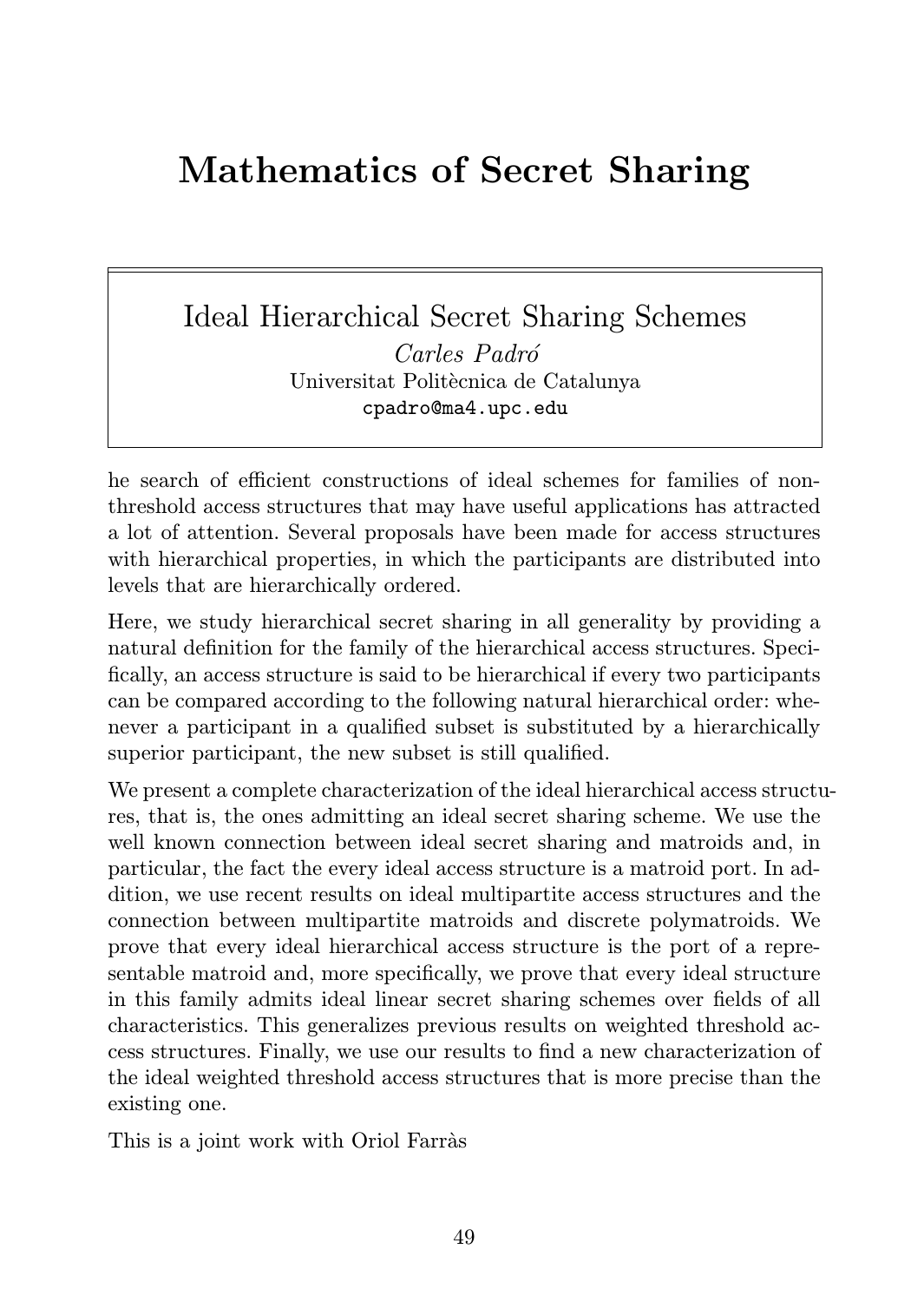# Asymptotically good linear secret sharing with strong multiplication over any finite field

Ignacio Cascudo University of Oviedo, Spain icascudo@orion.ciencias.uniovi.es

Linear secret sharing schemes(LSSS) with an extra algebraic property known as t-strong multiplication have important cryptographic applications: multiparty computation protocols can be based upon such schemes (Cramer, Damgaard, Maurer, Eurocrypt 2000); and more recently, Ishai, Kushilevitz, Ostrovsky and Sahai have found important applications in zero knowledge (STOC 07) and correlation extractions (FOCS 09) as well. For all these uses it is crucial to study the existence of asymptotically good families of LSSSs over fixed finite fields, i.e., families of LSSSs with an unbounded number of shares and strong multiplication for a constant fraction of the shares. A series of results, which relate this problem to interesting questions in code theory and towers of algebraic function fields, were given by Chen and Cramer in Crypto 2006 and Cascudo, Chen, Cramer, Xing in Crypto 2009 and in subsequent work and will be presented in this talk.

#### Secret sharing on infinite structures László Csirmaz Central European University, Budapest csirmaz@renyi.hu

Traditionally, secret sharing is restricted to finite access structures. This poses no problem in the main field of applications. For finite structures we have a complete picture, at least in the case of perfect secret sharing. When one tries to extend the results for infinitely many participants, technical difficulties arise immediately. How to define the size of the share relative to that of the secret, as entropy, in general, can only be defined for discrete random variables. Even the existence of appropriate (measurable) random variables are far from being trivial. One can easily get mislead by the analogy to the finite case. For example, if  $F$  is a finite field, then shifting the field by a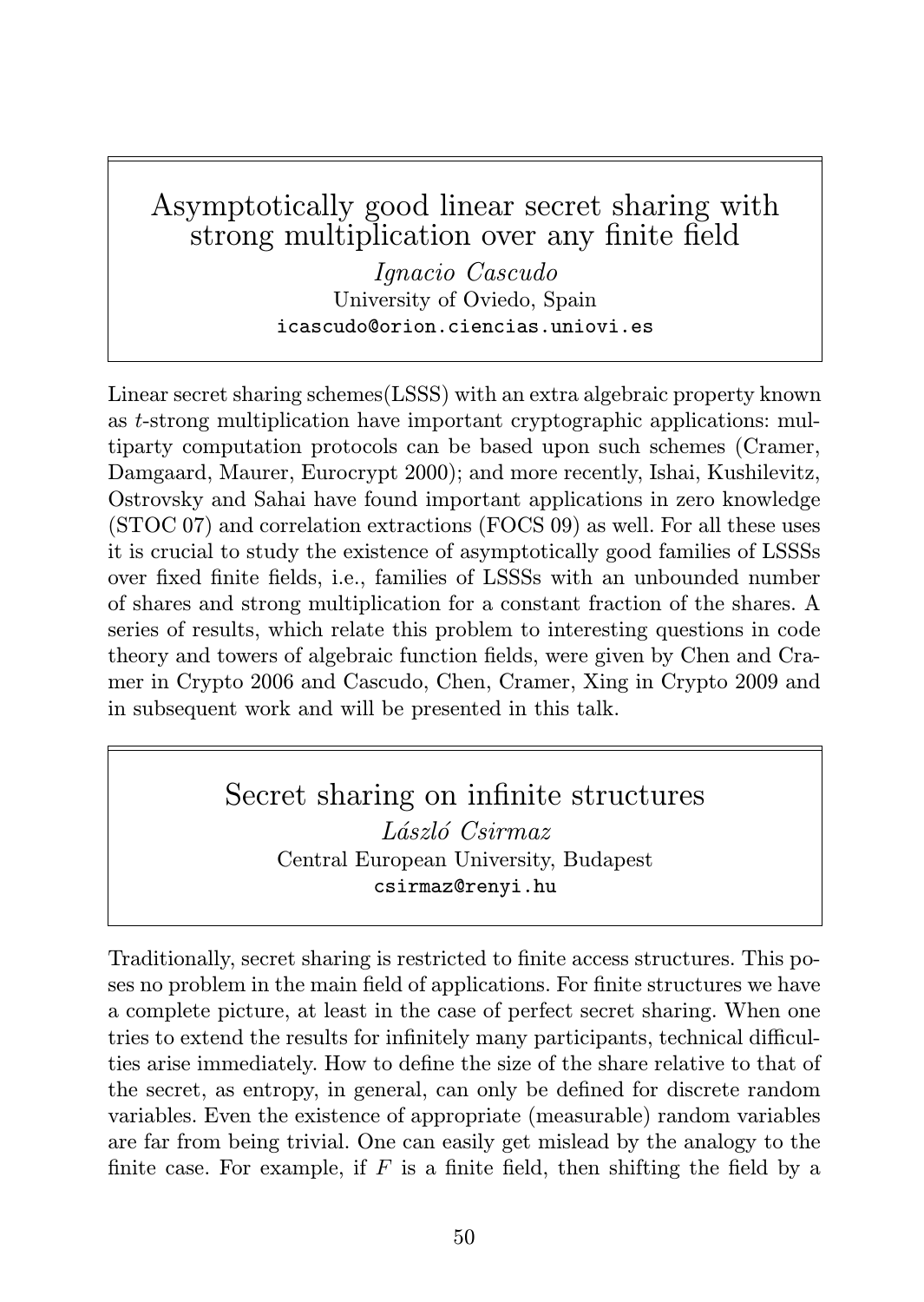random element makes a perfect homeomorphic (with respect to addition) hiding. However when the field is the set of reals, then any probability distribution leaks some information (as taught in statistics classes). One of the first geometrical secret sharing construction using projective planes by Blakley and Swanson is also problematic. While the distribution is homogenous, when taking the conditional distribution given several shares, the result is concentrated on a zero measure set.

We overcome some of the difficulties mentioned above by defining secret sharing on an infinite structure as the limit of its finite restrictions. We justify the soundness of this notion, and give examples showing the nontriviality of the notion.

Ideal secret sharing, matroids and relative entropy František Matúš Academy of Sciences, Prague matus@utia.cas.cz

In an information-theoretical setting, a secret sharing scheme (sss) can be described by a discrete random vector with finitely many values which satisfies the constraints on Shannon entropies of subvectors corresponding to cryptographic requirements on the access to the secret. A sss is ideal if each participant has at most as much information as the dealer distributing the secret. Ideal sss's with the same access structure are known to correspond to special representations of a matroid. We will review the results and open problems on the resulting classes of representations and matroids. They are closely related to entropic polymatroids, their limits and information theoretical inequalities among Shannon entropies. Ideal sss's with a given access structure and the size of secret will be interpreted as the statistically least favorable cases of the maximum likelihood estimation problems in families of Gibbs distributions.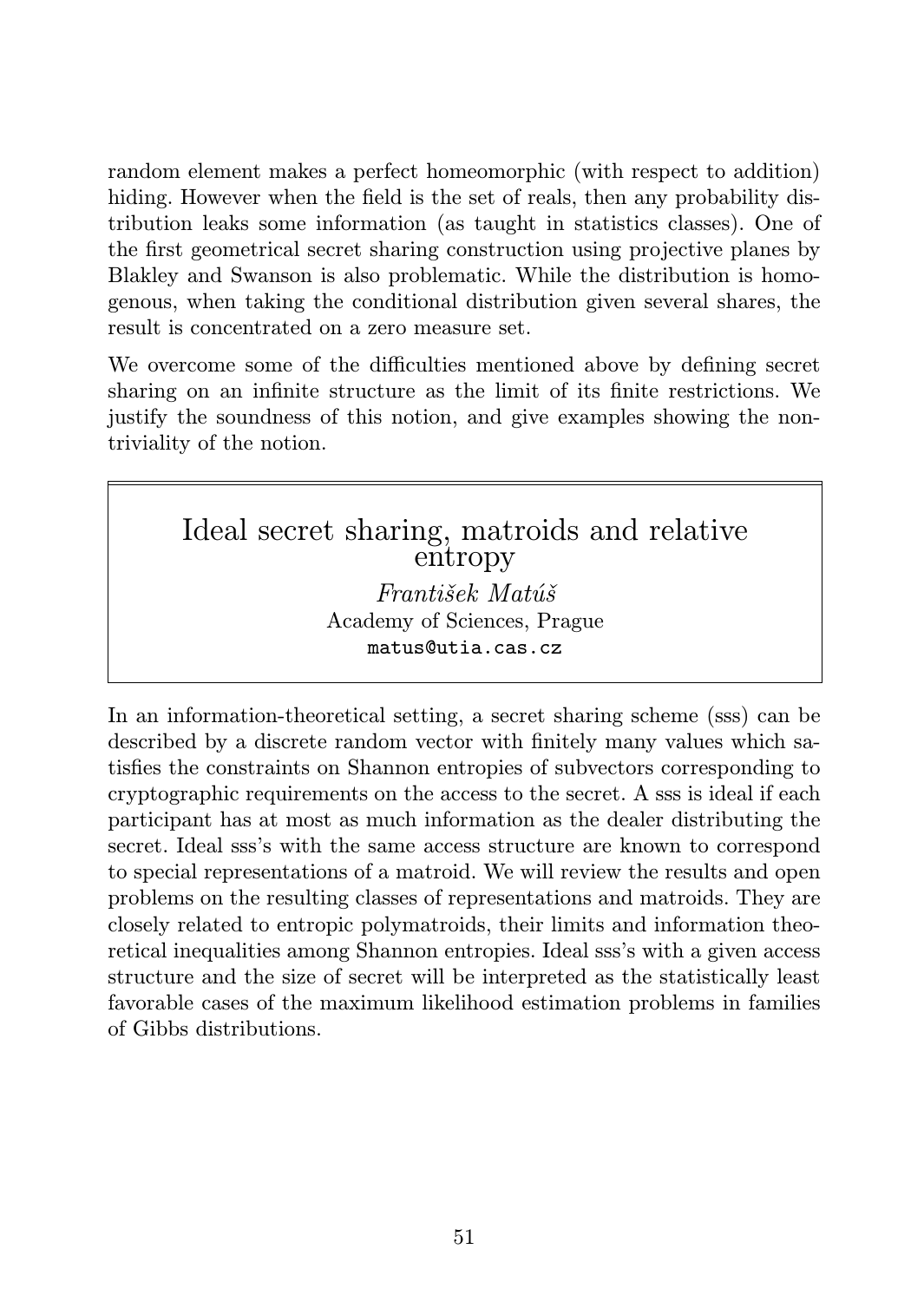# Stochastic Analysis

#### Stein's method and Malliavin calculus of Poisson functionals

Frederic Utzet Universitat Autònoma de Barcelona utzet@mat.uab.cat

Joint work with Giovanni Peccati, Université Paris Ouest – Nanterre; Murad Taqqu, Boston University; Josep Lluís Solé, Universitat Autònoma de Barcelona

In a recent series of papers by Nourdin, Peccati, Réveillac and Reiner it has been shown that Stein's method can be effectively combined with Malliavin calculus on a Gaussian space in order to obtain explicit bounds for the normal and non-normal approximation of smooth functionals of Gaussian fields, mainly multiple Wiener-Itô integrals.

In this talk we will present how these results can be extended to the approximation (in the Wasserstein distance) of functionals of Poisson measures. In particular we apply these ideas to a sequence of multiple Wiener-Itô integrals with respect to a Poisson measure.

As in the Gaussian case, the main ingredients of the analysis are the following:

1. A set of Stein differential equations, relating the normal approximation in the Wasserstein distance to first order differential operators.

2. A derivative operator D, acting on square-integrable random variables.

3. An integration by parts formula, involving the adjoint operator of  $D$ , the Skorohod integral.

4. A pathwise representation of D which, in the Poisson case, involves a difference operator.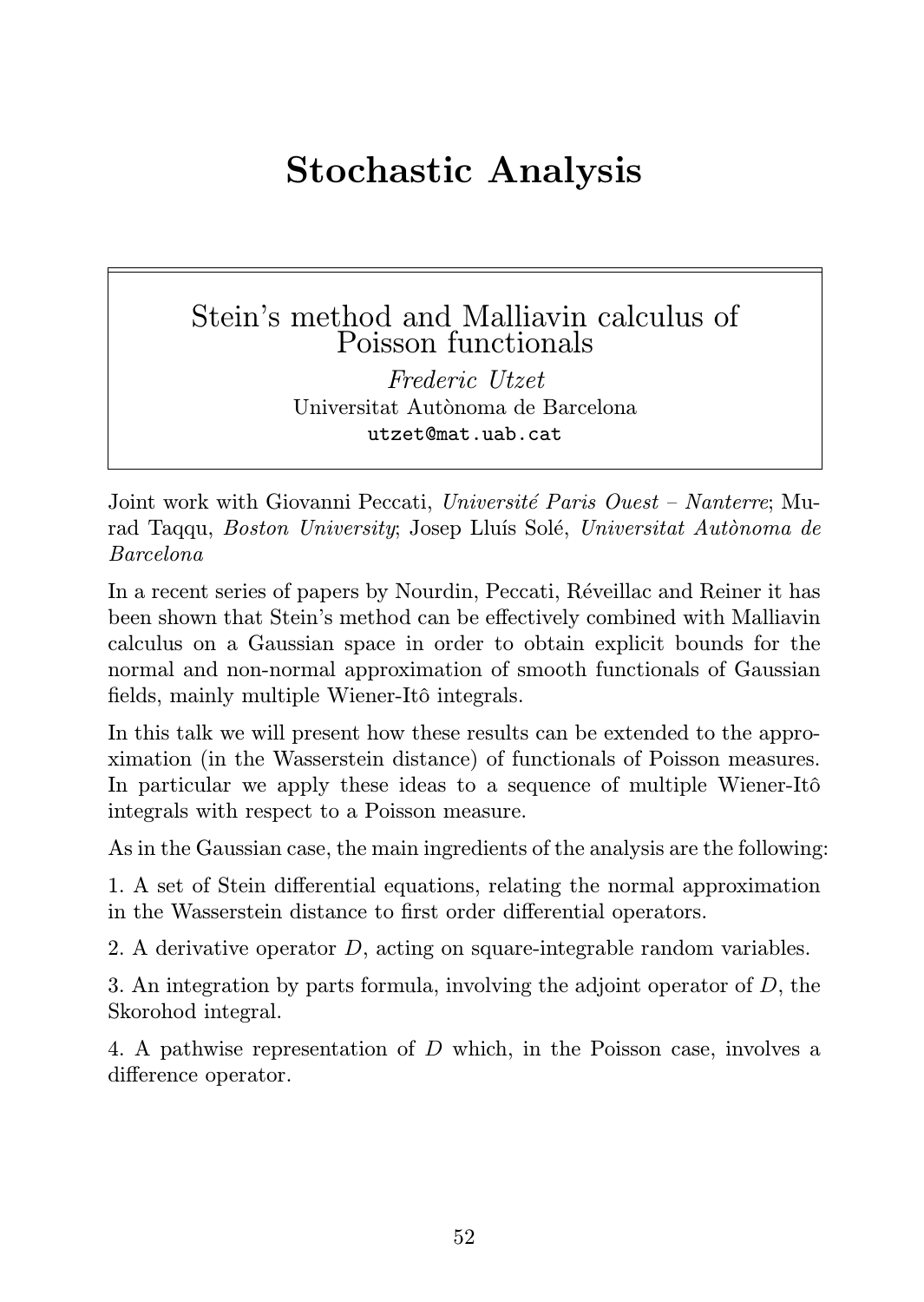### Malliavin Calculus for Lévy Processes via Derivative Operators Josep Lluís Solé i Clivillés Universitat Autònoma de Barcelona jllsole@mat.uab.cat

We develop a Malliavin calculus for Lévy processes based on derivative operators. This approach include the classical Malliavin calculus for Gaussian processes and the one for the Poisson process introduced by Carlen and Pardoux. As an application we analyze sufficient conditions for the absolute continuity of the law of some stochastic differential equations driven by Lévy processes.

# Stochastic bilinear differential equation with fractional noise in infinite dimension

Jana Šnupárková Charles University, Prague snuparkova@karlin.mff.cuni.cz

We will study the infinite-dimensional stochastic bilinear equation with onedimension fractional noise in the singular case  $H < 1/2$ .

# SPDEs of reaction-diffusion type driven by Levy noise

Erika Hausenblas University of Salzburg erika.hausenblas@sbg.ac.at

The topic of the talk are Spdes driven by Poisson random measure of reaction diffusion type. In the first part I will shortly outline Poisson random measures, then I will dwell shortly on the connection between Levy pro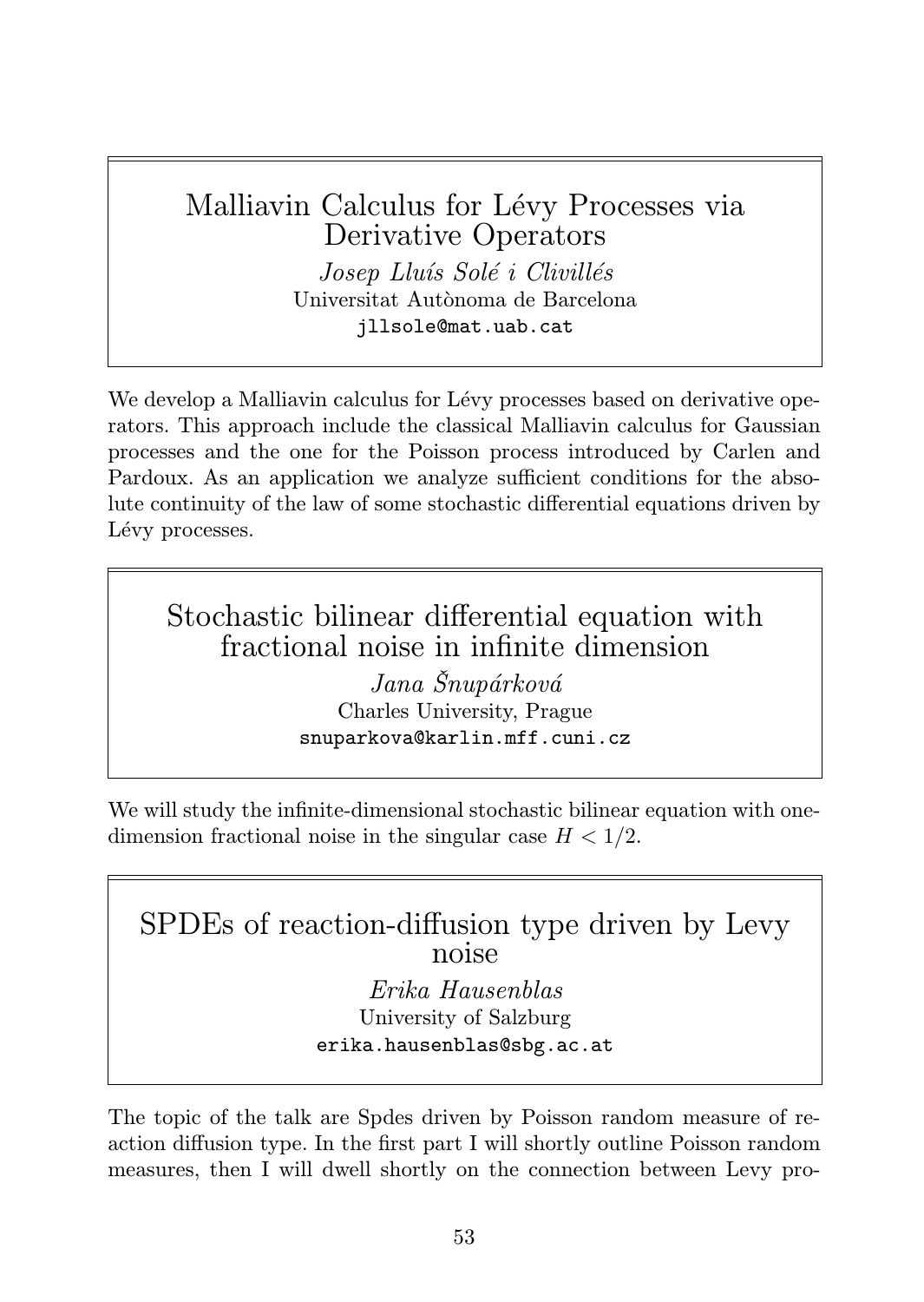cesses and Poisson random measures. Moreover, I will introduce space time Levy noise respective space time Poissonian noise. Then, the stochastic integral with respect to Poisson random measures in Banach spaces will be treated and some inequalities pointed out.

In the second part of the talk Stochastic partial Differential Equations driven by Possion random measures will be considered. Here, I want to present some result concerning SPDEs driven by only continuous coefficients. In this case, one can show only the existstence of martingale solutions.

The topic of the talk rests on the following papers.

Brzezniak and Hausenblas, Maximale inequality of the stochastic convolution process, PTRF, 2008.

Brzezniak and Hausenblas, Uniqueness of the Ito integral driven by Poisson random measure, to appear in the Ascona proceedings, 2009.

Brzezniak and Hausenblas, Uniqueness of the stochastic convolution process driven by Poisson random measure, submitted, 2009.

Brzezniak and Hausenblas, SPDEs of reaction diffusion type Poisson random measure driven by Poisson random measure, submitted, 2009.

# Moment inequalities for stochastic integrals in 2-smooth Banach spaces

Jan Seidler Academy of Sciences, Prague seidler@utia.cas.cz

#### Stochastic wave equations Martin Ondreját Academy of Sciences, Prague ondrejat@utia.cas.cz

A survey of basic and recent results in the theory of wave equations driven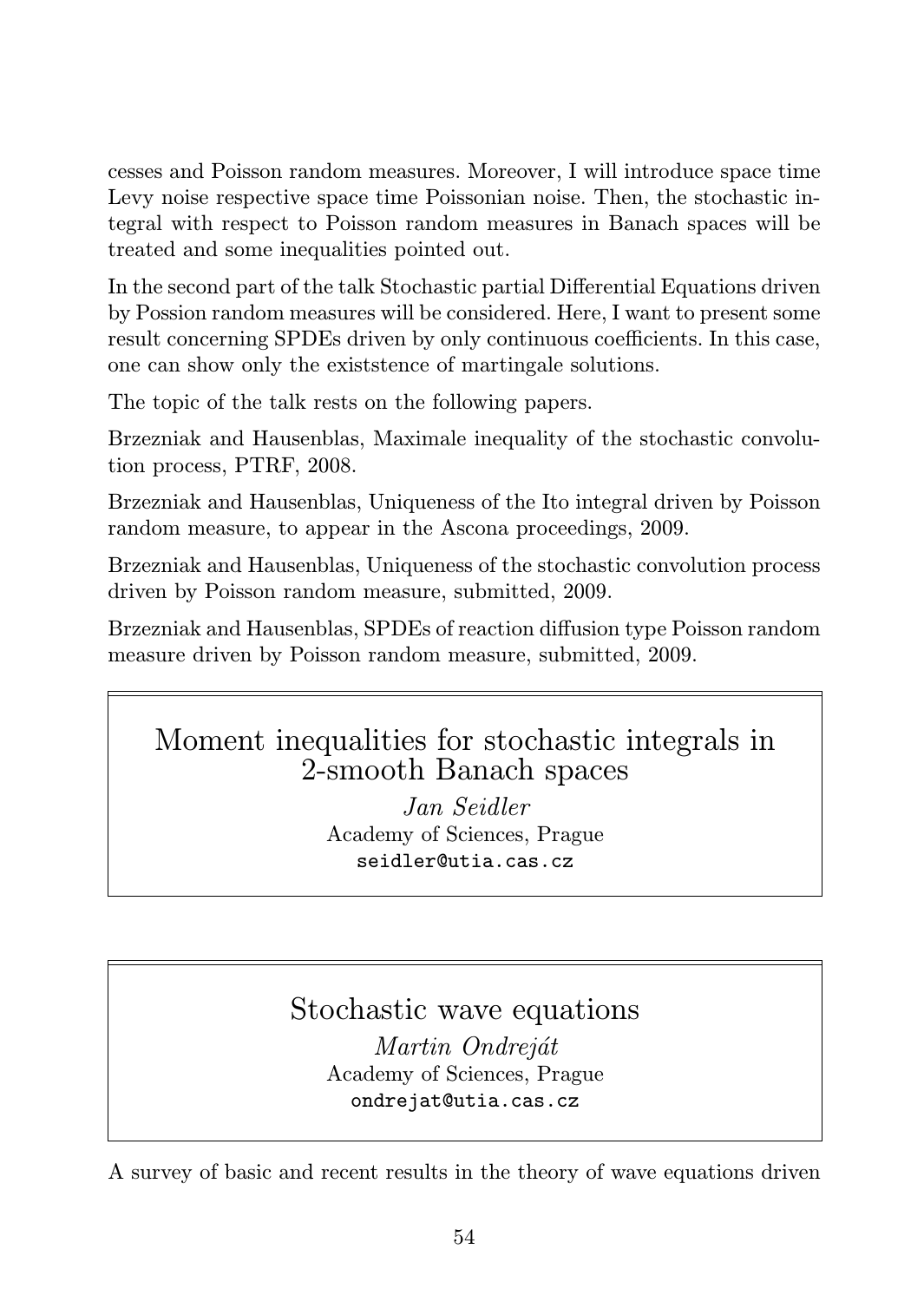by Wiener processes.

Delay differential equations with hereditary drift driven by fractional Brownian motion with Hurst parameter  $H > 1/2$ 

> Carles Rovira Escofet Universitat de Barcelona carles.rovira@ub.edu

We prove an existence and uniqueness result of solution for stochastic differential delay equations with hereditary drift driven by a fractional Brownian motion with Hurst parameter  $H > 1/2$ . We show that when the delay goes to zero the solutions to these equations converge, almost surely and in  $L^p$ , to the solution for the equation without delay.

We consider also the case of stochastic differential delay equations with reflection.

Relationships between fractional, bifractional and subfractional Brownian motions

> Xavier Bardina Universitat Autònoma de Barcelona Xavier.Bardina@uab.cat

Statistical inference for SPDEs driven by fractional noise

> Jan Pospíšil University of West Bohemia, Pilsen honik@kma.zcu.cz

We will discuss a parameter estimation problem for a diagonalizable stochas-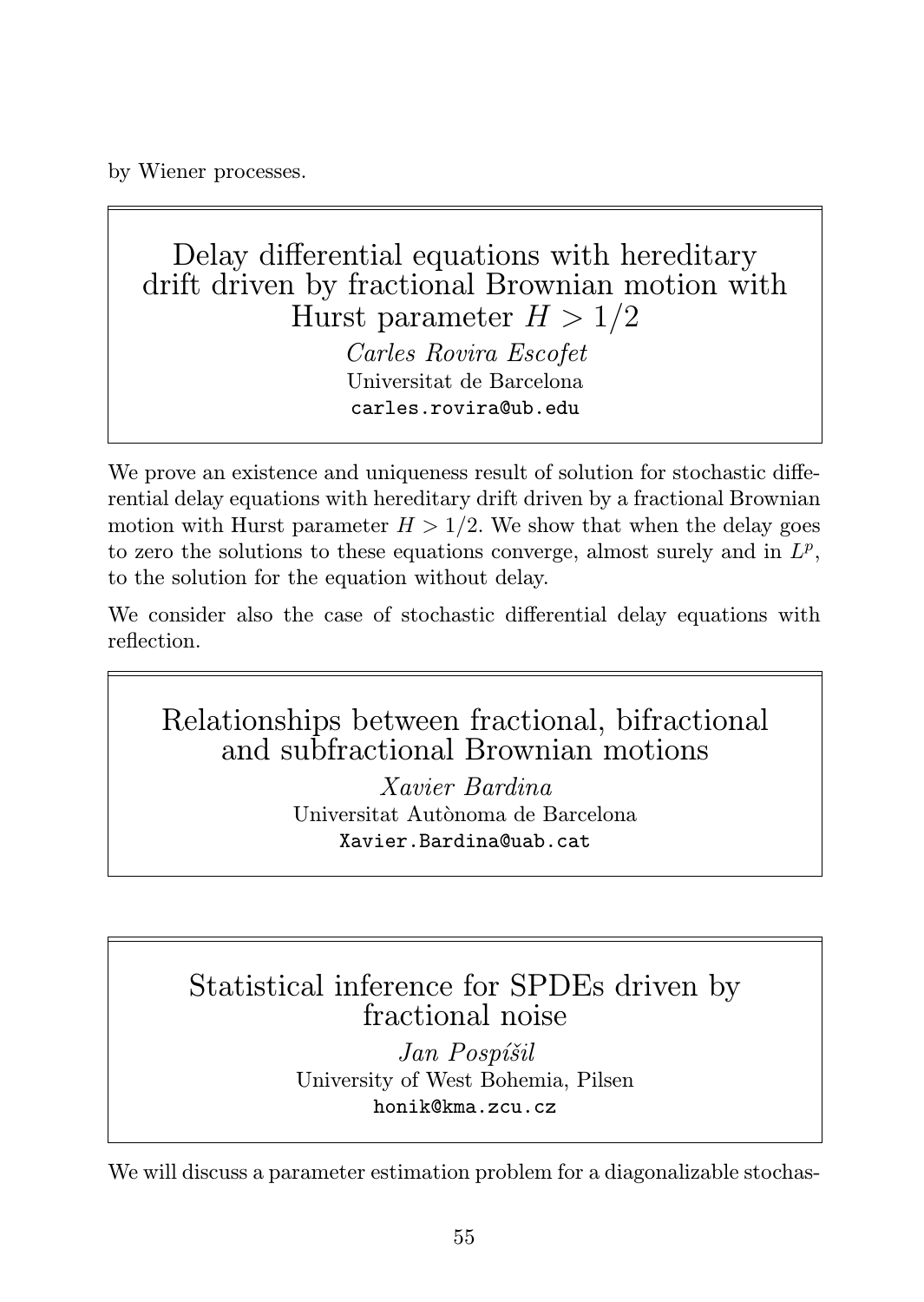tic evolution equation driven by additive noise that is white in space and fractional in time. Some asymptotic properties of the maximum likelihood estimator, as the number of the Fourier coefficients of the solution increases, will be investigated. Necessary and sufficient conditions for consistency and asymptotic normality will be presented.

## Stochastic porous medium equation with fractional Brownian motion

Jan Bártek Charles University, Prague bartek@karlin.mff.cuni.cz

In this talk we study the relation between solutions to a certain type of nonlinear partial differential equation and solutions to its stochastic analogy driven by a fractional Brownian motion with Hurst index  $H > 1/2$ . Obtained formula is used to study properties of the solution to the stochastic porous medium equation.

## Ornstein-Uhlenbeck bridge

Josef Janák Charles University, Prague janak@karlin.mff.cuni.cz

Fractional Ornstein-Uhlenbeck processes in finite-dimensional spaces will be studied. First, known results on existence and uniqueness on solutions to linear stochastic differential equations, which define Ornstein-Uhlenbeck processes, will be recalled. Then we will introduce general Gaussian bridges and their representations. Finally, we will derive a formula for a Gaussian bridge driven by an Ornstein-Uhlenbeck process.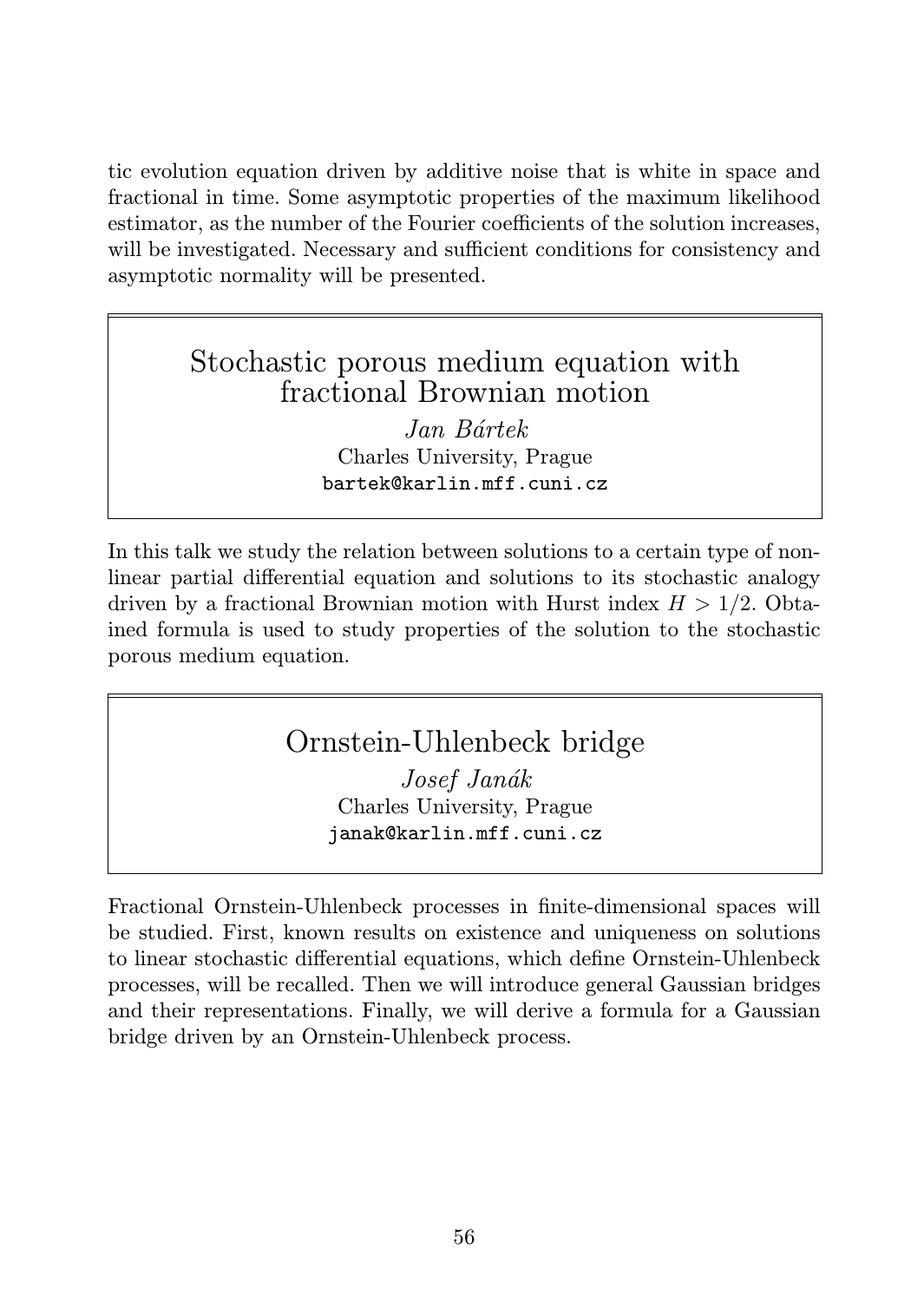## Reversible Reactions in Reaction-Diffusion Stochastic Simulation Algorithms

Jana Lipková Charles University, Prague j.lipkova@gmail.com

Introduction to some mathematical models used in modelling of chemical reactions. Drawback of these models when reversible reactions are considered. Introduction to Andrew and Bray modelling of reversible reactions and related problems. Introduction and closer look on stochastic approach with implementation of probability.

LQ control for FBM-driven SPDEs

Bohdan Maslowski Charles University, Prague maslow@math.cas.cz

The linear-quadratic control problem is studied for stochastic equation in infinite dimensions that is driven by the fractional Brownian motion. The existence and uniqueness of the optimal control is proved and, under more restrictive assumptions, the optimal conrtol is given in the feedback form. The results are applicable to parabolic and hyperbolic stochastic PDEs with distributed noise and to parabolic systems with boundary/pointwise noise and control.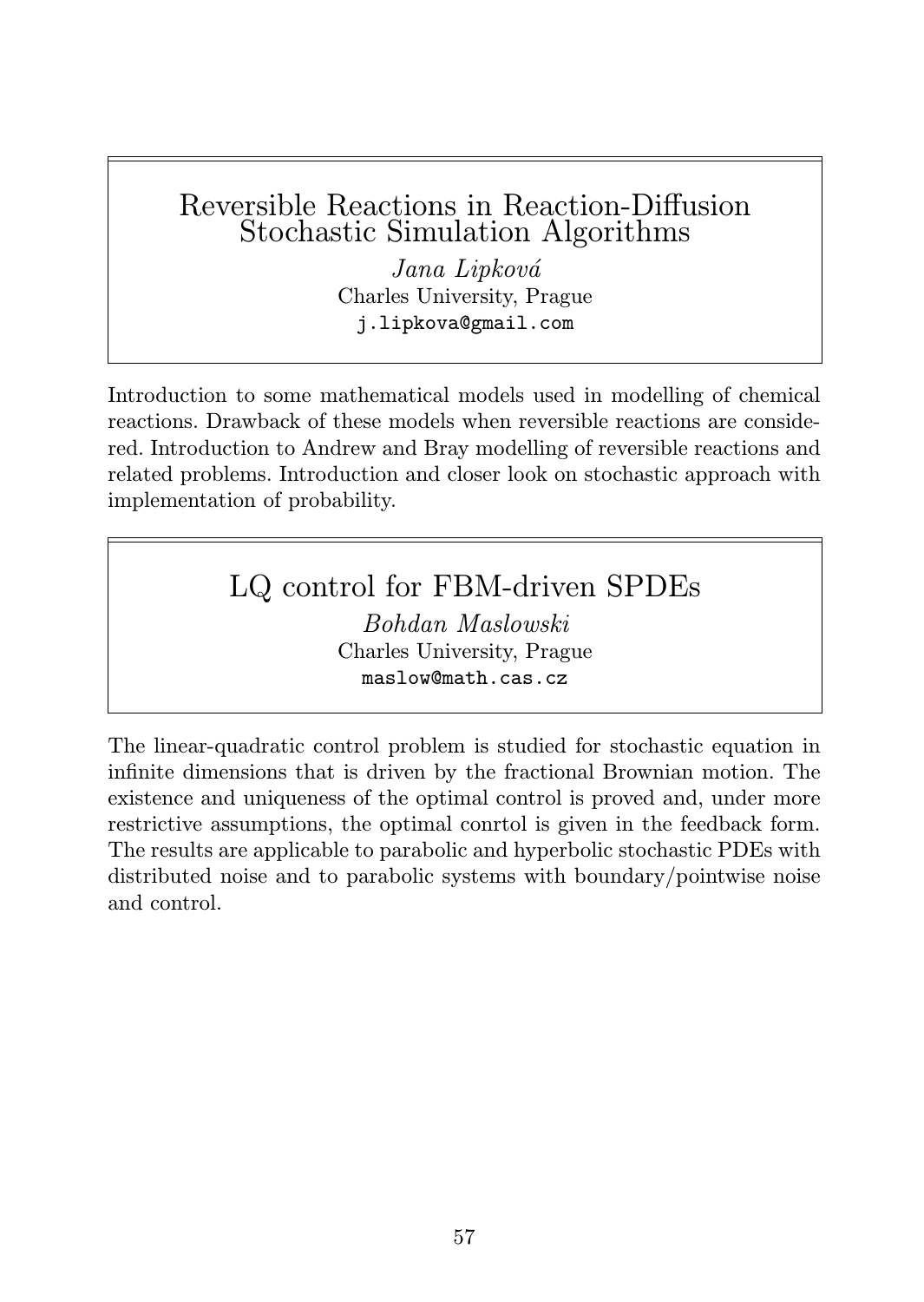# Topological, Geometric and Algebraic Graph Theory

On almost distance-regular graphs Cristina Dalfó Simó Universitat Politècnica de Catalunya cdalfo@ma4.upc.edu

Distance-regular graphs have been a key concept in Algebraic Combinatorics and have given place to several generalizations, such as association schemes and almost distance-regular graphs, which are the topic of this talk. Roughly speaking, almost distance-regular graphs have some kind of regularity that is characteristic of distance-regular graphs. An example is the concept of m-walk regularity, which is a generalization of walk-regularity, the latter defined in terms of the invariance of the number of l-walks between vertices at a given distance at most m. Other concepts are those of m-partially distance-polynomial and m-partially distance-regular graphs, characterized by the existence of polynomials with a certain degree in the adjacency matrix of the graphs, which give its corresponding distance matrices. In this talk, we give some algebraic and combinatorial characterizations of such almost distance-regular graphs, based on the so-called local spectrum and predistance polynomials of the graph. The main results can be seen as a generalization for almost distance-regular graphs of the spectral excess theorem for distance-regular graphs, which provides a quasi-spectral characterization in terms of the excess (number of vertices at maximum distance) of each of its vertices.

(joint work with E.R. van Dam, M.A. Fiol, E. Garriga, and B.L. Gorissen).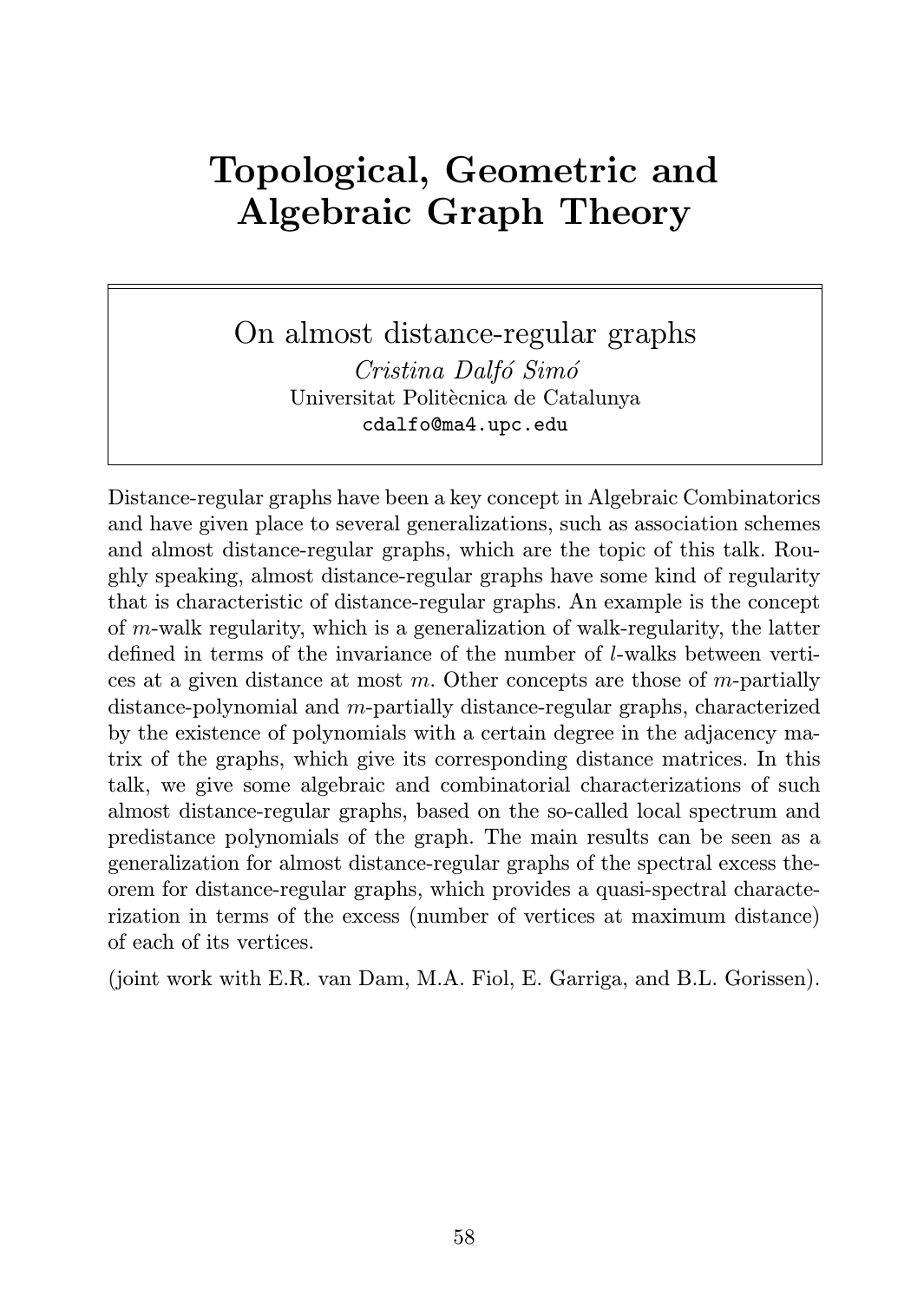# Applications of symmetries of combinatorial maps

Tomaž Pisanski University of Liubliana Tomaz.Pisanski@fmf.uni-lj.si

In 1980 combinatorial maps were introduced by A. Vince in his thesis. They are a useful tool for investigation of various combinatorial structures such as maps or abstract polytopes. Each combinatorial map admits a unique quotient "type graph". Using elementary methods related to type graphs we derive the 14 types of edge-transitive maps first studied by J. Graver and M. Watkins in 1997. Applications to abstract polytopes are also mentioned.

Vertex-transitive maps with Schläfli type 3,7 Daniel Pellcer University of Ljubljana dpellicer@matem.unam.mx

When classifying maps with certain degree of symmetry on surfaces of small Euler characteristic the Hurwitz bounds play an important role. The equivelar maps with highest Hurwitz bounds are those whose vertices are 3-valent and whose faces are heptagons, as well as their duals. If these maps are classified, the computer time to compute the remaining equivelar maps reduces considerably. In this talk we present a procedure to classify all 3-valent vertex-transitive maps with heptagonal faces and their duals by means of smaller regular or 2-orbit maps.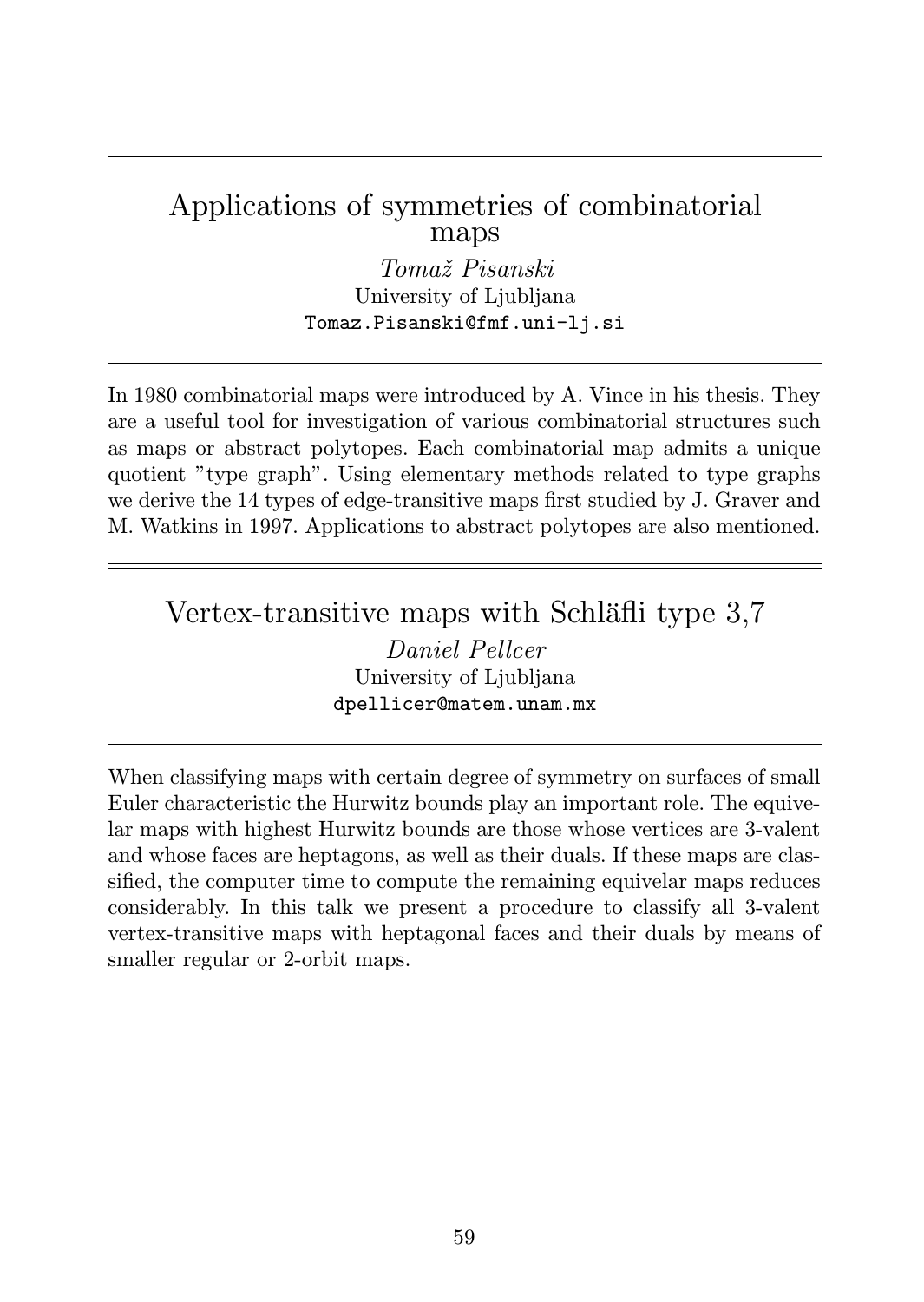## Nowhere-zero flows in Cartesian bundles of graphs

Edita Rollová Comenius University, Bratislava rollova@dcs.fmph.uniba.sk

We extend the results of Imrich and Skrekovski [J. Graph Theory 43 (2003), 93-98] about nowhere-zero flows in Cartesian product graphs to "twisted" Cartesian products – Cartesian bundles. Our main result states that every Cartesian bundle of two graphs with positive minimum valency has a nowherezero 4-flow.

Fundamental cycles and the maximum genus of a graph Michal Kotrbčík

Comenius University, Bratislava miso.kotrbcik@gmail.com

We study the interplay between the maximum genus of a graph and the cycle basis with respect to a given spanning tree via the corresponding intersection graph. We show that different spanning trees may lead to intersection graphs with different matching numbers. This fact disproves the main result of [Sci China Ser A 52: 1920–1926 (2009)] and invalidates the algorithm for the maximum genus of a graph based on that theorem. We give some further examples to show that extending a graph with a pair of edges whose fundamental cycles intersect need not increase the maximum genus by one, and that a spanning tree with  $n$  pairs of intersecting fundamental cycles need not guarantee a 2-cell embedding of a graph in an orientable surface of genus  $n$ , contrary to what is claimed in op. cit.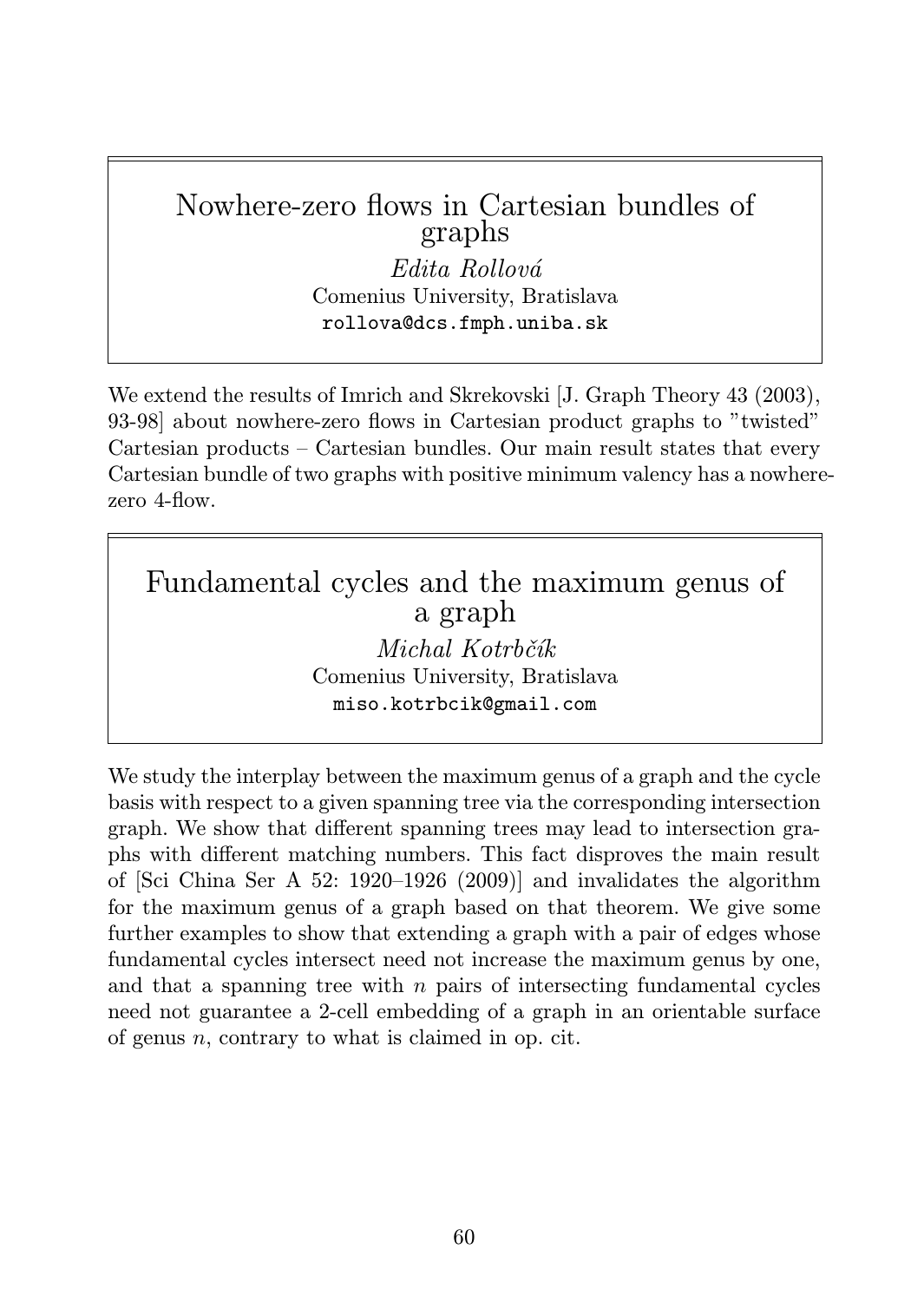# Construction of Hamilton cycles in (2,s,3)-Cayley graphs Klavdija Kutnar University of Primorska klavdija.kutnar@upr.si

A path (cycle) containing every vertex in a graph is called a Hamilton path (Hamilton cycle, respectively). A graph is called vertex-transitive if for any pair of vertices u and v there exists an automorphism mapping u to v. In 1969, Lovász asked whether every finite connected vertex-transitive graph has a Hamilton path. With the exception of the complete graph on two vertices, only four connected vertex-transitive graphs that do not have a Hamilton cycle are known to exist. These four graphs are the Petersen graph, the Coxeter graph and the two graphs obtained from them by replacing each vertex by a triangle. The fact that none of these four graphs is a Cayley graph has led to a folklore conjecture that every Cayley graph has a Hamilton cycle. (A Cayley graph is a graph whose automorphism group admits a regular subgroup.) Both of these two problems are still open. However, a considerable amount of partial results are known. In this talk a special emphasis will be given to recent results concerning the existence of Hamilton cycles in cubic Cayley graphs arising from groups having (2,s,3)-presentation.

Pseudo-distance-regular graphs around a set and the local spectrum of its subconstituents

Marc Cámara Vallejo Universitat Politècnica de Catalunya mcamara@ma4.upc.edu

Pseudo-distance-regularity around a set of vertices generalizes the notion of completely regular code to non-necessary regular graphs. In this talk we will study some quasi spectral characterizations of pseudo-distance-regularity around a set of vertices. These characterizations are obtained through the study of the local spectrum of a set of vertices, which play a similar role to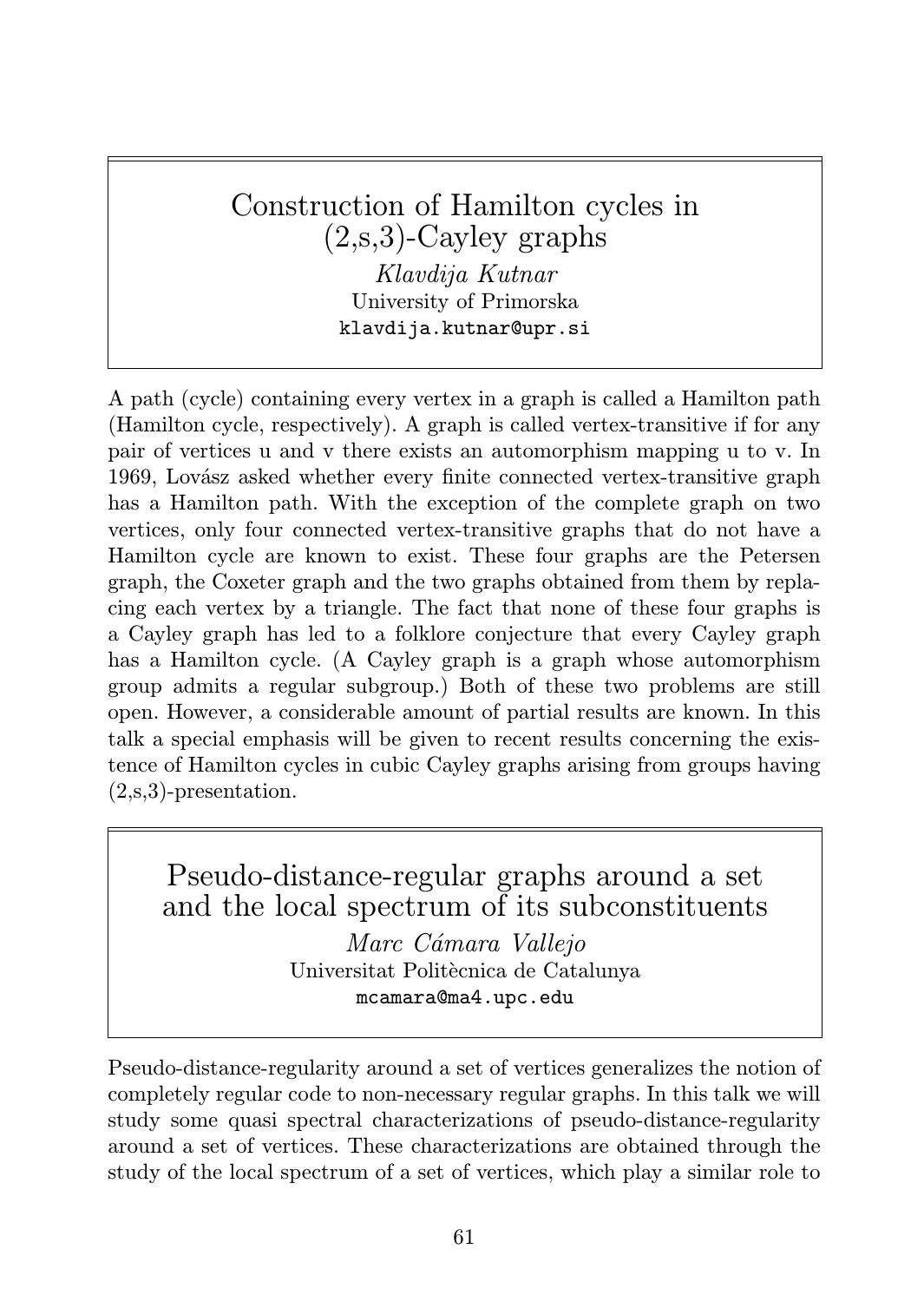that of the spectrum of the whole graph when it is seen from that set of vertices. We will also discuss the relation between the local spectrum of a set of vertices and that of its subconstituents, paying special attention to its antipodal set.

## On the ascending subgraph decomposition problem for bipartite graphs

Jordi Moragas Universitat Politècnica de Catalunya jmoragas@ma4.upc.edu

The Ascending Subgraph Decomposition (ASD) Conjecture asserts that every graph G with  $\binom{n+1}{2}$  edges admits an edge decomposition  $G = H_1 \oplus$  $\cdots \oplus H_n$  such that  $H_i$  has i edges and is isomorphic to a subgraph of  $H_{i+1}$ ,  $i = 1, \ldots, n - 1$ . In this talk we summarize some known results about this conjecture and give necessary and sufficient conditions for a bipartite graph so that it admits an ascending subgraph decomposition in which each part is a star forest.

# On cubic biabelian graphs

István Kovács FAMNIT, University of Primorska istvan.kovacs@upr.si

A biabelian graph is a finite simple graph which admits a semiregular automorphism group with two

orbits of equal size. In particular we speak of a bicirculant graph if the semiregular automorphism group is cyclic. A classification of cubic bicirculant graphs was given recently by T. Pisanski [A classification of cubic bicirculants, Discrete Math. 307 (2007), 567-578]. In this talk we discuss similar results for cubic biabelian graphs.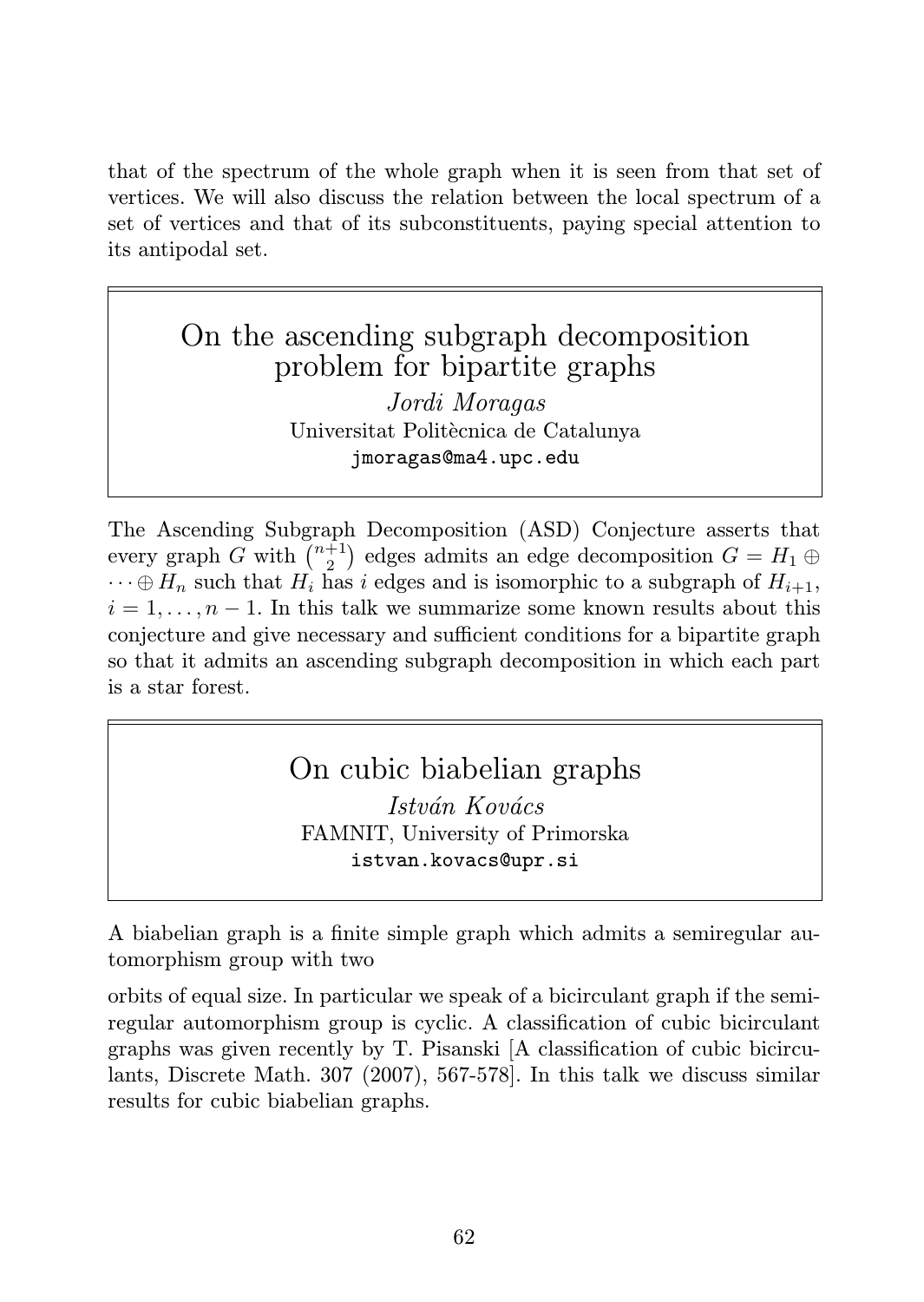# Recognizing string graphs on surfaces in NP

Jan Kynčl Charles University, Prague kyncl@kam.mff.cuni.cz

We show that graphs representable as intersection graphs of strings in any fixed surface  $S$  can be recognized in NP. We also show that the crossing number of a minimal string representation in S is bounded by  $2^{cn^k}$  for some constants  $c, k$  where k does not depend on the genus of  $S$ . This improves the double exponential upper bound given by Schaefer, Sedgwick and Štefankovič and also generalizes their result for the planar case.

> Archimedean solids of higher genera Ján Karabáš Matej Bel University, Banská Bystrica karabas@savbb.sk

We will deal with vertex-transitive and polyhedral maps embeded into orientable surfaces of higher genera. These maps naturally generalise the spherical maps associated with classical Archimedean solids. Therefore we call them Archimedean maps. The main idea is based on the fact that each Archimedean map projects onto one-vertex (or two-vertex) quotient map. For given genus  $q$  there are just finitely many quotients and all Archimedean maps of genus  $q$  can be reconstructed from these quotients. We will also show the sketch of method of construction of unoriented "Archimedean maps" of higher genera.

Skew-morphisms of groups and regular maps Roman Nedela Matej Bel University, Banská Bystrica nedela@savbb.sk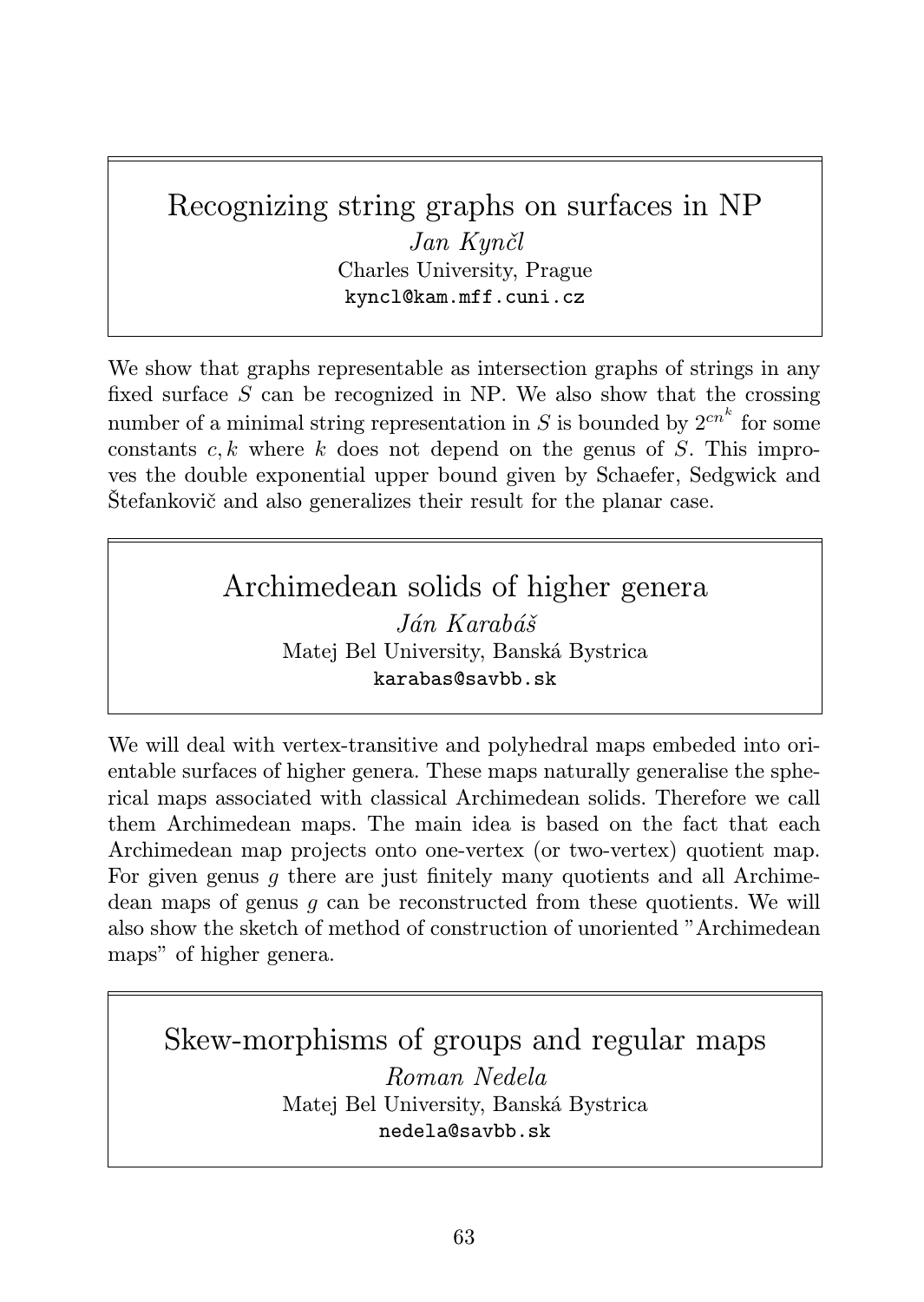Skew-morphism of a group is a generalization of a group automorphism. Skew-morphisms were investigated in connection of regular embeddings of graphs. In the present talk we survey some results on this interesting relationship. Further, we present some results on skew-morphisms of cyclic groups.

## Coding and Counting Arrangements of **Pseudolines**

Pavel Valtr Charles University, Prague valtr@kam.mff.cuni.cz

Arrangements of lines and pseudolines are important and appealing objects for research in discrete and computational geometry. We show that there are at most  $2^{0.66n^2}$  simple arrangements of n pseudolines in the plane. This improves on previous work by Knuth who proved an upper bound of  $3^{n \choose 2}$   $\cong$  2<sup>0.79n<sup>2</sup></sup> in 1992 and S. Felsner who obtained 2<sup>0.69n<sup>2</sup> in 1997. The</sup> argument uses surprisingly little geometry. The main ingredient is a lemma that was already central to the argument given by Knuth. Joint work with Stefan Felsner.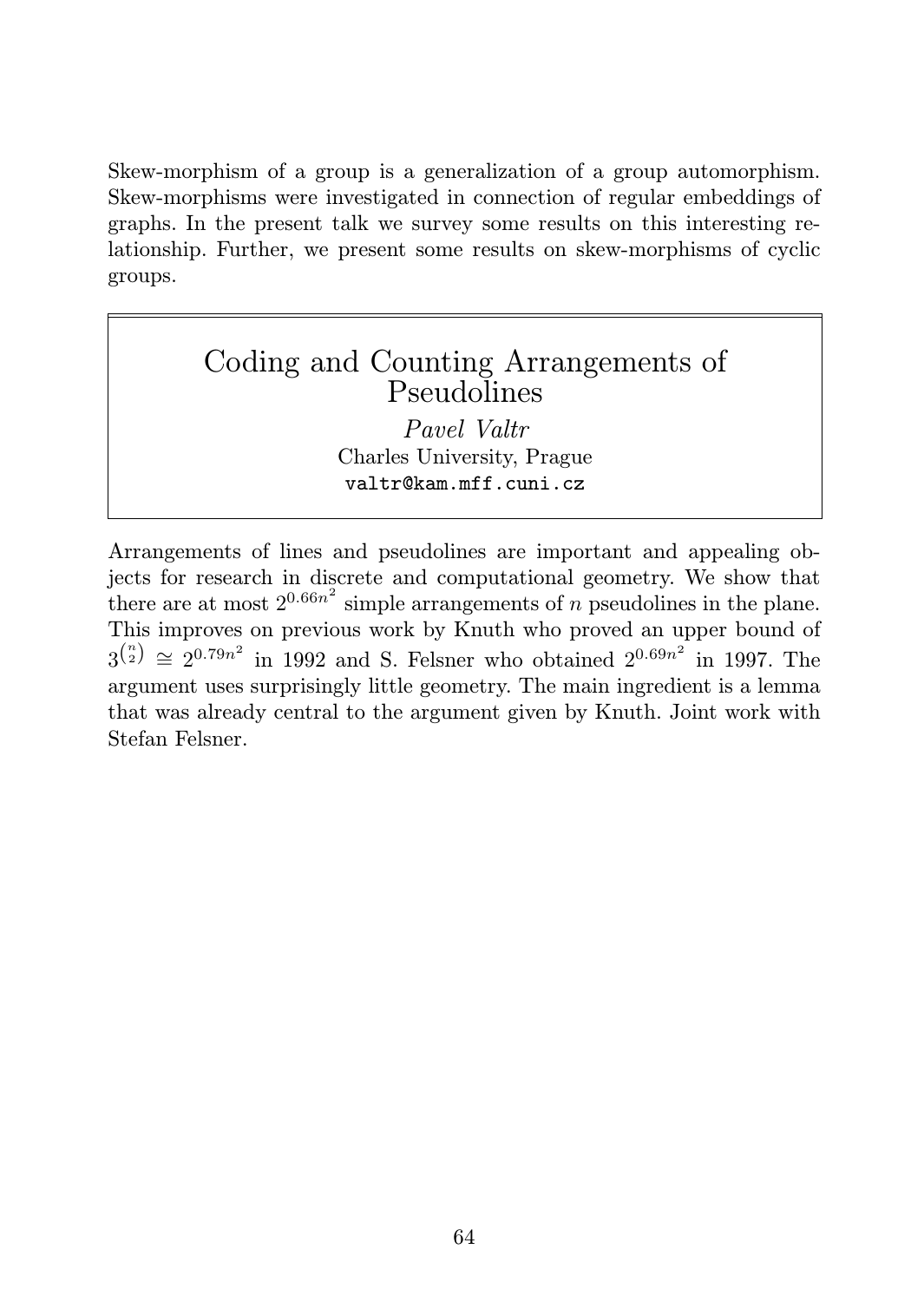# Triangulated Categories

Combinatorial model categories

Jiří Rosický Masaryk University, Brno rosicky@math.muni.cz

The talk will survey some results and open problems concerning combinatorial model categories. Above all, the conjecture of J. H. Smith about model structures determined by a set of morphisms and my problem of generalized Brown representability will be discussed. In addition, the concept of a class-combinatorial model category (introduced in my joint work with B. Chorny) will be mentioned.

Representability theorems for well generated triangulated categories

Oriol Raventos Universitat de Barcelona raventos@ub.edu

Let S be a triangulated subcategory of a triangulated category  $T$ . A contravariant functor from  $S$  to the category of abelian groups is representable if it is the restriction to S of a functor of the form  $Hom(-, X)$ , for X in T. We discuss some conditions on T and S that ensure that cohomological functors as above that send coproducts in S to products are representable.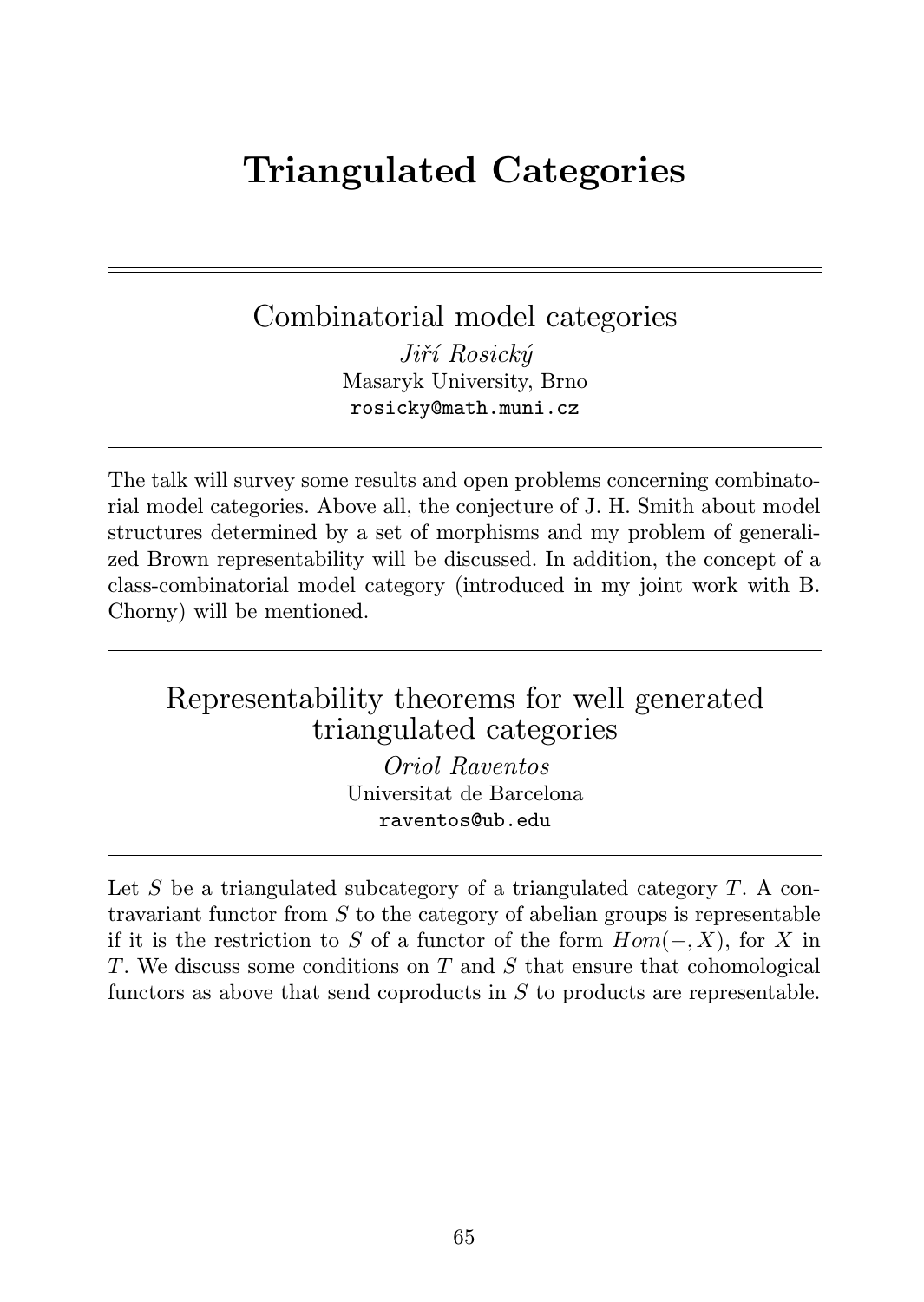# Properness in the Bousfield Localisation of Model Categories

George Raptis University of Osnabrück graptis@mathematik.uni-osnabrueck.de

The purpose of this talk will be to discuss the relevance of the property of (left) properness in the (left) Bousfield localisation of model categories. The Bousfield localisation of a model category at a set of morphisms is known to exist for the left proper cellular model categories and the left proper combinatorial model categories. The main result of the talk will say that the Bousfield localisation of a well-behaved cofibrantly generated model category exists iff the candidate class of trivial cofibrations is cofibrantly closed. This result will be presented as an application of the various known facts about combinatorial model categories, that will be briefly reviewed.

# A homotopy theory for comodules and coalgebras

Alexandru Stanculescu Masaryk University, Brno stanculescu@math.muni.cz

We construct a Quillen model category structure on the categories of comodules and comonoids in certain monoidal model categories.

# Decompositions of p-local spaces

Damir Franetic University of Ljubljana damir.franetic@fri.uni-li.si

A ring is called semi-perfect if the identity 1 can be (uniquely) decomposed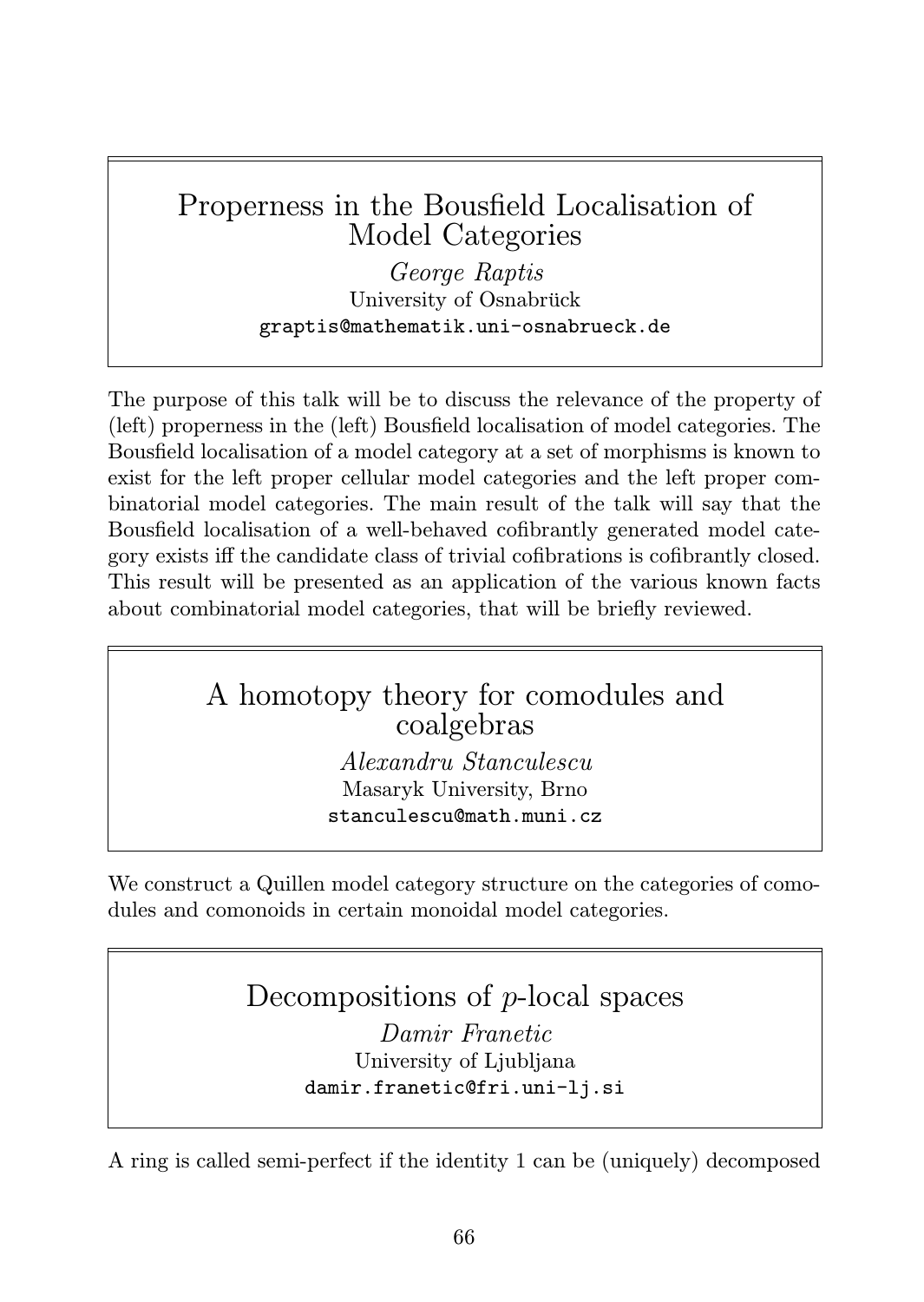as a sum of orthogonal local idempotents. When  $G$  is a  $p$ -local H-space, there is a unit-reflecting homomorphism from  $[G, G]$  into some semi-perfect ring. Unique decomposition of 1 as a sum of local idempotents then implies unique decomposition of  $G$  as a product of indecomposable  $p$ -local H-spaces. Also, a straightforward dualization of this argument gives a decomposition for p-local coH-spaces. This proof is much shorter than the original proof given by C. Wilkerson.

### Cellularization of structures in triangulated categories

Javier J. Gutierrez Centre de Recerca Matematica JGutierrez@crm.cat

We describe the formal properties of cellularization and nullification functors in triangulated categories. We give sufficient conditions for cellularization functors to preserve ring structures and module structures in stable homotopy categories. As an example, we compute some cellularizations of Eilenberg-Mac Lane objects in the homotopy category of spectra.

# Singly generated ideals and coideals in monoidal triangulated categories

Carles Casacuberta Universitat de Barcelona carles.casacuberta@ub.edu

In joint work with Gutiérrez and Rosický, we show that Vopěnka's Principle implies that localizing ideals are coreflective and colocalizing coideals are reflective in homotopy categories of stable monoidal combinatorial model categories. We also prove that every localizing ideal is singly generated under Vopěnka's Principle. In this talk we will outline the arguments in our proofs and give some evidence that the statement that colocalizing coideals are singly generated might fail to be true in general.